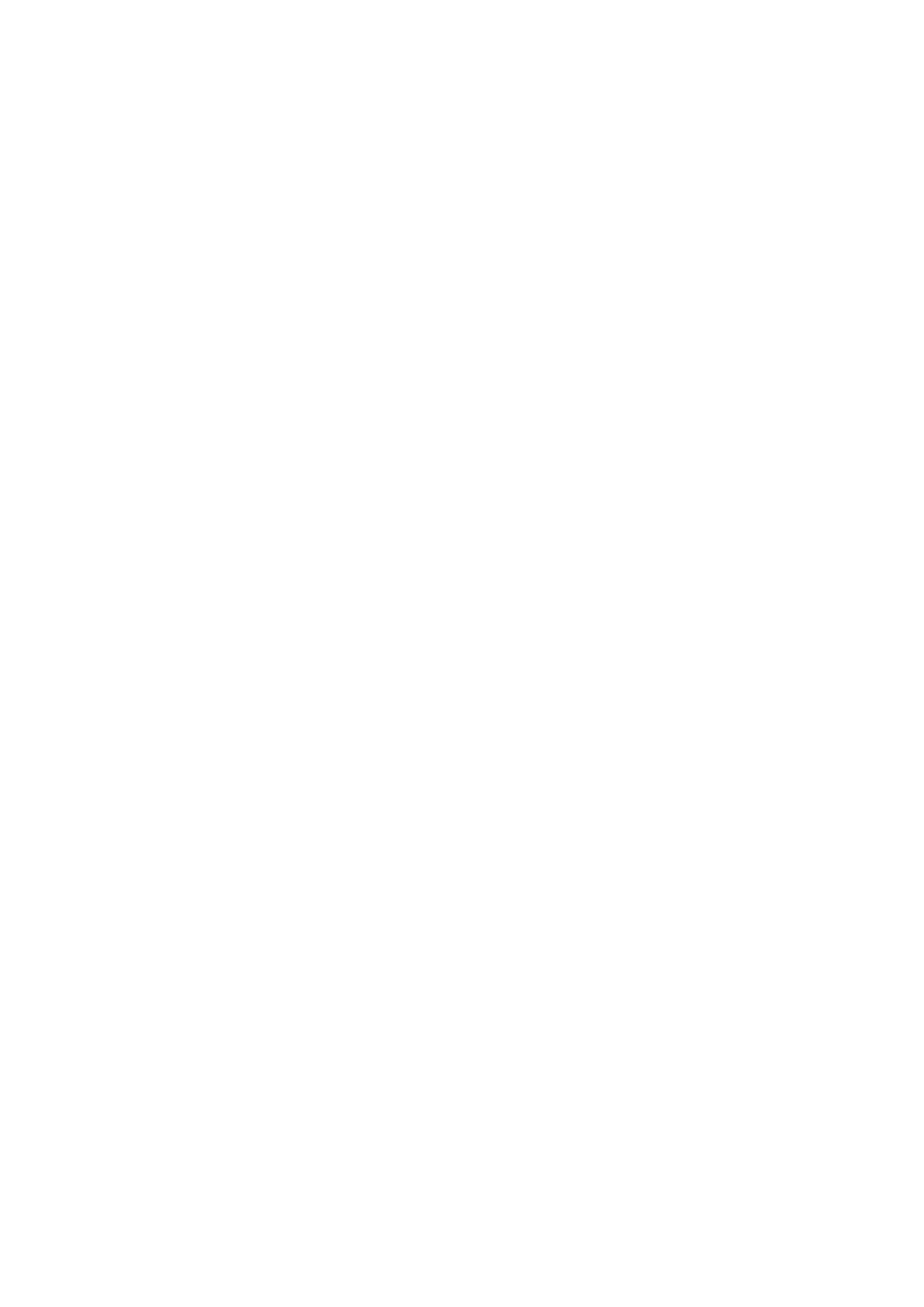# Dear customer.

We are very well aware of the fact that you sometimes fail to read the small print... However, when you travel the world and at some point may end up in a situation that requires help or support, everything that is written in small print becomes very important.

That is why we in this set of insurance conditions have made a special effort to collect all the information you need about your insurance. In these terms and conditions, you can find out where, how and under which circumstances we can help you. This gives you the personal safety and security that is vital for both you as a customer and us as an insurance company.

In the new edition, the insurance conditions have been thoroughly revised and modernized. We have taken into consideration all scenarios and situations, which are relevant to our globally orientated customers. That means we have improved even more in all areas since the last overhaul of our products and covers and of course our aim remains the same: We still guarantee our customers a very high service level and completely safety under all circumstances.

In fact, that is exactly what the small print says.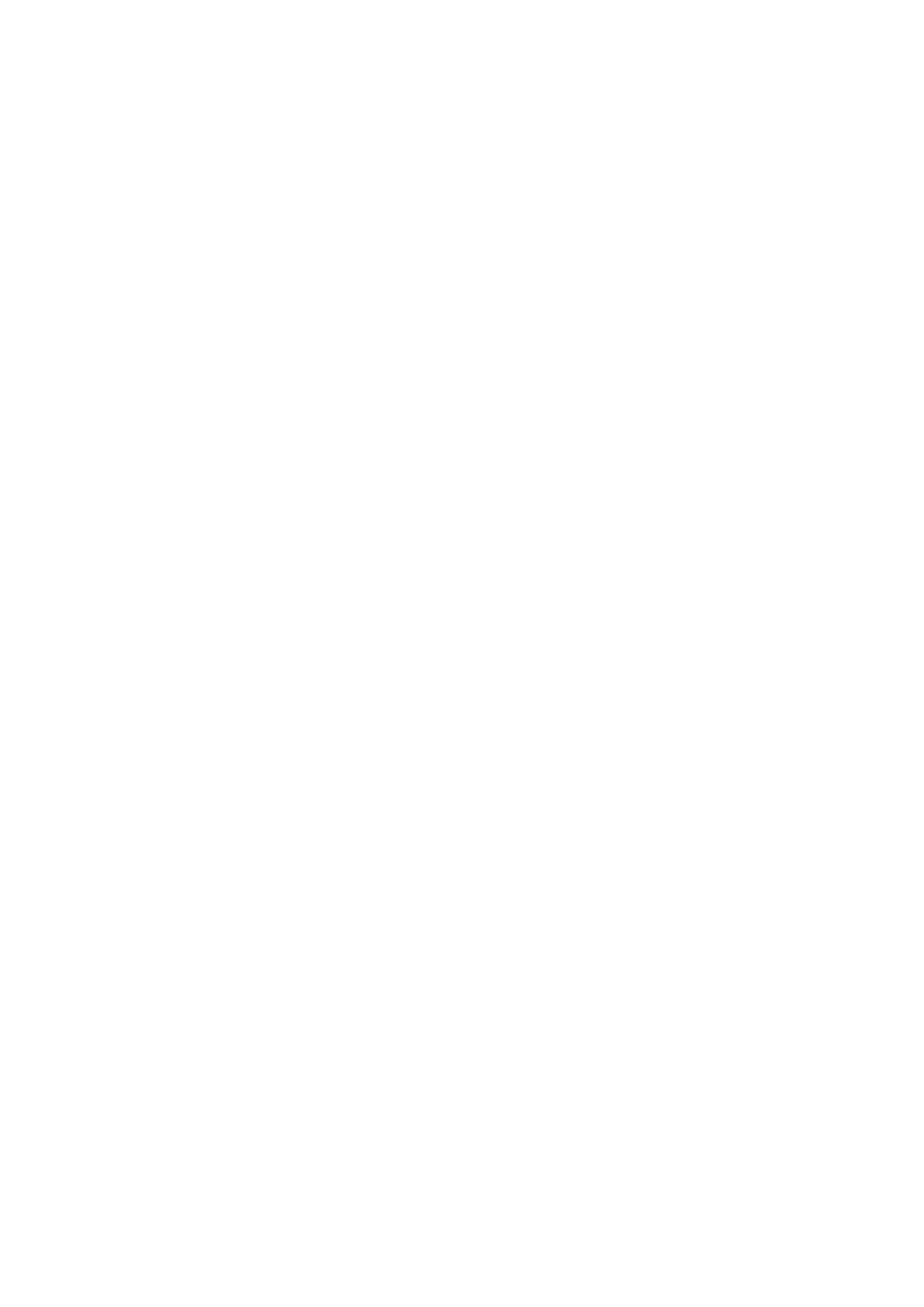# Business Travel Insurance

Contract based policy

Insurance Conditions No. 00802 In accordance with the Danish Act on Insurance Contracts Valid from January 1st 2017

# Chapter 1 Preliminary provisions

| 1.1 |  |
|-----|--|
| 1.7 |  |
| 1.3 |  |
| 1.4 |  |
| 1.5 |  |
| 1.6 |  |
| 1.7 |  |
| 1.8 |  |
| 1.9 |  |
|     |  |
|     |  |
|     |  |
|     |  |

#### Chapter 2 Basic cover

#### Illness and patient transport

| $\overline{z}$  |                                       |  |
|-----------------|---------------------------------------|--|
| 3               | Patient transport and repatriation 10 |  |
| $\overline{4}$  |                                       |  |
| 5               |                                       |  |
| $6\overline{6}$ |                                       |  |
|                 |                                       |  |
|                 |                                       |  |
| 7               | VIP (Voyager Information Portal) 12   |  |
|                 |                                       |  |
| 8               | Europæiske ERV Coaching Line 12       |  |
|                 |                                       |  |

#### WorldRescue Business®

# Chapter 3 Supplementary sections of cover

#### 15 Personal accident

| $\overline{B}$                                 |                                                 |  |
|------------------------------------------------|-------------------------------------------------|--|
| $\begin{bmatrix} 1 & 1 \\ 1 & 1 \end{bmatrix}$ |                                                 |  |
| $\Box$                                         | Disability caused by tropical or eye deseases17 |  |
| F                                              |                                                 |  |
| F                                              |                                                 |  |
|                                                |                                                 |  |
| H                                              |                                                 |  |
|                                                |                                                 |  |

#### 16 Life Insurance – Permanent disability (illness)

| A Life – compensation in case of death  20 |  |
|--------------------------------------------|--|
| B Compensation for permanent disability    |  |
|                                            |  |
|                                            |  |

#### Baggage

19 Baggage service .................................................. ..... [23](#page-22-0)

## Personal liability and legal aid

| 21 Excess in connection with motor vehicle hire  24 |
|-----------------------------------------------------|
|                                                     |
|                                                     |

#### Curtailment and replacement employee

| 27 | Missed departure, delayed flight |
|----|----------------------------------|
|    |                                  |

# 29 Security Service................................................. ..... [28](#page-27-0)

#### Chapter 4 General conditions

| ЗO   |                                                |  |
|------|------------------------------------------------|--|
| 31   |                                                |  |
| 32   |                                                |  |
|      |                                                |  |
| 33   | Duration and cancellation of the insurance  29 |  |
| 34   |                                                |  |
| 35   | Personal data processing and disclosure of     |  |
|      |                                                |  |
| 36   |                                                |  |
| 37   |                                                |  |
| 38   |                                                |  |
| 39   |                                                |  |
| 40   |                                                |  |
| 41   |                                                |  |
| 41 A |                                                |  |
| 42   | Legal venue and legislation to be applied 31   |  |
| 43   |                                                |  |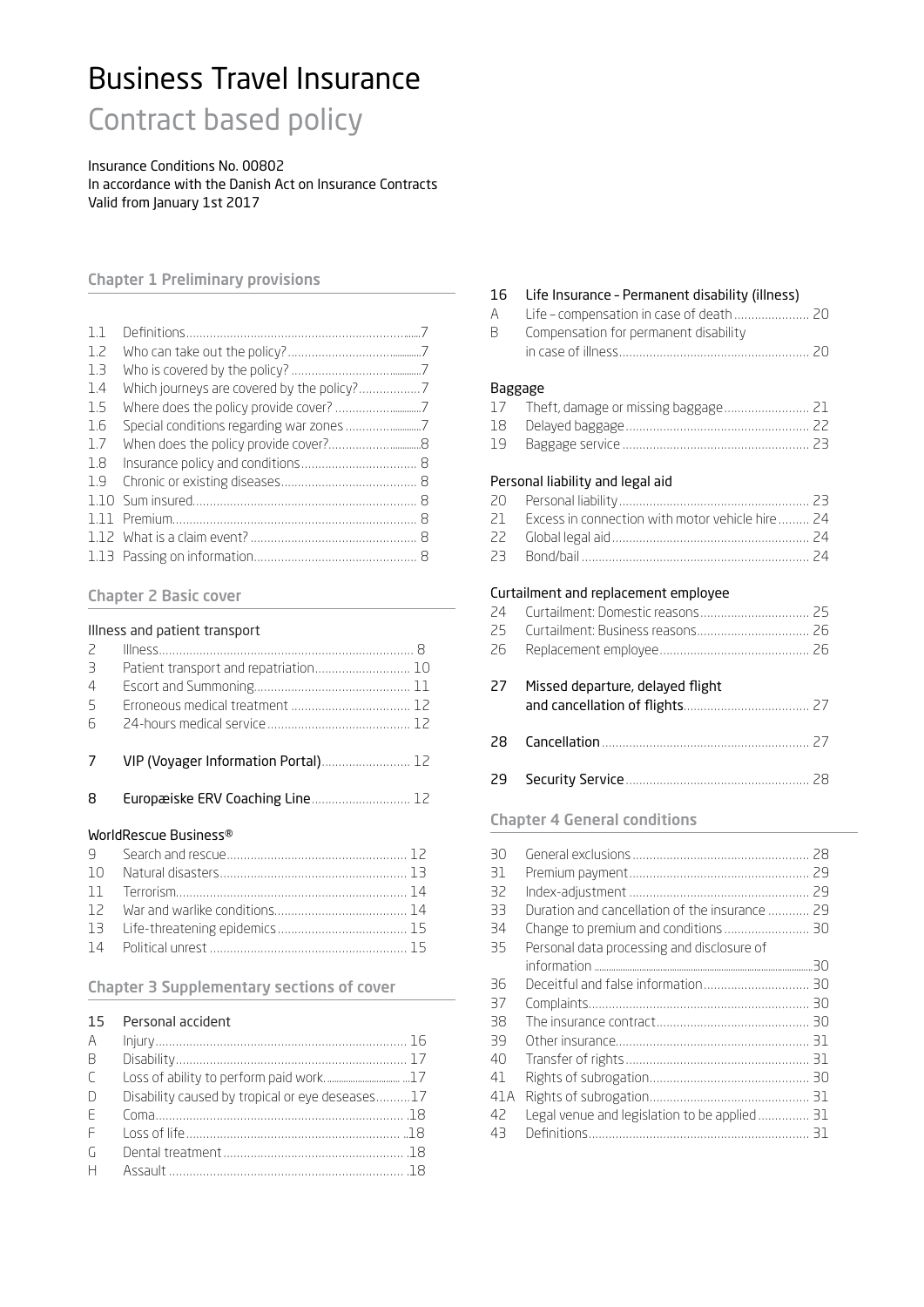# Special conditions

Unless otherwise stated in the Policyholders policy, the conditions below apply.

# Acceptance

It is a precondition for cover that Europæiske ERV has been informed about and has approved all foreign legal entities (branches, companies and the like) to be covered by the policy. Employees who do not reside in the same country as the company in which they are employed are only covered if such employees have been specifically accepted by Europæiske ERV. Irrespective of Europæiske ERV's accept of the policy, Europæiske ERV does not carry the responsibility to ensure that the policy contains covers which are mandatory as per the legislation of the country of residence.

## Administration

The Policy holder is obliged to state a contact-person, who among other things takes care of premium payments as well as distribution of any information from Europæiske ERV, including the information mentioned above.

In instances where the Policy holder permits a third party to act as administrator, information stated by third party will be regarded as information stated by the Policy holder.

The Policy holder is obliged to make sure that Europæiske ERV shall only receive information which the Policy holder is permitted to share.

## Right of transfer

In case of a partial or complete transfer of the insurance portfolio, Europæiske ERV is entitled to let the company which takes over the portfolio succeed to Europæiske ERV's rights and duties in full. Such succession may thus take effect without acceptance.

# Termination of the policy

As a supplement to item 33 – Duration and cancellation of the insurance, the following applies.

In case of a changed legislation, a changed interpretation or regulation of legislation result in Europæiske ERV no longer being able to offer the insurance or part hereof legally, Europæiske ERV reserves the right to terminate the policy with 6 months' notice

Termination in the wake of a reported claim as per the insurance conditions does not confer upon the Policy holder or Europæiske ERV the right to terminate the whole portfolio but only the claimant employee.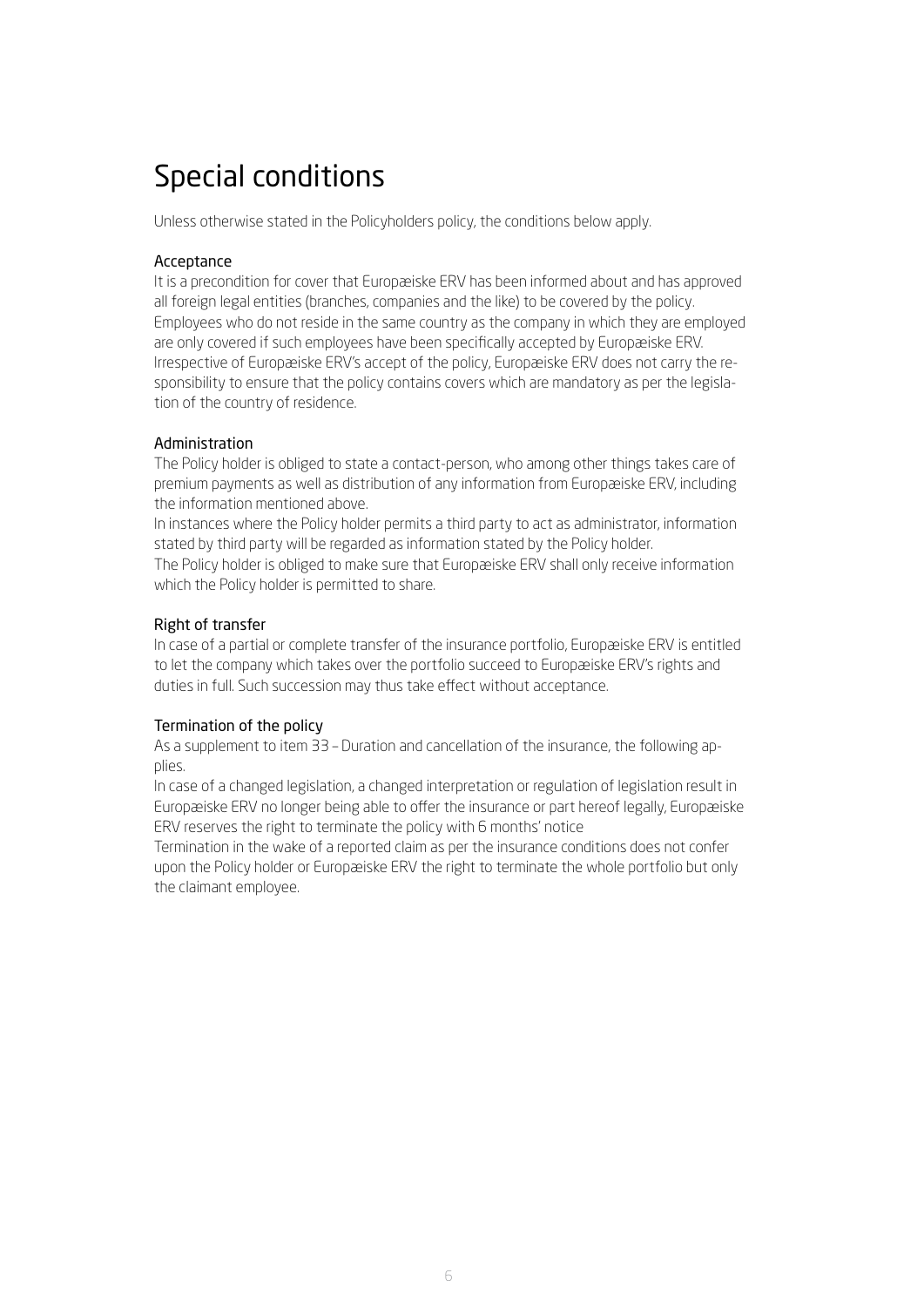## Chapter 1 Preliminary provisions

#### <span id="page-6-0"></span>1.1 Definitions

Words in italic are defined under section 42.

#### <span id="page-6-1"></span>1.2 Who can take out the policy?

This policy can be taken out by enterprises including limited liability companies, private limited companies, associations, organizations, including branches of foreign companies and subsidiary companies and branches of Danish companies and subsidiary companies abroad – hereinafter referred to as the Policyholder. It is a precondition for cover that Europæiske ERV has been informed about and has approved all foreign legal entities (branches, companies and the like) to be covered by the policy.

#### <span id="page-6-2"></span>1.3 Who is covered by the policy?

Persons who are travelling on the expense of and in the interest of the policyholder and who in their *country of residence* are entitled to benefits according to the relevant laws concerning public health insurance or private health insurance hereunder persons employed by the policyholder, employed owners and co-owners.

It may also include spouses/cohabite(e)s of the above mentioned persons, guests invited by the company and members of the board of the company when these persons are travelling on the expense of and in the interest of the policyholder.

Furthermore, the group may include persons performing freelance work for the policyholder. The insurance only provides cover for these persons if this is clearly stated on the policy.

Persons living outside Denmark must be mentioned in the policy or have a separate policy. This also includes persons who in their *country of residence* are not entitled to benefits according to the relevant laws concerning public health insurance or private health insurance. The group of persons who are covered by the insurance as stated on the policy are hereinafter referred to as the Insured.

#### <span id="page-6-3"></span>1.4 Which journeys are covered by the policy?

Business travels conducted on the expense of and/or in the interest of the policyholder. The insurance can be extended to also cover holidays in combination with business travels and holidays only but it must then be clearly stated on the policy.

The policy covers business travel with a maximum duration of 12 months.

#### <span id="page-6-4"></span>1.5 Where does the policy provide cover?

The policy only provides cover in the geographic areas stated on the policy. It can be one of more of the following:

• *Country of residence*; This is defined as travels more than 50 kilometres from the residence/workplace unless otherwise stated on the policy.

- The Nordic region; Greenland, the Faroe Islands, Finland, Iceland, Norway and Sweden.
- Europe;

 Albania, Andorra, Austria, Belgium, Belarus, Bosnia-Herzegovina, Bulgaria, Croatia, Cyprus, Czech Republic, Estonia, France, Germany, Greece, Hungary, Ireland, Italy, Latvia, Liechtenstein, Lithuania, Luxembourg, Macedonia, Malta, Moldova, Monaco, the Netherlands, Poland, Portugal, Romania, Russia (to the Urals), San Marino, Slovakia, Slovenia, Spain, Switzerland, Turkey, the United Kingdom, Ukraine, the Vatican State and Yugoslavia (Serbia and Montenegro).

• Outside Europe; Countries outside Europe which are not mentioned above.

#### <span id="page-6-5"></span>1.6 Special provisions regarding war zones

In case of travels to countries/areas which are defined as *war zone* before departure, a *war zone* insurance must be taken out. The *war zone* insurance must be taken out before entering the *war zone*. If no such insurance is taken out, there is no compensation for claims occurring during stays in the *war zone*.

If the area/country's status changes to *war zone* on Europæiske ERV's War and Risk List after the Insured has arrived to the area/country, the insurance provides the following emergency cover:

Illness: The established sum insured up to a maximum of DKK 1,000,000.

Patient transport and repatriation: The established sum insured up to a maximum of DKK 1,000,000.

Accident: The established sum insured up to a maximum of DKK 1,000,000 in case of loss of life and DKK 1,000,000 in case of disability so that the insurance covers a percentage of the sum insured equivalent of the degree of disability regardless of section 15.3.B 4).

**Baggage:** The established sum insured up to a maximum of DKK 25,000.

All other covers are suspended.

It is, however, a condition that the above cover types have been taken out for the travel in question. The reduced coverage applies for a maximum of 14 days from the point in time when the country/area is classified as *war zone* by Europæiske ERV; hereafter all coverage ceases. If the country/area is no longer defined as a *war zone* a period of another 14 days can commence if the country/area is again classified as *war zone*.

Europæiske ERV's possibilities of providing assistance in connection with claims arising at the relevant location, e.g. arranging repatriation and the like, can be limited in areas in which a state of war prevails.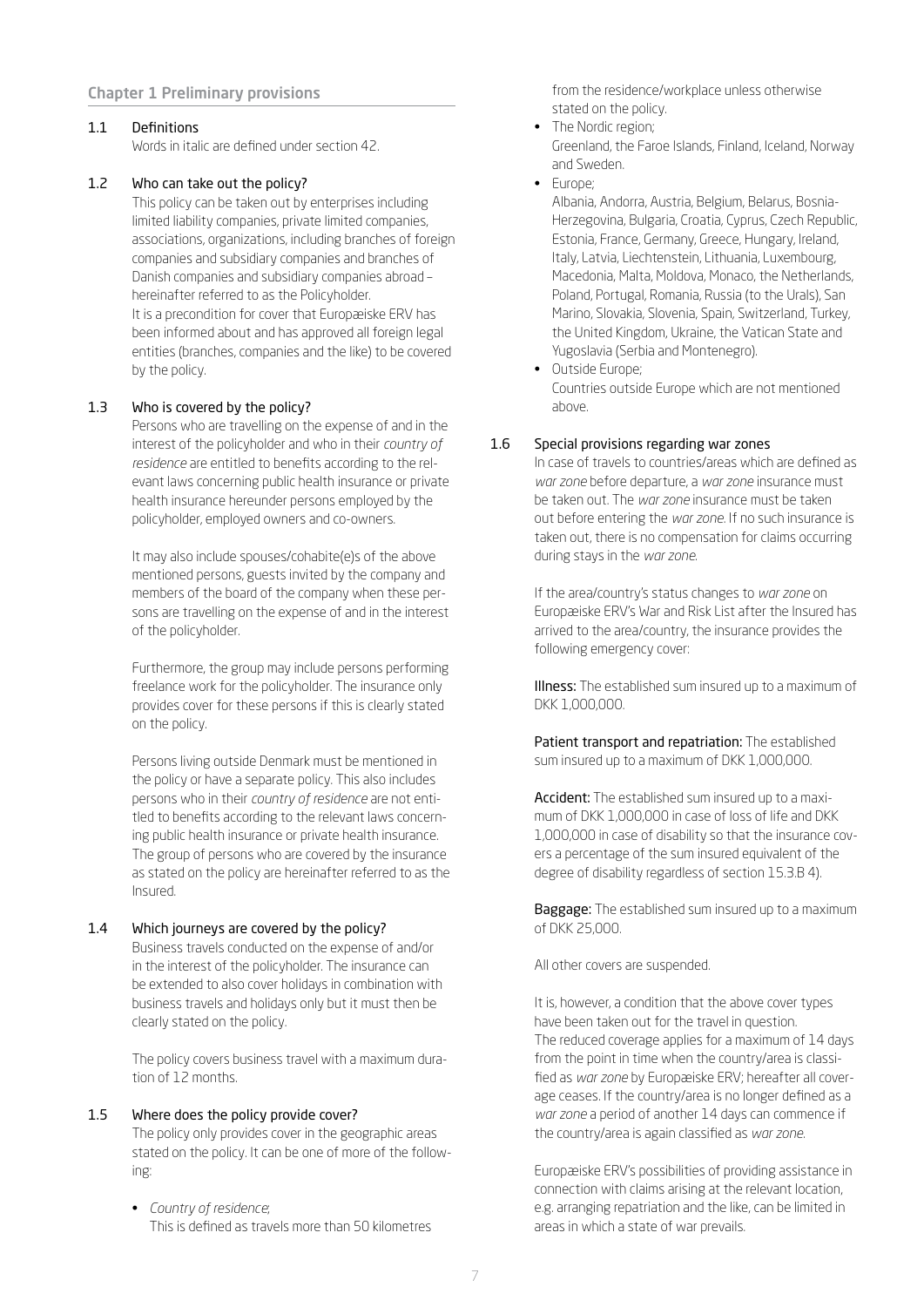Europæiske ERV will, however, if necessary, co-operate with the Danish Ministry of Foreign Affairs in such cases.

Europæiske ERV's War and Risk List can be found at www.bti.dk and www.vip-online.dk.

#### <span id="page-7-0"></span>1.7 When does the policy provide cover?

The policy covers from the time when the Insured leaves his/her home or place of work in the *country of residence* to begin the business journey, but never prior to the commencement of the insurance contract.

The policy expires upon the Insured's return home to his/her residence or place of work in the *country of residence*, although in no circumstances later than the date on which the insurance contract expires.

Europæiske ERV's liability of cover and compensation is preconditioned upon an existing insurance contract at all times.

The policy does not cover between the Insured's domicile and place of work.

Under the cover 28 Cancellation, the insurance covers from the booking of the journey, but never prior to the commencement of the insurance contract, and until departure from *Country of residence* although in no circumstances later than the date on which the insurance contract expires.

#### <span id="page-7-1"></span>1.8 Insurance policy and conditions

The policy includes a review of cover types and related sums insured. The only way in which you can form a complete and detailed picture of the actual cover and sums insured is to study these Insurance Conditions and compare them with the cover and sums specified in the policy. If a claims payment is not included in the description of cover (What expenses are covered by the insurance?), it means that the expenses are not covered by the insurance.

#### <span id="page-7-2"></span>1.9 Chronic or existing diseases

If the Insured has a chronic or existing disease that could require treatment during the journey, special provisions apply. The health condition of the Insured could entail that the Insured is not covered in regard to the chronic or existing disease. It is important that the Insured finds out before departure whether he/she is covered and possibly obtains a binding pre-approval from Europæiske ERV.

## <span id="page-7-3"></span>1.10 Sum insured

The sums insured/sub sums stated in the policy and the conditions for the individual cover types, form the limit of Europæiske ERV's liability for all occurring claims under the cover types.

#### <span id="page-7-4"></span>1.11 Premium

Generally, the premium is calculated on basis of the covers and sums insured stated on the policy and the Insured's number of travel days. Travel days are counted in full days.

Both the day of departure and the day of arrival are counted as travel days. Travel days should always be registered at www.bti.dk or www.vip-online.com.

Europæiske ERV reserves the right to request documentation for the number of travel days reported.

In case number of travel days is not reported and/or the time limit for reporting set by Europæiske ERV is exceeded, the number of travel days for the preceding and the coming insurance-year are automatically increased with 25%.

#### <span id="page-7-5"></span>1.12 What is a claim event?

A claim event is one or several events that occur at the same time in continuation of each other and which arise out of the same cause of *damage*.

The policy does not cover expenses for treatment undertaken after the policy has expired. This applies regardless of the reason for said expiry.

#### <span id="page-7-6"></span>1.13 Passing on information

In the event of a claim Europæiske ERV may need to disclose information provided by the Insured/company and the scope of cover to Europæiske ERV's international network, including alarm centres and service offices. In case of search and/or rescue the information may furthermore be disclosed to *the Danish Ministry of Foreign Affairs*. This is done to ensure the best possible assistance during the stay abroad.

It is the right of Europæiske ERV's doctor to seek information regarding the health and treatment of the Insured with the doctors and hospitals that have treated the Insured, and to discuss, to the extent necessary, conditions as reported to Europæiske ERV. Europæiske ERV guarantees full discretion with regards to such information. The Insured is obliged to sign a "medical statement" on request.

Europæiske ERV is entitled to request that the Insured be examined by Europæiske ERV's doctor or a doctor appointed by Europæiske ERV, including the right to have a "second opinion" made.

In case of death Europæiske ERV is entitled to request an autopsy. In this case Europæiske ERV will pay for all costs incurred. Should the bereaved reject an autopsy, the claim to compensation is annulled.

#### Chapter 2 Basic cover

Illness and patient transport

#### <span id="page-7-7"></span>2 Illness

- 2.0 Sum insured Unlimited
- 2.1 Which claims are covered by the policy? The insurance covers claim arising out of *acute illness* or injury which occurred during the journey.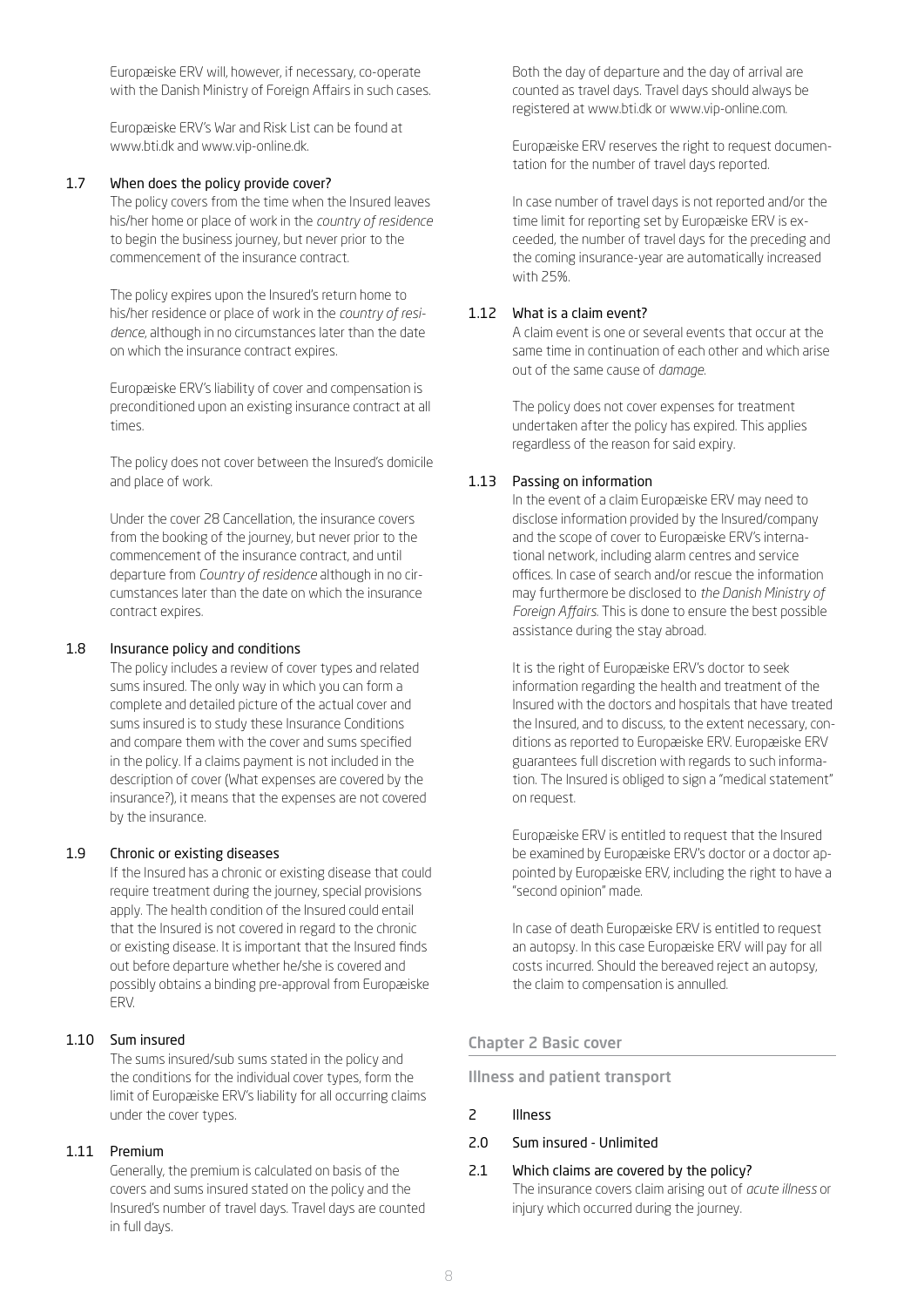#### 2.2 Which expenses are covered by the insurance?

#### 2.2.1 Out-patient treatment and treatment in hospital

The insurance covers reasonable and necessary costs towards

- a) treatment by a physician who has medical authorisation in the country where the Insured is treated (the treating physician),
- b) hospitalisation with accommodation and meals according to normal fees for semi-private (room with two beds) unless any other options have been approved by Europæiske ERV's physician,
- c) hospitalisation in an intensive care unit, where this is prescribed by Europæiske ERV's physician or agreed by the attending physician and Europæiske ERV's physician,
- d) delivery of screened blood, if Europæiske ERV's physician perceives it to be necessary,
- e) supervision when the screened blood is being transfused into the Insured if Europæiske ERV's physician perceives it to be necessary.
- f) medicine prescribed by a physician,
- g) treatment by a physiotherapist, ergotherapist, chiropractor, osteopath or acupuncturist by up to DKK 10,000.

## 2.2.2 Treatment by a psychologist or psychiatrist

The insurance covers reasonable and necessary costs towards consultation with a psychologist or psychiatrist in the *country of residence* and/or abroad by up to DKK 2,500 if the Insured has been admitted to hospital or exposed to rape, *assault*, robbery or similar traumatic experiences during the business journey. It is a condition that a prescription is available from the insured's own physician or from the attending physician and that such prescription is approved by Europæiske ERV's physician.

#### 2.2.3 Dental treatment

The insurance covers reasonable and necessary costs towards *dental treatment* by up to a limit of DKK 10,000. The *dental treatment* must commence abroad, but the final treatment can, if necessary, be carried out in the *country of residence*. Final treatment in the *country of residence* requires approval from Europæiske ERV's dentist and is only covered if the *dental treatment* has been commenced abroad.

#### 2.2.4 Childbirth and treatment of unborn child

The insurance covers reasonable and necessary costs towards

- a) childbirth until 4 weeks before the expected date of delivery and treatment of the premature child/children, including hospitalisation, hotel stay and meals in connection therewith,
- b) treatment of *acute illness* sustained during the journey by an unborn child (or by unborn children) up to 4 weeks prior to the expected date of birth.

#### 2.2.5 Hotel stays and meals

The insurance covers reasonable and necessary *extra expenses* towards

a) accomodation and meals, on the orders of a physician, up to a limit of DKK 2,000 per day, following approval

by Europæiske ERV, to the extent that the treatment which would otherwise require hospitalisation can thereby be provided as out-patient treatment,

- b) accomodation and meals, up to a limit of DKK 2,000 per day, following termination of the treatment and approval by Europæiske ERV, until the Insured can make the *journey home* or the *repatriation*,
- c) accomodation and meals, up to a limit of DKK 2,000 per day following approval by Europæiske ERV, until the *fixed itinerary* can be resumed.

# 2.2.6 Sundries

The insurance covers reasonable and necessary extra costs towards

- a) contact to Europæiske ERV's alarm centres and service offices,
- b) telephone calls, newspapers, magazines, books and access to the internet in the event of hospitalisation lasting more than 24 hours, up to a limit of DKK 500 per week commenced. No documentation is required for these items of expenditure,
- c) extension of visa if the hospitalisation or the treatment makes it impossible for the Insured to travel home as planned.

# 2.3 Special conditions concerning dental treatment

Europæiske ERV is entitled to reduce the reimbursement or refuse to reimburse the expenses of *dental treatment*, to the extent that the Insured's teeth are deemed by a dentist, applying dental criteria, to have been in a considerably worse condition than the teeth of persons of the same age because the teeth were marred by fillings, root treatments or dental diseases in the surrounding tissue or in the jaw before the claim.

# 2.4 Quality of treatment

Only treatment methods which have documented effect and which have been approved by the public health authorities in the country where the treatment is done will be approved by Europæiske ERV. Furthermore, it is a prerequisite and a condition that the treatment is highly likely to cure the disease or improve the injury, or that it will significantly improve the state of health after the disease or the injury.

The doctors, specialist doctors, dentists and other medical staff who perform the treatment must have authorisation in the country of practice.

## 2.5 Specially for physiotherapist/ergotherapist /chiropractor/osteopath/acupuncturist treating It is a precondition for Europæiske ERV's liability of cover that Europæiske ERV receives original statement from both local practicing referring doctor and from the physiotherapist/ergotherapist/chiropractor/osteopath/ acupuncturist treating.

All treatments must be performed by a certified practitioner within each form of treatment. Specifically for acupuncture, the treatment is only covered insofar as it is done by a doctor or practitioner comparable to one approved in the Register of Alternative Practicioners in Denmark.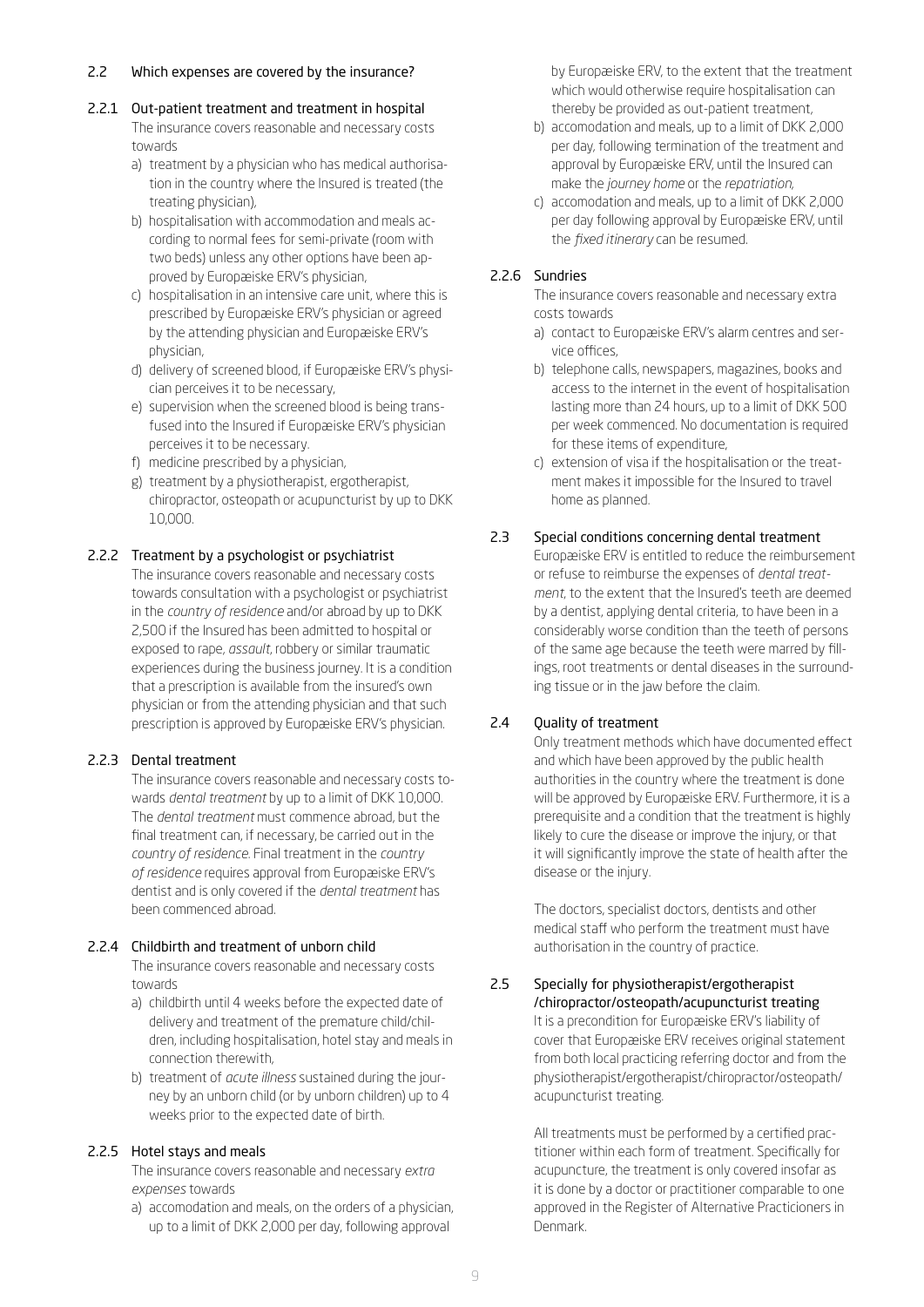# 2.6 Exclusions

The policy does not cover the costs towards

- a) treatment of a chronic or pre-existing illness which, within 2 months before departure, has caused
	- hospitalisation,
	- medical assessment/treatment by a physician, physiotherapist, chiropractor or other authorised medical personnel,
	- changed medication,
- b) treatment of chronic or pre-existing illness, if the Insured,
	- has not consulted a physician, has refused or quit treatment for the illness, although the insured should know or presume that the illness required treatment or had deteriorated considerably,
	- has been given up on or treatment has been refused,
	- has been enrolled on, referred to or is on a waiting list for assessment/treatment,
	- has been absent from agreed check-ups within the past 2 months, or has given up normal check-ups due to previous non-appearance,
- c) for control and treatment, including medicine(s) required to maintain an existing, chronic or related ailment at a stable level and well-regulated,
- d) a need for treatment known prior to the Insured's departure,
- e) treatment of patients diagnosed as suffering from HIV or AIDS, irrespective of the cause of the treatment,
- f) for treatment or stays after return to the *country of residence* (with the exception of section 2.2.2 and 2.2.3),
- g) stays at convalescence, wellness or health resorts,
- h) for treatment and hospitalisation when Europæiske ERV's physician has assessed that treatment can be postponed until the insured has returned to the *country of residence*,
- i) for continued treatment and hospitalisation if the insured refuses to be repatriated when Europæiske ERV's physician has made a decision on such *repatriation*,
- j) incurred as a consequence of *repatriation* having been arranged by the Insured, to the extent that such expenses would not have been incurred if Europæiske ERV had itself arranged such *repatriation*,
- k) incurred as a consequence of the insured's failure to follow the attending physician's and/or Europæiske ERV's physician's recommendations,
- l) plastic surgery or cosmetic operations or the treatment of sequelae or complications connected to these, unless the treatment is approved by Europæiske ERV's physician,
- m) the purchase, replacement or repairs of *prostheses*, *implants*, glasses (spectacles), contact lenses, hearing aids or other types of devices.
- 2.7 In case of a claim documentation requirements It is a condition for Europæiske ERV's compensation liability that the Insured
	- a) procures, from the attending physician at the location/*destination* at which the illness/injury is sustained, a medical certificate stating the diagnosis,
- b) upon request, grants Europæiske ERV's physician access to all relevant medical records, including information on previous ailments,
- c) sends a claims form to Europæiske ERV, along with original documentation for expenses for which compensation is claimed.

# <span id="page-9-0"></span>3 Patient transport and repatriation

# 3.0 Sum insured - Unlimited

3.1 Which claims are covered by the policy?

The insurance covers if the Insured incurs *acute illness* or injury that is covered by the Illness cover.

# 3.2 Which expenses are covered by the insurance?

The insurance covers reasonable and necessary costs towards

- a) transportation to a place of treatment,
- b) transfer to the nearest suitable place of treatment when Europæiske ERV's physician, after contact with the attending physician assesses that such transport is necessary and justifiable
- c) *repatriation* to the Insured's residence or hospital in the *country of residence*. Europæiske ERV's physician assesses after contact with the treating physician if such *repatriation* is necessary and justifiable. After a medical assessment of the condition of the Insured, Europæiske ERV determines what kind of transport to use,
- d) escort(s) on the instructions of Europæiske ERV's physician,
- e) in the event of the Insured's death, *repatriation* of the remains of the deceased to an undertaker (mortician) in the *country of residence*, including the costs of any provisions required by law, e.g. embalming and zinclined coffin,
- f) the expenses of cremation and/or burial at the location at which death occurred, in accordance with the wishes of the Insured's bereaved, although only up to an amount corresponding to the costs of *repatriation* of the remains of the deceased. Europæiske ERV can, however, demand that the remains be repatriated, inter alia with a view to having an autopsy performed,
- g) sending home any *ordinary travel luggage* which the Insured had to leave abroad as a consequence of *repatriation*.

# Missed journey home and missed further outbound journey

If, as a consequence of a claim event covered by the police, the insured has been prevented from following the scheduled itinerary, including the return journey as planned, and if the insured has not been repatriated, the police covers reasonable and necessary *extra expenses* of either

- h) resuming the *fixed itinerary* to the scheduled location on the insured's itinerary, or
- i) home journey to the *country of residence*.

# Europæiske ERV's rights in the event of transport for treatment

Europæiske ERV is entitled to demand *repatriation* of the insured for treatment in the *country of residence* or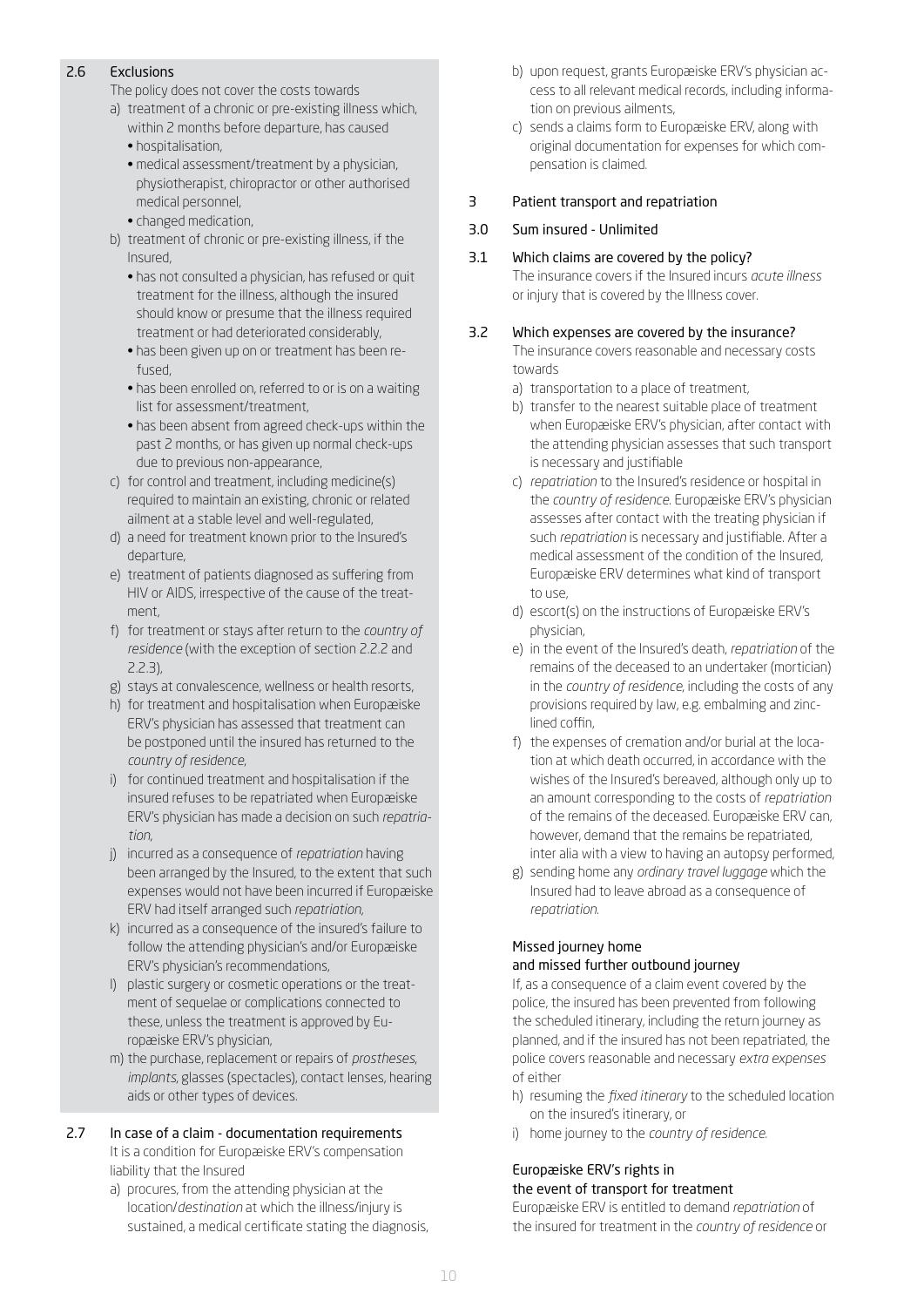home country and delay treatment until the insured's return. Furthermore, Europæiske ERV is entitled to demand that the insured be transferred to another suitable place of treatment.

Europæiske ERV's medical consultant, perhaps in consultation with the attending physician, decides whether the transport is necessary and/or safe.

# 3.3 Delay and constraints

Europæiske ERV cannot be held liable for delays or restrictions in connection with the transport due to weather, mechanical problems, restrictions or constraints from the authorities or from the pilot, or other circumstances beyond Europæiske ERV's ability to influence.

## 3.4 Special provision

If a privately owned car is used, documented expenses towards fuel, ferry tickets, bridge taxes and road taxes are covered if these expenses do not exceed the expenses Europæiske ERV would have had in connection with a similar transport/journey.

# 3.5 Exclusions

The policy does not cover the expenses of

- a) transport in an ambulance plane in cases where Europæiske ERV's physician estimates that transport can take place in a different, medically safe way,
- b) transport arranged by the Insured in cases where Europæiske ERV's physician estimates that the transport is not necessary and justifiable,
- c) *repatriation* as a consequence of the insured's fear of infection,
- d) *journey home*, *repatriation* or resuming of *fixed itinerary* arranged by the insured which Europæiske ERV would not have had, if the company had arranged the transport.

# 3.6 In case of a claim - documentation requirements It is a condition for Europæiske ERV's compensation

liability that the insured a) procures, from the attending physician at the

- location/*destination* at which the illness/injury is sustained, a medical certificate stating the diagnosis,
- b) upon request, grants Europæiske ERV's physician access to all relevant medical records, including information on previous ailments,
- c) sends a claims form to Europæiske ERV, along with original documentation for expenses for which compensation is claimed.

# <span id="page-10-0"></span>4 Escort and summoning

# 4.0 Sum insured - Unlimited

4.1 For whom are such expenses covered? Up to a total of 3 persons at the insured's option - either to be summoned or as an escort.

# 4.2 Which claims are covered by the policy?

## 4.2.1 Escort

The insurance covers claim events covered under Illness, where the Insured

- a) is admitted to hospital due to *acute illness* or injury,
- b) is affected by life-threatening disease/injury,
- c) dies,
- d) needs to be repatriated,
- e) can not follow the *fixed itinerary*.

# 4.2.2 Summoning

The insurance covers claim events covered under Illness, where the Insured

- a) is hospitalised for at least 3 days due to *acute illness* or injury,
- b) is affected by life-threatening disease/injury.
- c) dies.

## 4.3 Which expenses are covered by the insurance?

## 4.3.1 Escort

The insurance covers reasonable and necessary *extra expenses* towards

- a) transportation max. the same class of transportation as the insured – although not air-ambulance, if the insured is to be transported to a suitable place of treatment or repatriated,
- b) *journey home* to the residence or resuming of *fixed itinerary*, max economy class after the escort, either when the Insured leaves the hospital at the *destination* or after arrivel to residence/hospital in the *country of residence*,
- c) accommodation, meals and local transportation by up to DKK 2,000 per day per person,
- d) extension of existing insurance with Europæiske ERV for the duration of the escort assignment,
- e) issue or extension of the visa provided for the escorting person.

# 4.3.2 Summoning

The insurance covers reasonable and necessary extra costs towards

- a) transport from the residence to the Insured and back to the residence,
- b) accommodation, meals and local transportation by up to DKK 2,000 per day per person,
- c) purchase of a travel insurance during the time period of the summoning,
- d) issue or extension of the visa provided for the summoned person.

# 4.4 Special provision

If a privately owned car is used, documented expenses towards fuel, ferry tickets, bridge taxes and road taxes are covered if these expenses do not exceed the expenses Europæiske ERV would have had in connection with a similar transport/journey.

#### 4.5 Exclusions

#### The insurance does not cover

- a) summoning if the Insured is to be repatriated within 3 days from the summoned person's departure from his/her residence,
- b) *journey home* to the residence or resuming of *fixed*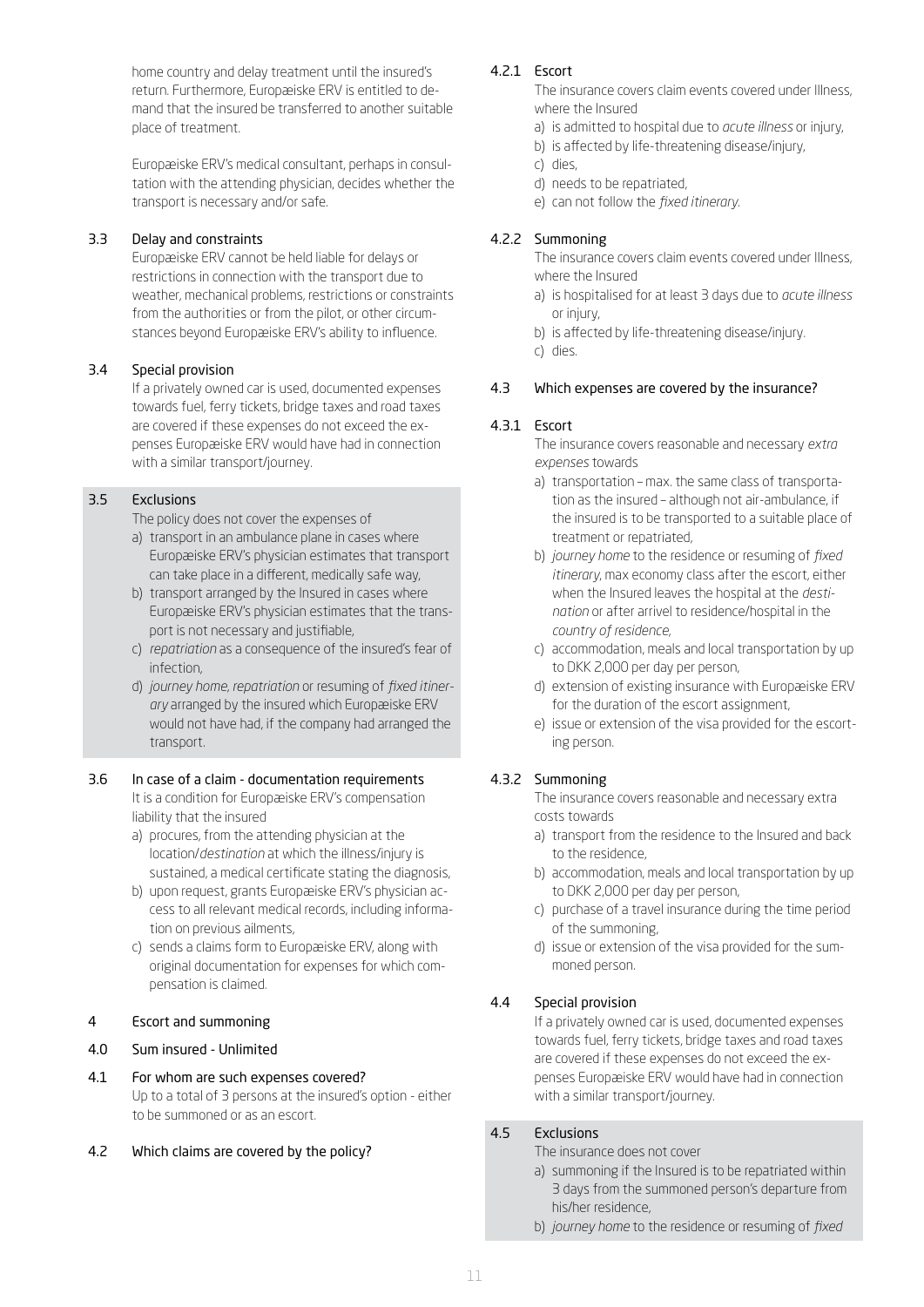*itinerary*, max economy class after the escort, either when the Insured leaves the hospital at the *destination* or after arrival to residence/hospital in the *country of residence*.

4.6 In case of a claim - documentation requirements It is a condition for Europæiske ERV's compensation liability that the Insured send to Europæiske ERV a claims form along with original documentation for all expenses incurred in connection with accommodation, meals and transportation for the persons who have served as escorts or summoned persons.

#### <span id="page-11-0"></span>5 Erroneous medical treatment

## 5.0 Sum insured - DKK 1,000,000

## 5.1 Which claims are covered by the policy? The insurance covers claims arising out of the cover Illness where a present, authorised physician carries out treatment which entitles the insured to compensation according to Danish legislation ("Lov om klage og erstatningsadgang indenfor Sundhedsvæsenets kapitel 3 og 4")

#### 5.2 Which expenses are covered by the insurance? The insurance entitles the Insured to compensation after *erroneous medical treatment* conducted by an authorised physician during admission to hospital or out-patient treatment. The size of the compensation is determined in accordance with the Danish Liability for

#### 5.3 Exclusions

*Damage*s Act.

The insurance does not cover

- a) *erroneous medical treatment* conducted by other medical staff than trained and authorised physicians on location,
- b) permanent disablement occurring as a direct and expected consequence of illness or injury,
- c) if the Insured has accepted the treatment even when Europæiske ERV's physician has warned that the treatment offered does not fulfil the requirements for acknowledged, authorised principles for treatment, which have been approved by Europæiske ERV's medical consultant.

# 5.4 In case of a claim - documentation requirements

It is a condition for Europæiske ERV's compensation liability that the Insured

- a) when requested to do so grants Europæiske ERV's physician access to all relevant medical records, x-rays and scans, including information on previous ailments,
- b) procures, from the attending physician or hospital at the relevant location, a medical certificate/discharge document stating the diagnosis,
- c) sends a claims form to Europæiske ERV.

# <span id="page-11-1"></span>6 24-Hours medical service

# 6.1 What does the insurance cover?

The cover ensures the Insured access to Europæiske ERV's 24-hour medical service both in connection with mild or serious illness or injury and advice and counselling on medical treatment, medicine prescribed by the attending physician and suitable hospitals, physicians and dentists abroad.

# <span id="page-11-2"></span>7 VIP (Voyager Information Portal)

# 7.1 What does the insurance cover?

The insurance gives the Insured access to Europæiske ERV's internet portal www.vip-online.com. The access is unlimited 24 hours a day.

The portal contains country-specific information about safety and health precautions for travellers. The access to VIP gives the Insured access to relevant and detailed information about security measures on the *destination* of the stay abroad.

# 7.2 Special provision

The Insured is not entitled to forward information from VIP.

## <span id="page-11-3"></span>8 Europæiske ERV coaching line

# 8.1 What does the insurance cover?

The insurance covers professional and qualified phonebased consultancy 24 hours a day if the Insured requires help or coaching during the stay abroad. The Insured can anonymously receive consultancy and coaching in connection with problems occurring during the stay abroad using the following phone number: + 45 70 250 275.

#### Worldrescue Business®

- <span id="page-11-4"></span>9 Search and rescue
- 9.0 Sum insured DKK 250,000 per Insured, but with a limit of DKK 500,000 per claim event
- 9.1 Which claims are covered by the insurance?

# 9.1.1 Search

- The insurance provides cover if
- a) the Insured has been reported missing with the police or another public authority for at least 24 hours,
- b) the Insured has been seen within 120 hours (5 days),
- c) the local authorities require a payment or a guarantee of a payment before a search can be initiated.

All criteria under section 9.1.1 must be fulfilled.

# 9.1.2 Rescue

The insurance covers in cases where

- a) a rescue mission is initiated,
- b) the Insured's whereabouts has been established,
- c) the local authorities require a payment or a guarantee of a payment before a rescue mission is initiated.

All criteria under section 9.1.2 must be fulfilled

# 9.2 Which expenses are covered by the insurance?

# 9.2.1 Search

The insurance covers necessary expenses towards a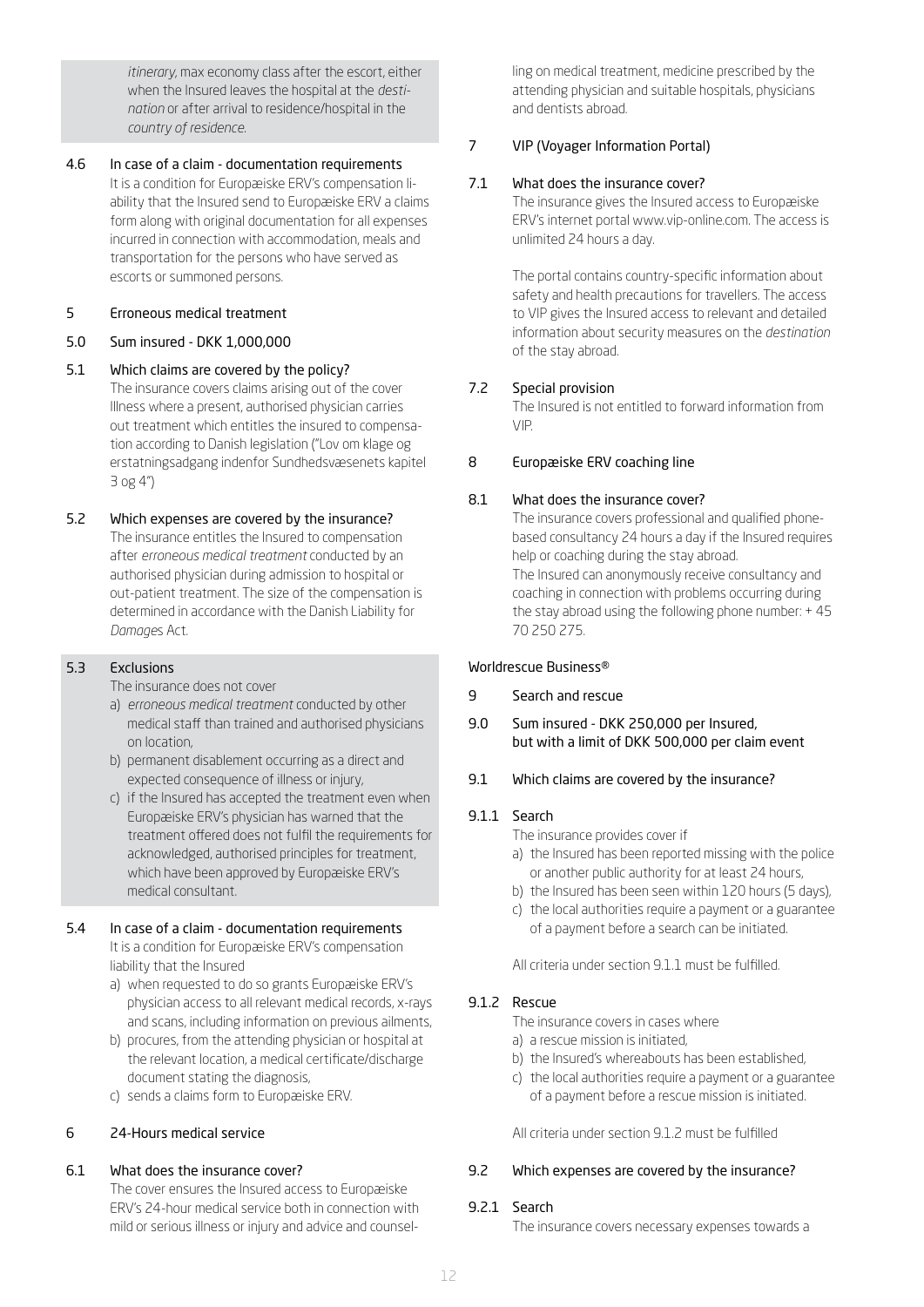search for the Insured in up to 14 days and within a range of 50 kilometres from the location where the Insured was last seen.

# 9.2.2 Rescue

The insurance covers necessary expenses towards rescue/collection of the Insured.

# 9.3 Special provisions

- a) Necessary expenses under this cover are defined as expenses towards professional assistance, including divers and police, searches involving dogs, helicopter or similar assistance.
- b) Expenses towards transport and accommodation for relatives are only covered if their participation is necessary and contributes to the search, rescue or collection.
- c) Cover applies only insofar as the missing person is insured with Europæiske ERV. If several people are missing as a group, the expenses will be shared equally among the missing.
- d) A situation where the insured has failed to inform his/ her family of his/her whereabouts or is travelling from place to place and the family wishes to get in contact with the insured is not considered a search – regardless of why such contact is desired.
- e) All claims under this item have a deductible of 10% but no less than DKK 2.500 per claim.

## 9.4 Exclusions

The policy does not cover the following expenses

- a) Search and rescue in case of *kidnapping* or high jacking
- b) Which have not been approved by Europæiske ERV beforehand
- c) Search and rescue in case the authorities cover such expenses for uninsured persons.
- d) Payment to organisations/authorities which would normally work with SAR on a voluntary/free basis
- e) Search and rescue north of the 75th latitude of on the South pole.
- f) Search and rescue operations caused by gross negligence on the part of the insured.
- g) Search and rescue when the insured has a preexisting mental condition which is assumed to be the reason he/she is missing.
- h) Search and rescue when the insured has been given a terminal diagnosis.
- i) Search and rescue of people who go missing while undertaking professional sport or participate in a scientific expedition.

# 9.5 In case of a claim - Europæiske ERV cooperates with the Danish Ministry of Foreign Affairs

- If one or more search or rescue mission(s) are to be initiated on request, Europæiske ERV must be contacted. Europæiske ERV cooperates with *The Danish Ministry of Foreign Affairs* and its international network when it is assessed that it would be beneficial for the rescue mission.
- 9.6 In case of a claim documentation requirements It is a condition for Europæiske ERV's compensation

liability that the Insured

- a) gives Europæiske ERV access to all information which can shed light on the matter,
- b) sends a claims form to Europæiske ERV, along with original documentation for expenses for which compensation is claimed.

# <span id="page-12-0"></span>10 Natural disasters

10.0 Sum insured - Unlimited

## 10.1 Which claims are covered by the insurance?

The insurance covers in the event of major *natural disaster*s.

## 10.2 Which expenses are covered by the insurance?

The insurance covers usual and customary costs towards

- a) *evacuation* and/or *extra expenses* for *journey home* to the *country of residence* when the *Danish Ministry of Foreign Affairs* or the local authorities advise against all travels to the affected area or demand an *evacuation* as a consequence of the *natural disaster*. The transport must be carried out at the first possible occasion,
- b) loss of or *damage* to any luggage that the Insured has left behind as a consequence of an approved *evacuation* or *journey home*. It is a requirement that the Insured holds the cover Baggage,
- c) *psychological crisis treatment* in the event of major *natural disaster*s if Europæiske ERV's physician assesses that crisis treatment is required,
- d) treatment by a psychologist in the *country of residence* after referral from the Insured's own physician if the Insured has experienced a *natural disaster* when travelling. Maximum amount 10,000 DKK,
- e) professional phone crisis management for the Insured's relatives if several Insured have experienced a *natural disaster*.

If Europæiske ERV's physician assesses that faceto-face crisis intervention is required in connection with reception of the Insured, reasonable expenses towards transport of the relatives is covered,

- f) extra accommodation and meals from the point in time when a *natural disaster* makes the planned *journey home* impossible and until it is possible to travel home with up to DKK 2,000 per day,
- g) purchase of clothes up to 5,000 DKK per person if the Insured has been evacuated without luggage.

# 10.3 Special provision

Europæiske ERV's ability to send in assistance can in some cases be limited in areas, which are affected by a *natural disaster*.

# 10.4 Exclusions

The insurance does not cover

- a) if the Insured travels to or stays in the area if *the Danish Ministry of Foreign Affairs* has advised against travelling to the area or recommend *journey home*/ *evacuation* as a consequence of a *natural disaster*,
- b) expenses towards treatment by a psychologist abroad who is not a part of Europæiske ERV's crisis management set-up.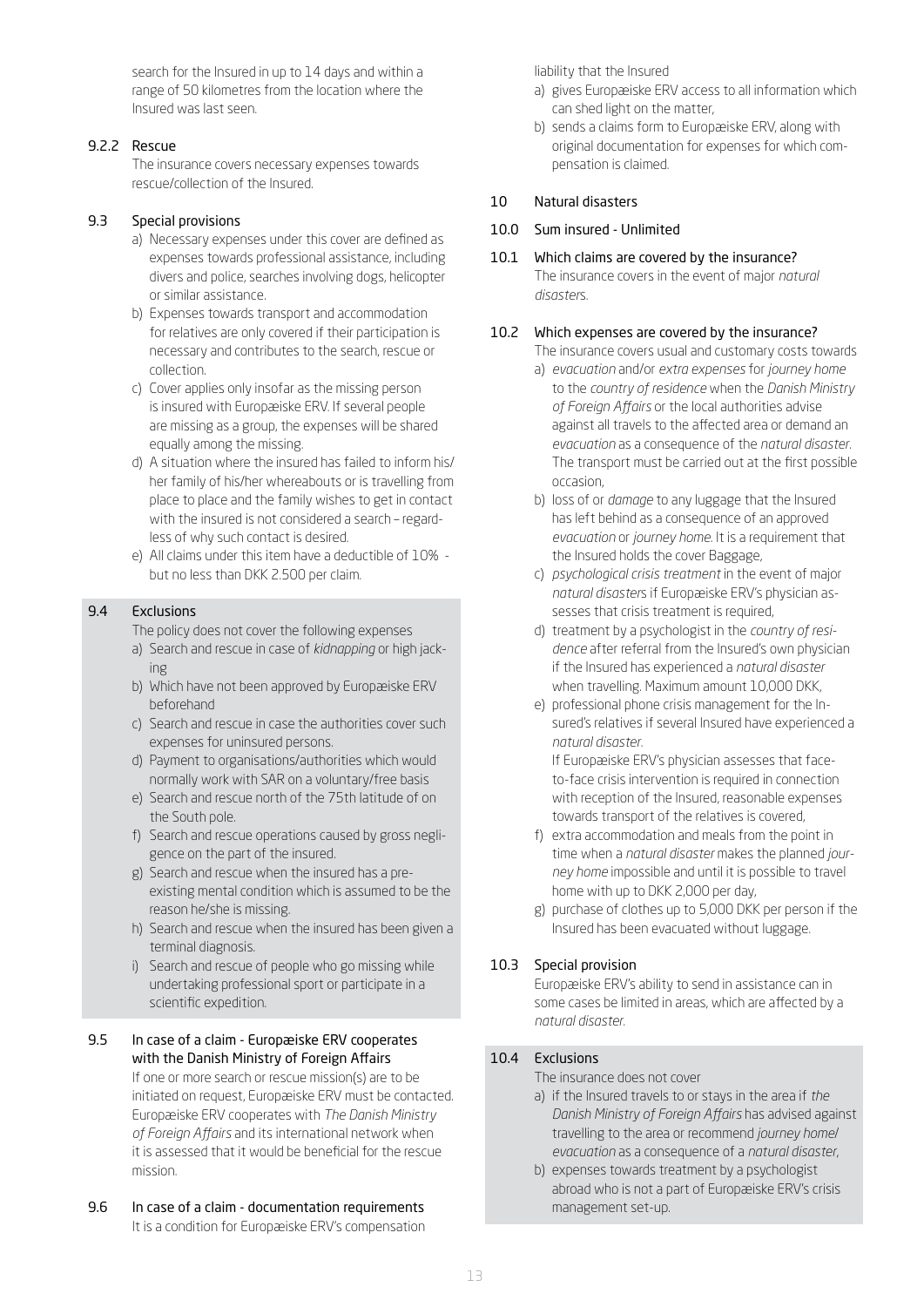- 10.5 In case of a claim documentation requirements It is a condition for Europæiske ERV's compensation
	- liability that a) Europæiske ERV is contacted before the *evacuation*/
	- *journey home*, b) the Insured sends a claims form to Europæiske ERV, along with original documentation for expenses for which compensation is claimed,
	- c) the Insured gives Europæiske ERV all information and documents which shed light on the matter.

# <span id="page-13-0"></span>11 Terrorism

- 11.0 Sum insured Unlimited
- 11.1 Which claims are covered by the insurance? The insurance covers in case of acts of terrorism.

# 11.2 Which expenses are covered by the insurance?

The insurance covers usual and customary costs towards

- a) *evacuation* and/or *extra expenses* for *journey home*  to the *country of residence* when the *Danish Ministry of Foreign Affairs* advises against all travels to the affected area. The transport must be carried out at the first possible occasion,
- b) transport, maximum economy class, if the Insured is affected by an *act of terrorism* within a radius of 50 kilometres from the location of the Insured. It is a condition for coverage that the disruption of the journey takes place within 48 hours after the *act of terrorism*,
- c) loss of or *damage* to any luggage that the Insured has left behind as a consequence of an approved *evacuation* or *repatriation*. It is a requirement that the Insured holds the cover Baggage,
- d) *psychological crisis treatment* in the event of major acts of terrorism if Europæiske ERV's physician assesses that crisis treatment is required,
- e) treatment by a psychologist in the *country of residence* after referral from the Insured's own physician if the Insured has experienced an *act of terrorism* when travelling. Maximum amount 10,000 DKK,
- f) professional phone crisis management for the Insured's relatives if several Insured have experienced an *act of terrorism*. If Europæiske ERV's physician assesses that face-to-face crisis intervention is required in connection with reception of the Insured, reasonable expenses towards transport of the relatives is covered,
- g) extra accommodation and meals from the point in time when an *act of terrorism* makes the planned *journey home* impossible and until it is possible to travel home with up to DKK 2,000 a day,
- h) purchase of clothes up to 5,000 DKK per person if the Insured has been evacuated without luggage.

# 11.3 Special provision

Europæiske ERV's ability to send in assistance can in some cases be limited in areas, which are affected by an *act of terrorism*.

# 11.4 Exclusions

The insurance does not cover a) if the Insured travels to or stays in the area if *the*  *Danish Ministry of Foreign Affairs* has advised against travelling to the area or recommends *journey home*/ *evacuation* from the area as a consequence of an *act of terrorism*,

- b) in case of travel to/stay in an area after the area has been classified as a *war zone* on Europæiske ERV's War and Risk List. Europæiske ERV's War and Risk List is available at www.vip-online.com and www.bti.dk,
- c) in case of *active participation in war*, rebellion or the like,
- d) expenses towards treatment by a psychologist abroad who is not a part of Europæiske ERV's crisis management set-up.

# 11.5 In case of a claim - documentation requirements

It is a condition for Europæiske ERV's compensation liability that

- a) Europæiske ERV is contacted before the *evacuation*/ *journey home*,
- b) the Insured sends a claims form to Europæiske ERV, along with original documentation for expenses for which compensation is claimed,
- c) the Insured gives Europæiske ERV all information and documents which can shed light on the matter.

# <span id="page-13-1"></span>12 War and warlike conditions

# 12.0 Sum insured - Unlimited

#### 12.1 Which claims are covered by the insurance? The insurance covers in case of war and warlike conditions.

# 12.2 Which expenses are covered by the insurance?

The insurance covers usual and customary costs towards

- a) *evacuation* and/or *extra expenses* for *journey home* to the *country of residence* when the *Danish Ministry of Foreign Affairs* advise against all travels to the affected area if a war or warlike conditions arise after the Insured has travelled to the area or the area is defined as a *war zone* on Europæiske ERV's War and Risk List while the Insured is in the area. The transport must take place at the first possible opportunity,
- b) loss of or *damage* to any luggage that the Insured has left behind as a consequence of an approved *evacuation* or *journey home*. It is a requirement that the Insured holds the cover Baggage,
- c) treatment by a psychologist in the *country of residence* after referral from the Insured's own physician if the Insured has experienced war or warlike conditions when travelling. Maximum amount DKK 10,000,
- d) professional phone-based psychological crisis management for the Insured's relatives if several Insured have experienced war or warlike conditions. If Europæiske ERV's physician assesses that faceto-face crisis intervention is required in connection with reception of the Insured, reasonable expenses towards transport of the relatives is covered,
- e) extra accommodation and meals from the point in time when war and warlike conditions or the authorities hold the Insured due to war or the risk of war, that make the planned *journey home* impossible and until it is possible to travel home with up to DKK 2,000 a day,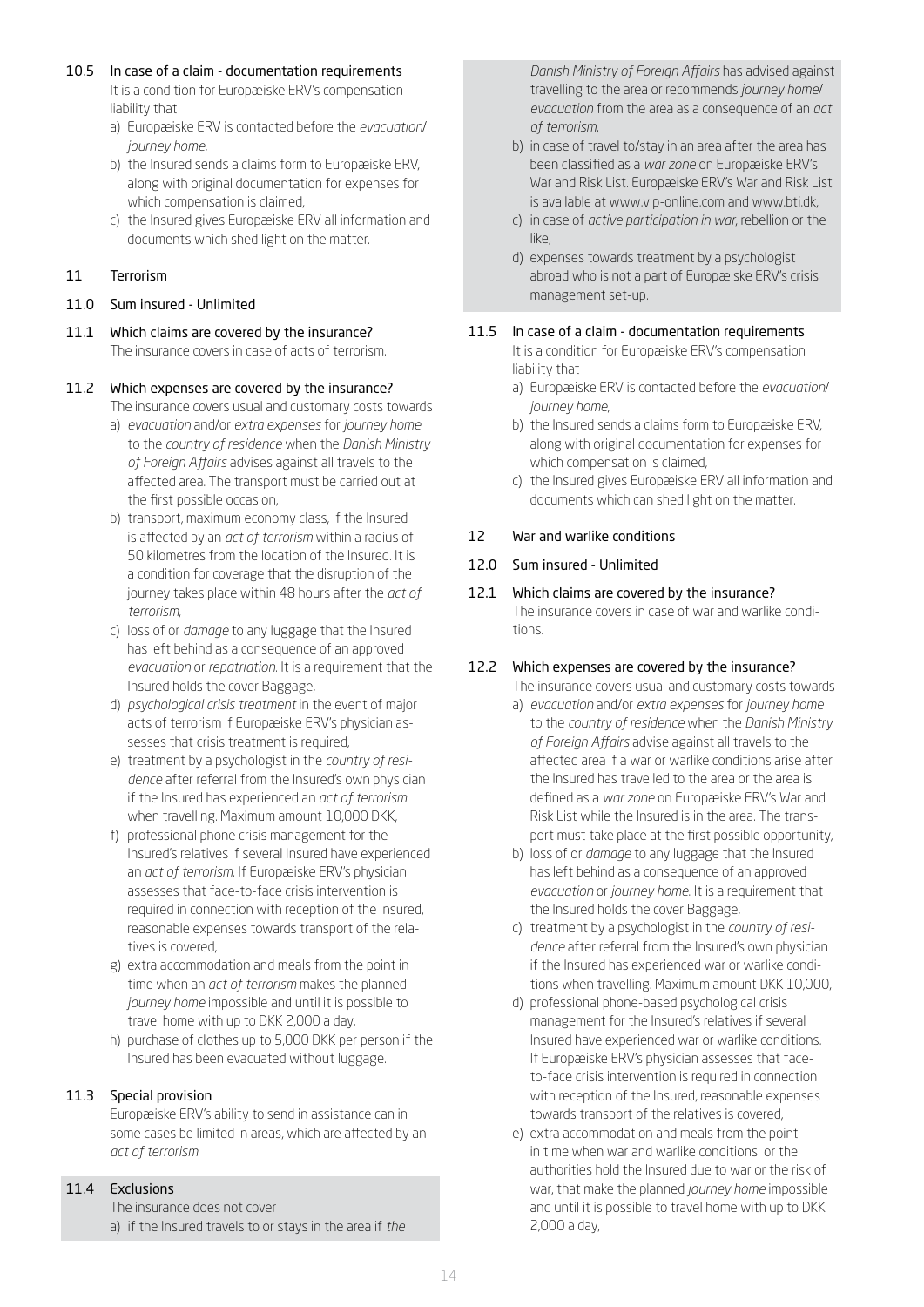f) purchase of clothes up to 5,000 DKK per person if the Insured has been evacuated without luggage.

# 12.3 Special provisions

Europæiske ERV's ability to send in assistance can in some cases be limited in areas, which are affected by war or warlike conditions.

# 12.4 Exclusions

- The insurance does not cover
- a) if the Insured travels to or stays in the area after *the Danish Ministry of Foreign Affairs* has advised against travelling to the area or recommends *journey home*/ *evacuation* from the area as a consequence of war or warlike conditions,
- b) in case of travels to/stays in an area after the area has been classified as a *war zone* on Europæiske ERV's War and Risk List. Europæiske ERV's War and Risk List is available at www.vip-online.com and www.bti.dk,
- c) in case of *active participation in war*, rebellion or the like,
- d) expenses towards psychological treatment abroad.

# 12.5 In case of a claim - documentation requirements

- It is a condition for Europæiske ERV's compensation liability that
- a) Europæiske ERV is contacted before the *evacuation*/ *journey home*,
- b) the Insured sends a claims form to Europæiske ERV, along with original documentation for expenses for which compensation is claimed,
- c) the Insured gives Europæiske ERV all information and documents which can shed light on the matter.

# <span id="page-14-0"></span>13 Life-threatening epidemics

- 13.0 Sum insured Unlimited
- 13.1 Which claims are covered by the insurance? The insurance covers in case of life-threatening *epidemic*s.

# 13.2 Which expenses are covered by the insurance?

The insurance covers usual and customary costs towards

- a) *evacuation* and/or *extra expenses* for *journey home* to the *country of residence* when Statens Seruminstitut or the *Danish Ministry of Foreign Affairs* advise against all travels to the affected area as a consequence of a life-threatening *epidemic*. The transport must take place at the first possible opportunity,
- b) loss of or *damage* to any luggage that the Insured has left behind as a consequence of an approved *evacuation* or *journey home*. It is a requirement that the Insured holds the cover Baggage,
- c) treatment by a psychologist in the *country of residence* after referral from the Insured's own physician if the Insured has been exposed to a life-threatening *epidemic* when travelling. Maximum amount DKK 10,000,
- d) professional phone-based psychological crisis management for the Insured's relatives if several Insured have been exposed to a life-threatening *epidemic*. If Europæiske ERV's physician assesses that faceto-face crisis intervention is required in connection

with reception of the Insured, reasonable expenses towards transport of the relatives is covered,

- e) extra accommodation and meals from the point in time when a life-threatening *epidemic* makes the planned *journey home* impossible and until it is possible to travel home with up to DKK 2,000 a day,
- f) purchase of clothes up to 5,000 DKK per person if the Insured has been evacuated without luggage.

# 13.3 Special provision

Europæiske ERV's ability to send in assistance can in some cases be limited in areas, which are affected by a life-threatening *epidemic*. Likewise, it may prove to be impossible to send in transportation assistance if the affected area has been quarantined.

# 13.4 Exclusions

The insurance does not cover

- a) if the Insured travels to or stays in the area after Statens Seruminstitut/*the Danish Ministry of Foreign Affairs* have advised against travelling to the area or recommend *journey home*/*evacuation* as a consequence the relevant *epidemic* in question,
- b) if there is a known vaccine against the disease,
- c) expenses towards psychological treatment abroad.

# 13.5 In case of a claim - documentation requirements

It is a condition for Europæiske ERV's compensation liability that

- a) Europæiske ERV is contacted before the *evacuation*/ transport,
- b) the Insured can prove that he/she was vaccinated against the disease that has developed into an *epidemic* according to guidelines from Statens Seruminstitut if this is possible,
- c) the Insured sends a claims form to Europæiske ERV, along with original documentation for expenses for which compensation is claimed,
- d) the Insured gives Europæiske ERV all information and documents which can shed light on the matter.

# <span id="page-14-1"></span>14 Political unrest

# 14.0 Sum insured - Unlimited

# 14.1 Which claims are covered by the insurance?

The insurance covers in case of political or civil unrest.

# 14.2 Which expenses are covered by the insurance?

The insurance covers usual and customary costs towards

- a) *evacuation* and/or *extra expenses* for *journey home* to the *country of residence* when the *Danish Ministry of Foreign Affairs* advises against all travels to the affected area as a consequence of political or civil unrest. The transport must take place at the first possible opportunity,
- b) loss of or *damage* to any luggage that the Insured has left behind as a consequence of an approved *evacuation* or *journey home*. It is a requirement that the Insured holds the cover Baggage,
- c) treatment by a psychologist in the *country of residence* after referral from the Insured's own physician if the Insured has been exposed to political or civil unrest when travelling. Maximum amount DKK 10,000,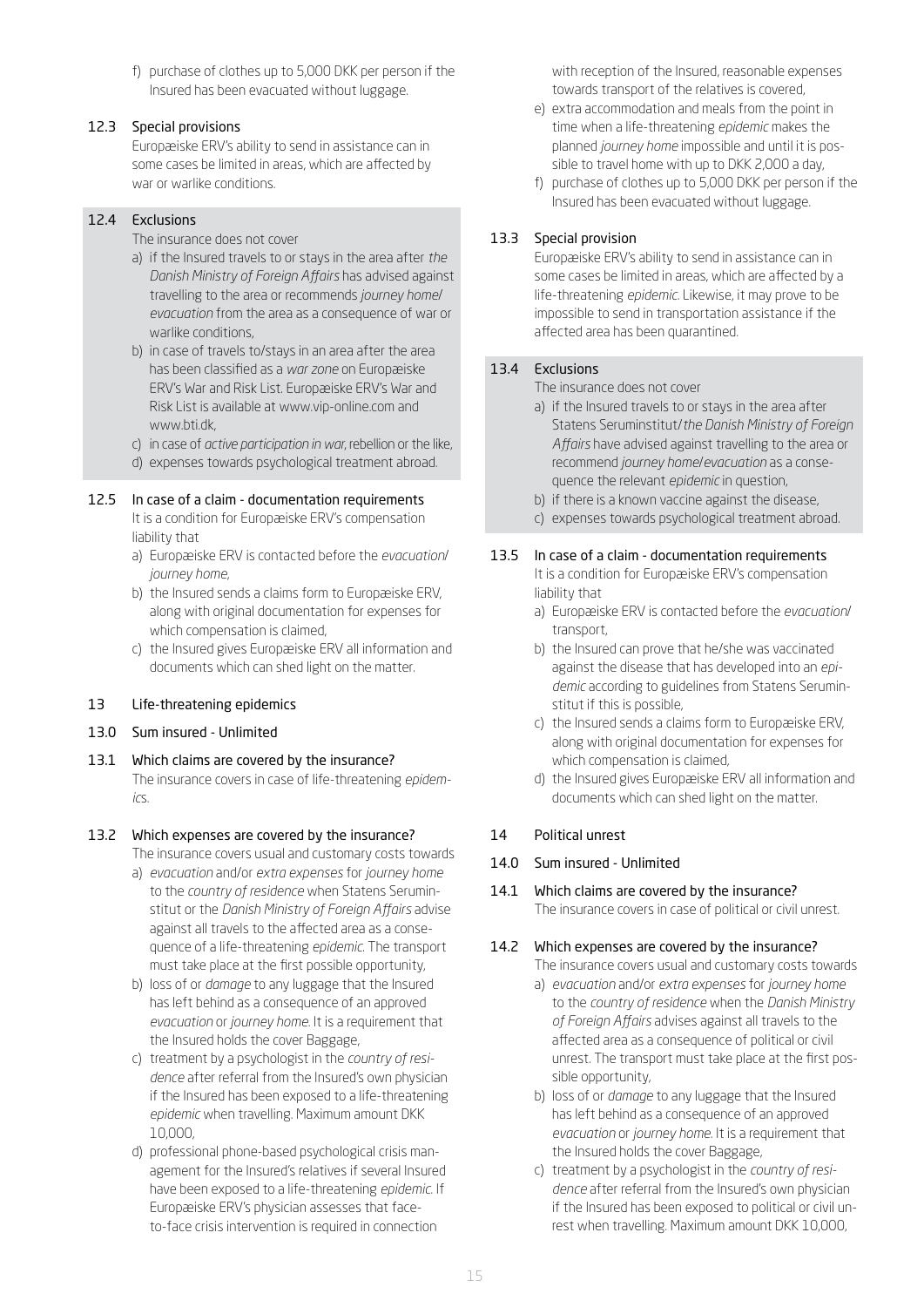- d) professional phone-based psychological crisis management for the Insured's relatives if several Insured have been exposed to political or civil unrest. If Europæiske ERV's physician assesses that faceto-face crisis intervention is required in connection with reception of the Insured, reasonable expenses towards transport of the relatives is covered,
- e) extra accommodation and meals from the point in time when political or civil unrest has made the planned *journey home* impossible and until it is possible to travel home with up to DKK 2,000 a day,
- f) purchase of clothes up to DKK 5,000 per person if the Insured has been evacuated without luggage.

# 14.3 Exclusions

The insurance does not cover

- a) if the Insured travels to or stays in the area after *the Danish Ministry of Foreign Affairs* has advised against travelling to the area or has recommended *journey home*/*evacuation* as a consequence of political unrest,
- b) in case of travels to/stays in the area after the area has been defined as a *war zone* on Europæiske ERV's War and Risk List. Europæiske ERV's War and Risk List is available at www.vip-online.com and www.bti.dk
- c) in case of *active participation in war*, rebellion, demonstrations or the like,
- d) expenses towards psychological treatment abroad.

# 14.4 In case of a claim - documentation requirements

It is a condition for Europæiske ERV's compensation liability that

- a) Europæiske ERV is contacted before the *evacuation*/ *journey home*,
- b) the Insured sends a claims form to Europæiske ERV, along with original documentation for expenses for which compensation is claimed,
- c) the Insured gives Europæiske ERV all information and documents which can shed light on the matter.

# Chapter 3 Supplementary sections of cover

# 15 Personal accident

- 15.0 Sum insured The sums insured appear from the policy.
- 15.1 Which cover types are included under Personal Accident?

A Injuries

B Disability C Compensation for loss of ability to perform paid work D Disability caused by tropical or eye diseases E Coma F Loss of life G Dental treatment H Assault

# 15.2 Definition of personal accident

A sudden event that causes personal injury.

## <span id="page-15-0"></span>15.3 Which claims are covered by the insurance?

## A Injury

Sum insured - see the policy under the cover Permanent disability.

If the Insured is involved in a personal accident causing a diagnosis mentioned in diagram below, the Insured is entitled to compensation corresponding to the percentage of the sum insured.

The compensation is payable within 14 days after Europæiske ERV has received claims form and the necessary documentation.

#### Injury

| <b>Diagnosis</b>                                                                                                                                      | Compensation<br>(per cent of<br>insured sum) |
|-------------------------------------------------------------------------------------------------------------------------------------------------------|----------------------------------------------|
| Lower extremity<br>(foot, leg, hip)                                                                                                                   |                                              |
| Fracture of the ankle<br>(fractura malleoli)                                                                                                          | 5                                            |
| Fracture of the heel bone<br>(fractura calcaneus)                                                                                                     | 5                                            |
| Fracture of the shin bone<br>(fractura cruris)                                                                                                        | 5                                            |
| Fracture of shin bone, including console,<br>where the fracture proceeds into the<br>knee joint. (fractura pars proximalis crus or<br>fractura genus) | 5                                            |
| Fracture of patella<br>(fractura patella)                                                                                                             | 5                                            |
| Knee ligament injury<br>(lesion ligamentum cruciatum<br>anterior/posterior)                                                                           | 5                                            |
| Fracture of the femur<br>(fractura femoris)                                                                                                           | 5                                            |
| Fracture of the femoral neck includes<br>well-functioning artificial hip joint<br>(fractura collum femoris)                                           | 5                                            |
| Upper extremity<br>(hand, arm, shoulder)                                                                                                              |                                              |
| Loss of all fingers of one hand                                                                                                                       | 40                                           |
| Loss of thumb including metacarpus bone                                                                                                               | 20                                           |
| Loss of thumb                                                                                                                                         | 20                                           |
| Loss of distal phalanx of thumb                                                                                                                       | 10                                           |
| Loss of half distal phalanx of thumb                                                                                                                  | 5                                            |
| Thumb with stiff distal phalanx                                                                                                                       | 5                                            |
| Thumb with stiff distal phalanx<br>and metacarpophalangeal joint                                                                                      | 10                                           |
| Loss of 2nd or 3rd finger                                                                                                                             | 10                                           |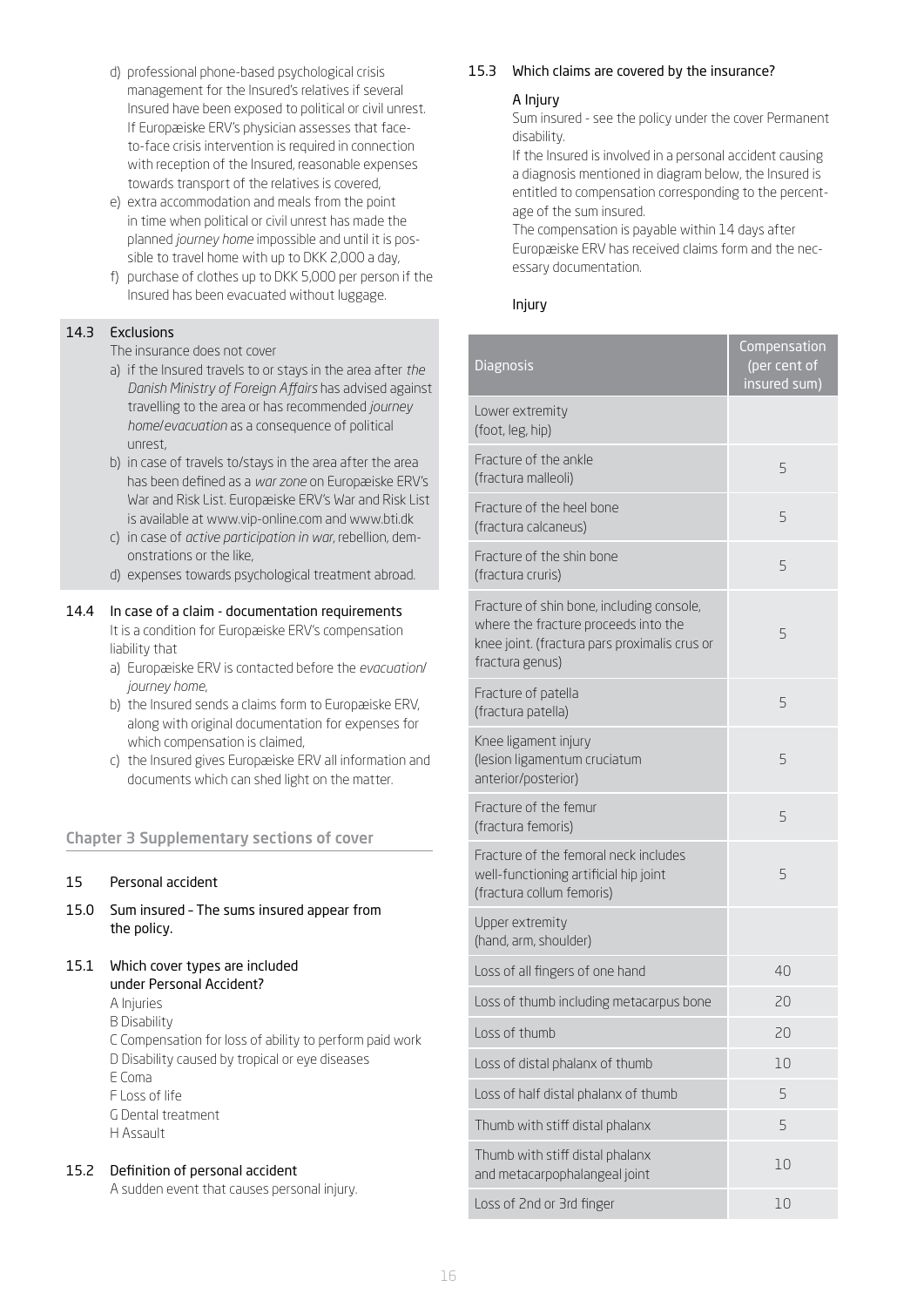| Loss of 2nd finger's distal phalanx<br>and middle joint                                   | 10 |
|-------------------------------------------------------------------------------------------|----|
| Loss of 3rd finger's distal phalanx<br>and middle joint                                   | 5  |
| Loss of 2nd or 3rd finger's distal phalanx                                                | 5  |
| 2nd, 3rd or 4th finger with stiff metacar-<br>pophalangeal joint in the extended position | 5  |
| 2nd, 3rd or 4th finger with a<br>900 extension defect in middle joint                     | 5  |
| Loss of 4th or 5th finger                                                                 | 5  |
| Loss of 4th or 5th finger's distal<br>phalanx and middle joint                            | 5  |
| Loss of one hand                                                                          | 40 |
| Fracture of wrist joint, Colles fracture<br>(fractura Collesii or fractura Smith)         | 5  |
| Fracture of forearm<br>(fractura antebrachium)                                            | 5  |
| Fracture of ulna in elbow joint<br>(fractura humeri)                                      | 5  |
| Fracture of upper arm<br>(fractura humeri)                                                | 5  |
| Fracture of shoulder<br>(fractura pars proximalis humeri)                                 | 5  |
| Loss of one arm                                                                           | 40 |
| Injuries to other parts of the body                                                       |    |
| Fracture of the spine one low back whorl<br>(fractura columna lumbalis)                   | 5  |
| Fracture of the spine<br>several low back whorls                                          | 10 |
| Injury to eyesight, causing total loss of vi-<br>sion i.e. less than 1/60 of best eye     | 50 |
| Injury to eyesight causing total loss<br>of vision of one eye                             | 20 |

# <span id="page-16-0"></span>B Disability

Sum insured - see the policy under the cover Permanent disability

- 1) The Insured is entitled to disability compensation if an accident has resulted in permanent disability of at least 5%. The degree of disability is fixed as soon as the Insured's state of health has stabilised, i.e. when the Insured's state of health is no longer expected to alter to a marked extent, although not later than 3 years after the date on which the personal accident occurred.
- 2) The degree of disability will be assessed in accordance with the medical degree of disability, applying the disability scale compiled by the Danish National Board of Industrial Injuries ("Arbejdsskadestyrelsen") without taking the Insured's occupation into consideration.
- 3) The compensation will amount to the percentage of the sum insured for compensation corresponding to the degree of disability.
- 4) If the degree of disability exceeds 19 (i.e. minimum 20) the compensation under section 15.3 B3 is doubled.

# Existing disability

5) An existing disability does not entitle the Insured to any higher assessment of compensation than if such disability had not previously existed.

# Special provisions

- 6) The degree of disability for loss of several parts of the body cannot, on aggregate, exceed 100%.
- 7) The Insured shall receive constant treatment by a physician and comply with the physician's instructions.

# Deduction

8) If any injury compensation amount under the cover type Injury has been paid by Europæiske ERV in connection with the personal accident, this amount will be deducted from the compensation for disability. This however does not apply to loss of arms or injury to *hands*, fingers or eyesight.

# <span id="page-16-1"></span>C Loss of ability to perform paid work

Sum insured - see the policy under the cover Permanent disability If, when the Insured's state of health has become stable, a personal accident is the sole and direct cause of a permanent reduction in the Insured's ability to perform paid work (i.e. earn an income from such paid work), the Insured is entitled to payment of compensation for loss of occupational capacity.

The degree of loss of ability to perform paid work is assessed in accordance with Section 5 of the Danish Liability for *Damage*s Act ("Erstatningsansvarsloven"), and insofar as the Insured's loss of ability to perform paid work is at least 15%, the Insured is entitled to compensation for this loss to the amount of 25% of the disability compensation which is paid in accordance with the cover Disability. The calculation does not take into account any possible deduction of compensation paid out pertaining to the cover Injury.

# <span id="page-16-2"></span>D Disability caused by tropical or eye diseases

Sum insured - see the policy under the cover Permanent disability

- 1) The policy covers Permanent disability arising as a sole and direct consequence of a *tropical disease* or eye disease occurring during the journey outside the *country of residence*. Assessment of the degree of disability is subject to the same provisions as those applicable to the Disability cover.
- 2) If the illness continuously worsens, the final compensation is fixed on the basis of the degree of permanent disability that was actually determined on the 3rd anniversary for the occurrence of the illness.
- 3) It is a condition for Europæiske ERV's compensation liability that the Insured has complied with the recommendations issued by WHO and/or Denmark's State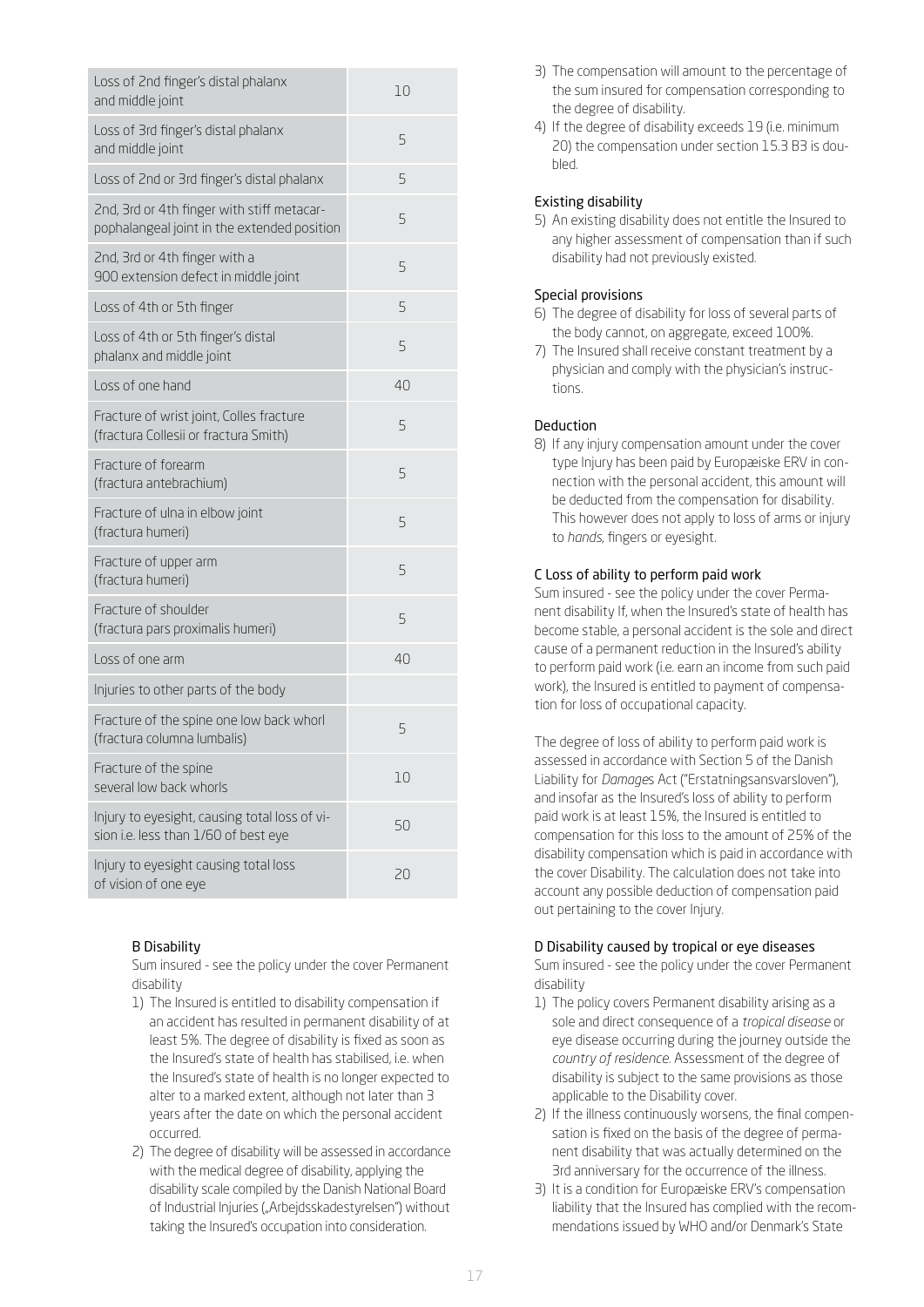Serum Institute on vaccinations and prophylaxis, including medical malaria prophylaxis in respect of the journey to the relevant area or region.

## <span id="page-17-0"></span>E Coma

Sum insured - DKK 100,000

If the Insured is declared *comatose* as a consequence of an accident, the insurance pays a compensation of DKK 5,000 per week during the *comatose* state of the Insured.

# <span id="page-17-1"></span>F Loss of life

Sum insured - see the policy under the cover Loss of life

- 1) If a personal accident is the sole and direct cause of the death of the Insured within 3 years of the date of the personal accident, the sum insured as specified in the policy for loss of life will be paid.
- 2) If any compensation amount has been paid by Europæiske ERV under the cover types Injury, Disability, Loss of ability to perform paid work or Disability caused by tropical or eye diseases, this amount will be deducted from the sum insured for loss of life.

# <span id="page-17-2"></span>G Dental treatment

Sum insured - unlimited

- 1) The policy covers the expenses of treating dental *damage* as a sole and direct consequence of a personal accident.
- 2) *Chewing damage* is covered up to a limit of DKK 10,000.
- 3) In the event of dental *damage* incurred abroad, diagnosis and acute *dental treatment* must commence abroad. The final treatment can, if necessary, be made in the *country of residence*.
- 4) This is nonrecurring outlay i.e. the insurance does not cover renewed treatment that can be related to the same event of dental *damage*.
- 5) The treatment must be completed within 5 years from the accident.
- 6) For children the condition applies that the *dental treatment* must be terminated before the child turns 21. The accident must have incurred during a journey and before the child's 18th birthday.

# Special provision

Europæiske ERV is entitled to reduce the reimbursement or refuse to reimburse the expenses of *dental treatment*, to the extent that the Insured's teeth are deemed by a dentist, applying dental criteria, to have been in a considerably worse condition than the teeth of persons of the same age because the teeth were marred by fillings, root treatments or dental diseases in the surrounding tissue or in the jaw before the claim.

# <span id="page-17-3"></span>H Assault

If the Insured is assaulted, the insurance covers

- loss of ability to perform paid work,
- expenses towards healing treatments,
- compensation for pain and suffering,
- compensation for wrong-doing,

which a perpetrator would be deemed to pay in accordance with Danish law (Erstatningsansvarsloven) after

an *assault* occurring in Denmark under similar circumstances. It is a condition for the payment in accordance with the cover that the Insured is alive at the time of the payment.

# 15.4 Limitations

- a) The total compensation for a single claim event can in no circumstances exceed twice the insured sum under the covers Disability, Loss of ability to perform paid work, Disability as a consequence of tropical and eye diseases and *Coma*.
- b) For accidents that have occurred during *manual paid work* the insurance covers with half of the sums insured including in the relevant insurance unless a double premium is paid.
- c) For persons over the age of 65 years, compensation for Disability and Injury is covered up to 50% of the sums insured specified in the policy.
- d) For persons under the age of 18 years the sum insured in the event of Loss of life is limited to DKK 25,000. The sum insured for Disability is automatically increased by the amount by which the sum insured for Loss of life is decreased.
- e) For persons over the age of 75 years, compensation for Loss of life is covered up to 50% of the sums insured specified in the policy.
- f) For claim events occurred during scuba-diving or skiing, are not covered by Sections 15.3 B 4) and 15.3 B 8) second clause.
- g) Even if higher sums have been insured and one or more policies taken out with Europæiske ERV, Europæiske ERV's compensation liability per person can in no circumstances exceed DKK 15 million for Disability, Injury, Compensation for loss of ability to perform paid work, Disability caused by tropical or eye diseases and *Coma* and DKK 10 million for Loss of life. Europæiske ERV's total liability per claim event cannot exceed DKK 350 million.
- h) For accidents occurred as passenger on a plane during aviation, the insurance only covers accidents that affect the Insured as a passenger while on board a nationally registered aircraft.

# 15.5 Exclusions

The insurance does not cover Injury, Disability, Loss of Life, Loss of ability to perform paid work, Dental treatment, Coma and Assault in cases of

- a) accidents where causality between the accident and the injury cannot be established. In the assessment of the event, it shall be significant whether the incident is suited for causing personal injury. The incident must in and of itself cause and account for the injury,
- b) a disease, including disease arising from infection with virus, bacteria, micro-organisms or similar situations,
- c) effects of medical treatment or other treatment, including treatment with medicine, unless said treatment was necessary due to an accident covered by the policy,
- d) personal injury sustained because of the insured's participation in fighting/mêlée and the like, or the insured's participation in punishable acts,
- e) bodily injury as a result of wearing-down/attrition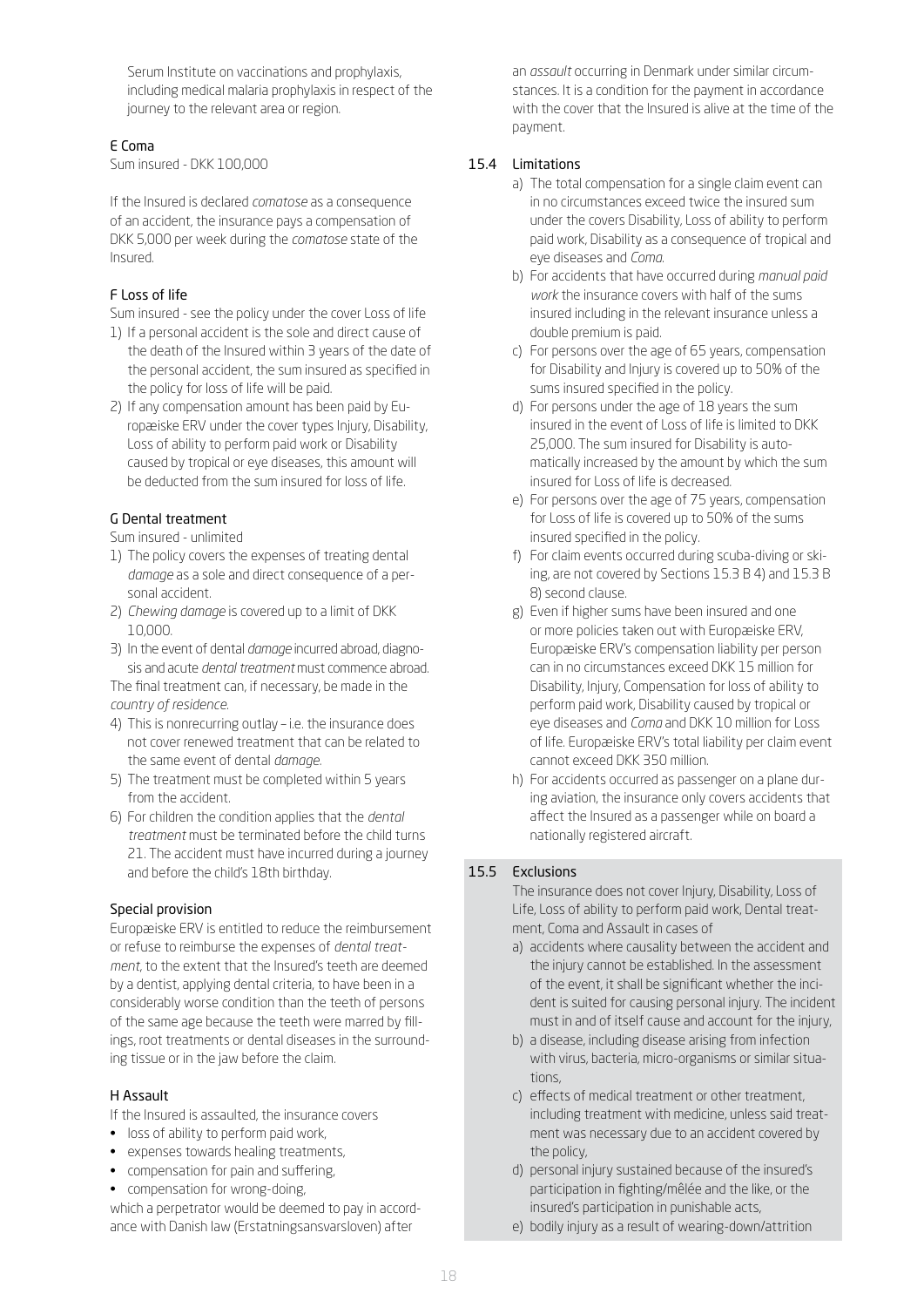or overloading which cannot be considered a sudden injury,

- f) permanent impairment in the shape of psychological consequences in cases where the insured has not been at risk of personal injury,
- g) injuries connected with births,
- h) the injury has occurred as a consequence of illness and/or the onset of a latent predisposition to illness, even if the illness has occurred or has been aggravated as a result of a personal accident,
- i) the cause of the injury is unknown,
- j) the consequences of a personal accident have been aggravated because of an existing illness or by an illness occurring by chance.

Furthermore, the insurance does not cover k) material *damage*.

# 15.6 Who will receive compensation?

- a) Compensation for Injury, Disability, Compensation for loss of ability to perform paid work, *Dental Treatment*, Disability caused by tropical or eye diseases and *Assault* is paid to the Insured, and it is a condition for payment that the Insured is alive on the date on which a claim can be made for payment of the compensation.
- b) In the event of the demise of the Insured, if Europæiske ERV has not received written instructions to the contrary, the sum insured for loss of life will be paid to the *next of kin*. If there are no persons defined as *next of kin*, the sum will be paid to inheritors in accordance with the Danish lnheritance Act.
- c) Compensation under the cover *Coma* will be paid to the *next of kin* if Europæiske ERV has not received written instructions to the contrary. If there are no persons defined as *next of kin*, the sum will be paid to inheritors in accordance with the Danish lnheritance  $Art$
- 15.7 The Danish National Board of Industrial Injuries Upon demand by the Insured, the degree of permanent disability will be finally determined by the Danish national Board of Industrial Injuries ("Arbejdsskadestyrelsen"). The costs of such arbitration will be shared equally by the Insured and Europæiske ERV.

If the degree of disability fixed by Danish National Board of Industrial Injuries is higher than the one fixed by Europæiske ERV, Europæiske ERV shall pay the full fee to the Danish National Board of Industrial Injuries. Europæiske ERV is entitled to present a case to the Danish National Board of Industrial Injuries. If Europæiske ERV demands the presentation, the company pays all expenses connected to the presentation.

#### 15.8 In case of a claim - documentation requirements It is a condition for Europæiske ERV's compensation liability that the following documentation is available General

a) In the event of a personal accident for which compensation is claimed, Europæiske ERV must be notified as soon as possible by filling in the claims form and sending it to Europæiske ERV. It is crucial for the assessment of Europæiske ERV's compensation liability that an exact description of the event appears from the claim form. If the Insured has received medical treatment by a physician or treatment in a hospital, this must be stated in the claims form, along with the names and addresses of attending physicians and/or hospital(s).

# Injury

b) Journals, discharge forms or certificates signed by the Insured's physician from whom one of the diagnoses in the scheme above is mentioned.

## Injury, Disability, Loss of life and Coma

- c) Insofar as the Insured is in possession of a medical report or hospital record, the original versions of these documents must be submitted to Europæiske ERV.
- d) Insofar as the claim event has been reported to the police, Europæiske ERV must be duly notified, if relevant by sending to Europæiske ERV the receipt confirming that the police have been notified.
- e) Europæiske ERV is entitled to obtain information from hospitals, physicians, dentists or other doctors who have diagnosed or treated the Insured.
- f) In the event of loss of life, Europæiske ERV is entitled to demand an autopsy and to receive the results of such autopsy along with a copy of the death certificate and probate court certificate.

# Dental treatment

- g) The Insured must provide a declaration with the diagnosis from the local treating dentist and upon request the Insured must also allow Europæiske ERV's dentist access to all relevant medical details including information about previous *dental treatment*s and x-rays.
- h) If the Insured has paid for the expenses, a claims form must be submitted with the original invoices and receipts for expenses for which compensation is claimed.

# Assault

- i) *Assault* must be reported to the local police as quickly as possible. A police report must be sent to Europæiske ERV in the original version.
- j) A local physician/hospital must be consulted immediately after an *assault*. A medical report must be submitted to Europæiske ERV.
- k) Europæiske ERV is entitled to obtain information from hospitals, physicians, dentists or others who are or have been treating the Insured.
- l) In case of the demise of the Insured, Europæiske ERV is entitled to demand an autopsy and to receive the results of such autopsy along with a copy of the death certificate and probate court certificate.

# 16 Life insurance - permanent disability (Illness)

The cover, Life Insurance, has been established via AP Pension (a Danish mutual life and pension-insurance company); Company Reg. No. 18530899. Please note that professional sports men and women can not take out this insurance.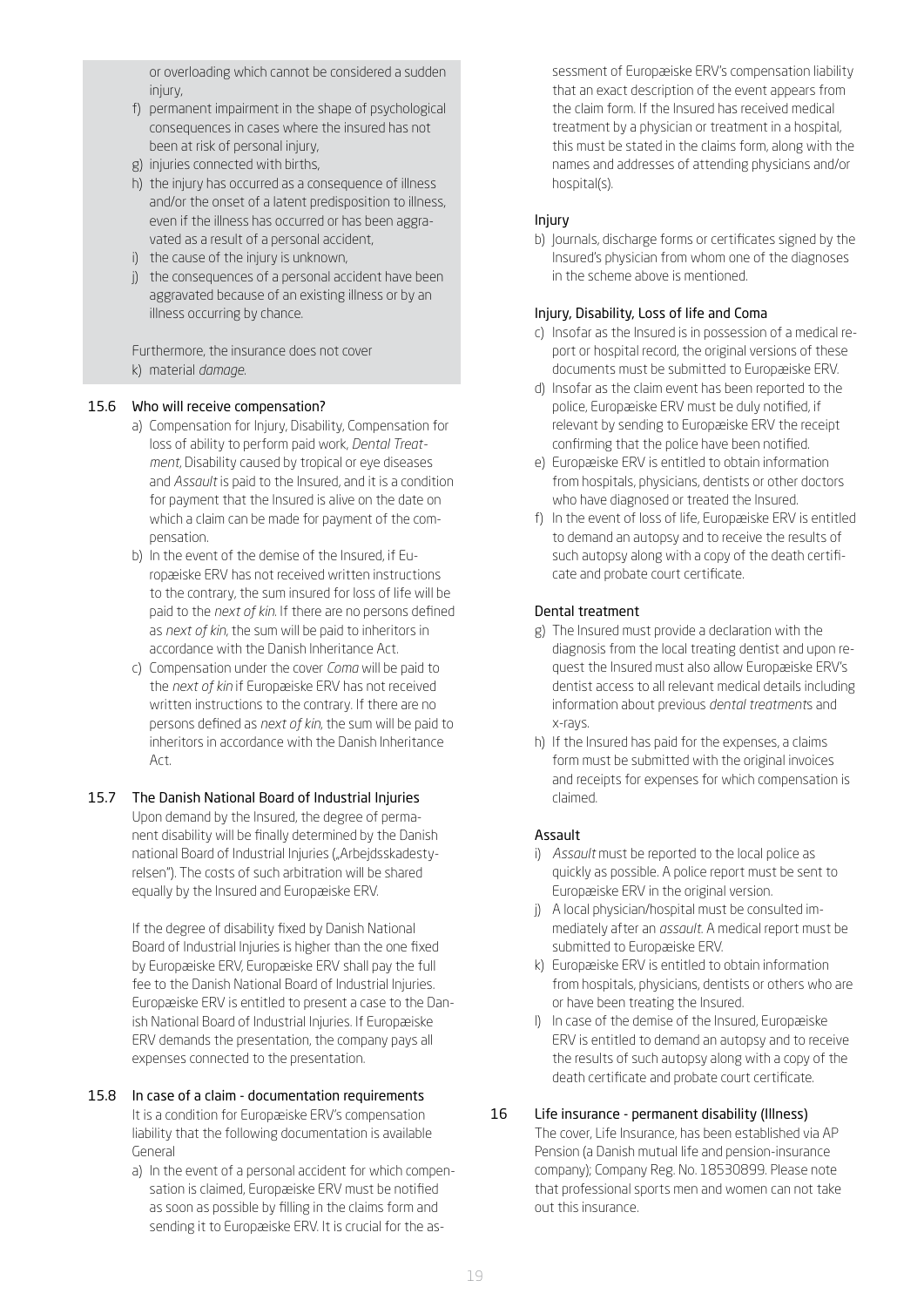| Table for s. 17.3<br>All amounts in DKK                                                                                                                    | Theft from<br>locked hotel<br>room or locked<br>safety box | Theft noticed<br>in flagranti | Theft from<br>locked car              | Theft from<br>other loca-<br>tions | Lost checked-<br>in baggage   | Damage and<br>erroneous<br>exchange |
|------------------------------------------------------------------------------------------------------------------------------------------------------------|------------------------------------------------------------|-------------------------------|---------------------------------------|------------------------------------|-------------------------------|-------------------------------------|
| Items which the Insured<br>brings and acquires during<br>the journey which are not<br>excluded under Section<br>17.2 or separately listed in<br>this table | Up to sum<br>insured                                       | Up to sum<br>insured          | Up to sum<br>insured                  | Up to sum<br>insured               | Up to sum<br>insured          | Up to sum<br>insured                |
| Money in cash, securities,<br>traveller's cheques and<br>credit cards                                                                                      | 5.000                                                      | 5.000                         | 10 % of sum,<br>a maximum<br>of 2.500 | Not covered                        | Not covered                   | Not covered                         |
| Passports and tickets                                                                                                                                      | Up to sum<br>insured                                       | Up to sum<br>insured          | Up to sum<br>insured                  | Up to sum<br>insured               | Not covered                   | Not covered                         |
| Recordings, drawings,<br>manuscripts and the likes                                                                                                         | Value of the<br>raw materials                              | Value of the<br>raw materials | Value of the<br>raw materials         | Value of the<br>raw materials      | Value of the<br>raw materials | Value of the<br>raw materials       |

## 16.0 Sum insured – The sum insured appears from the policy.

# 16.1 Which cover types are included under Life Insurance and Permanent Disability?

- A Life Insurance Compensation for loss of life
- B Disability compensation for illness

# <span id="page-19-0"></span>16.2 What does the insurance cover?

# A Life – compensation in case of death

1) In the event of the Insured's demise although not as a consequence of a personal accident (sudden effect on the body resulting in a determinable injury), the sum insured for loss of life will be paid.

 Furthermore, the following covers apply for journeys within and outside the *country of residence*.

2) Cover in connection with journeys outside the *country of residence*:

 If the Insured is repatriated by Europæiske ERV during travels abroad, the insurance covers compensation in case of the Insured's demise if the Insured dies as a direct consequence of or due to complications of the illness which prompted the *repatriation* for up to 14 days after the arrival to the *country of residence*.

3) Cover in connection with journeys within the *country of residence*:

 If the Insured is acutely hospitalised during journeys within the *country of residence*, the insurance covers compensation in case of the Insured's demise if the Insured dies as a direct consequence of or due to complications of the illness which prompted the hospitalisation for up to 14 days after the point of hospitalisation. It is a condition that the *country of residence* is stated as a geographical area of coverage on the policy.

# <span id="page-19-1"></span>B Compensation for permanent disability, in case of illness

- 1) The Insured is entitled to disability compensation to the extent that an illness occurring during the journey is the sole and direct cause of permanent disability of at least 5%. The degree of disability is fixed as soon as the Insured's state of health has stabilised, i.e. when the Insured's state of health is no longer expected to alter to a marked extent, although not later than 3 years after the date on which the illness occurred.
- 2) The degree of disability will be assessed in accordance with the medical degree of disability, without taking the Insured's occupation into consideration.
- 3) The disability compensation will amount to double the percentage of the sum insured corresponding to the percentage (i.e. degree) of disability.

# Existing disability

- 4) An existing disability does not entitle the insured to any higher assessment of compensation than if such disability had not previously existed. No compensation will be paid in respect of a disability existing prior to the occurrence of the illness.
- 5) An existing disability does not entitle the insured to compensation.

# 16.3 Who will receive compensation?

- a) Compensation for personal disability is paid to the Insured, and it is a condition for payment that the Insured is alive on the date on which a claim can be made for payment of the compensation.
- b) In the event of the demise of the Insured, if Europæiske ERV has not received written instructions to the contrary, the sum insured for loss of life will be paid to the *next of kin*. If there are no persons defined as *next of kin*, the sum is paid to inheritors of the Insured in accordance with Danish law about heritage.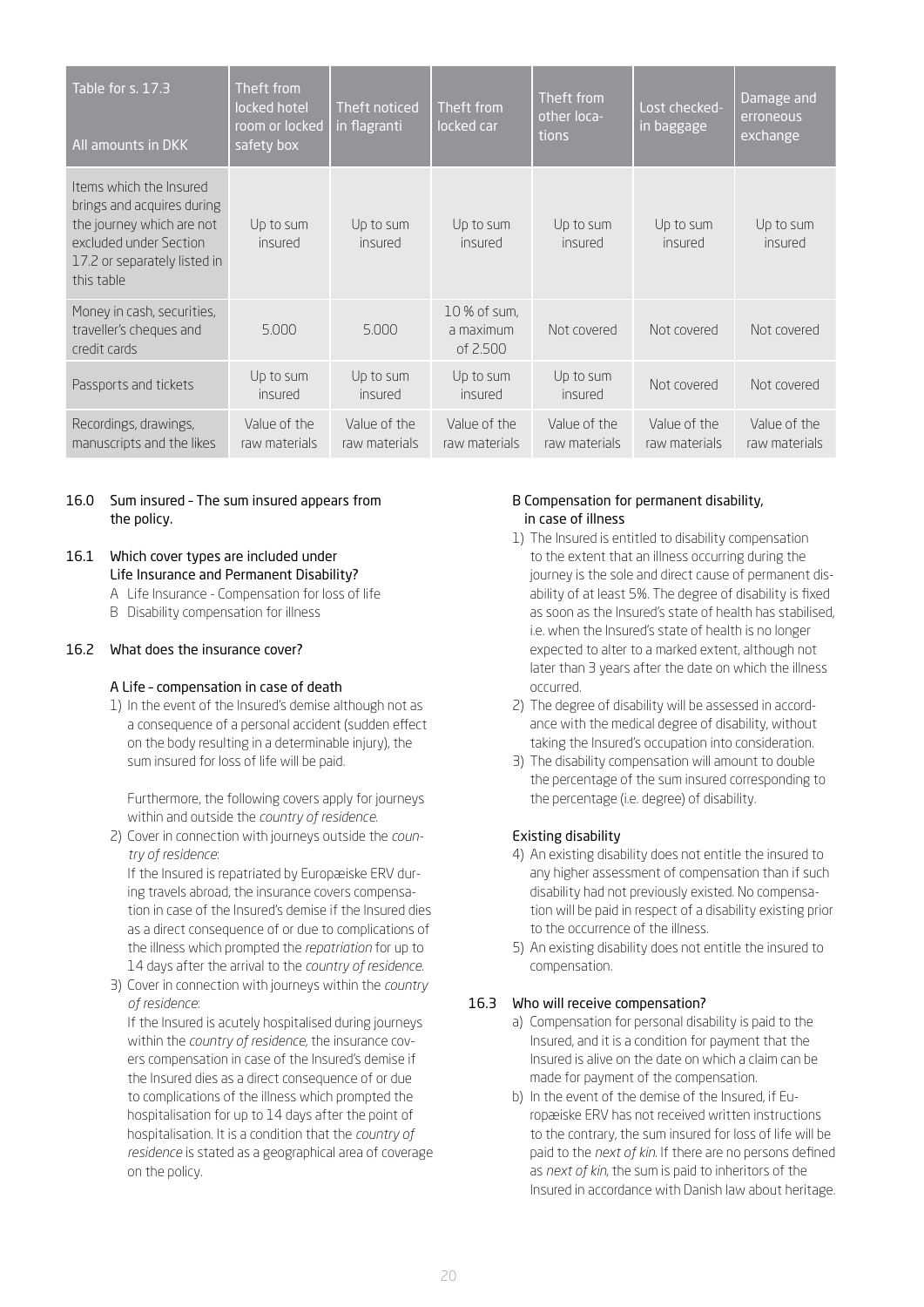## 16.4 Special provisions

- a) The Insured must be in continuous treatment by a physician and must follow the physician's instructions.
- b) Under this cover, the term occurred entails that the Insured can prove to a feasible degree that he/she was infected or had the first signs of illness during the stay abroad. If the Insured has the first signs of illness before the stay abroad, and if the illness is diagnosed during the stay abroad, the illness is not regarded as occurred during the stay abroad.
- c) Irrespective of whether several parts of the body suffer permanent disability, the degree of disability cannot, on aggregate, exceed 100%.

# 16.5 Exclusions

The insurance does not cover

- a) death compensation to persons, who have not reached the age of 8 years,
- b) persons who on the date of the event leading to the claim have reached the age of 65 years,
- c) claims covered by Personal Accident.

# 16.6 In case of a claim - documentation requirements

It is a condition for Europæiske ERV's compensation liability that

- a) Europæiske ERV must be notified as soon as possible in case of a claim by filling in the claims form and sending it to the Company. For proper assessment of Europæiske ERV's compensation liability, it is important that the claim report provides an exact description of the occurrence. If the Insured has received medical treatment by a physician or hospital treatment, this must be stated in the claims form, along with the names and addresses of attending physicians and/or hospitals.
- b) Medical report or hospital record, must be submitted to Europæiske ERV as soon as the Insured is in possession of these documents.
- c) Europæiske ERV is entitled to obtain information from hospitals, physicians, dentists or others who are treating or have treated the Insured.
- d) In the event of loss of life Europæiske ERV is entitled to demand an autopsy and to receive the results of such autopsy along with a copy of the death certificate and probate court certificate.

# Baggage

# <span id="page-20-0"></span>17 Theft, damage or lost baggage

- 17.0 Sum insured The sum insured appears from the policy.
- 17.1 Which items are covered by the insurance? Items for business or private purposes which the Insured brings with him/her or acquires during the journey, including money in cash, credit cards, securities, tickets and passports.

# 17.2 Which items are not covered by the insurance?

- trade samples, commercial goods and collections,
- motor vehicles, including keys
- boats,
- windsurfers and surf boards
- caravans,
- trailers,
- bicycles and other means of transportation,
- Items that the Insured rents or borrows during the journey
- accessories to the above,
- contact lenses or *prostheses*.

# 17.3 Which claims are covered by the insurance?

The details are presented below in schematic form. A single item is covered by up to a maximum of 50% of the sum insured.

# 17.4 Special provision on the cover of equipment

- a) a single object with accessories is covered to a maximum limit of DKK 15.000,
- b) during air transport, bus transport and/or train transport computer-gear, tablets, GPS-gear, mobile phones, watches, glasses, sunglasses, diving computers, photo-gear, video-gear as well as audio-gear, including portable music players are covered only insofar these are carried as hand baggage,
- c) cash, credit cards, tickets and similar articles of value are covered to a maximum limit of DKK 5.000 all told and are only covered in case of fire, theft from a locked hotel room and/or locked "safety box" (but only if evidence of forced entry is visible) or theft of valuables carried on or by the insured and then only if the theft is noticed at the time of the crime,
- d) photo-gear, video-gear and computer-gear are considered for the purposes of this policy as a single object, and thus each are covered with up to 50% of the sum insured,
- e) *jewellery* is covered with 50% of the sum insured, although to a maximum limit of DKK 15.000 all told and are covered only in case of fire, theft from a locked hotel room and/or locked "safety box" (but only if evidence of forced entry is visible) or robbery,
- f) theft from locked motor vehicle is covered with up to 50% of the sum insured. It is, however a precondition that there are clears signs of forced entry on the vehicle.

# 17.5 Special provisions

- a) In the event of missing documentation for price and the date of acquisition, Europæiske ERV is entitled to reduce the compensation.
- b) Baggage is not regarded as lost until the airline, states that the search for such baggage has been terminated and the baggage has not been found. It takes some airlines up to 4 weeks to issue this statement.
- c) If any items are *damaged*, these items can not be thrown away before Europæiske ERV has permitted it or the claim has been handled. The Insured must send the *damaged* items to Europæiske ERV on request

# 17.6 Exclusions

#### The insurance does not cover

- a) loss or *damage* caused by wear and tear and gradual deterioration, scratches, dents or defacement of baby carries/strollers, suitcases or other packaging, if the utility value is not essentially reduced,
- b) *damage* on items as a consequence of common use,
- c) items which are sent separately as these are not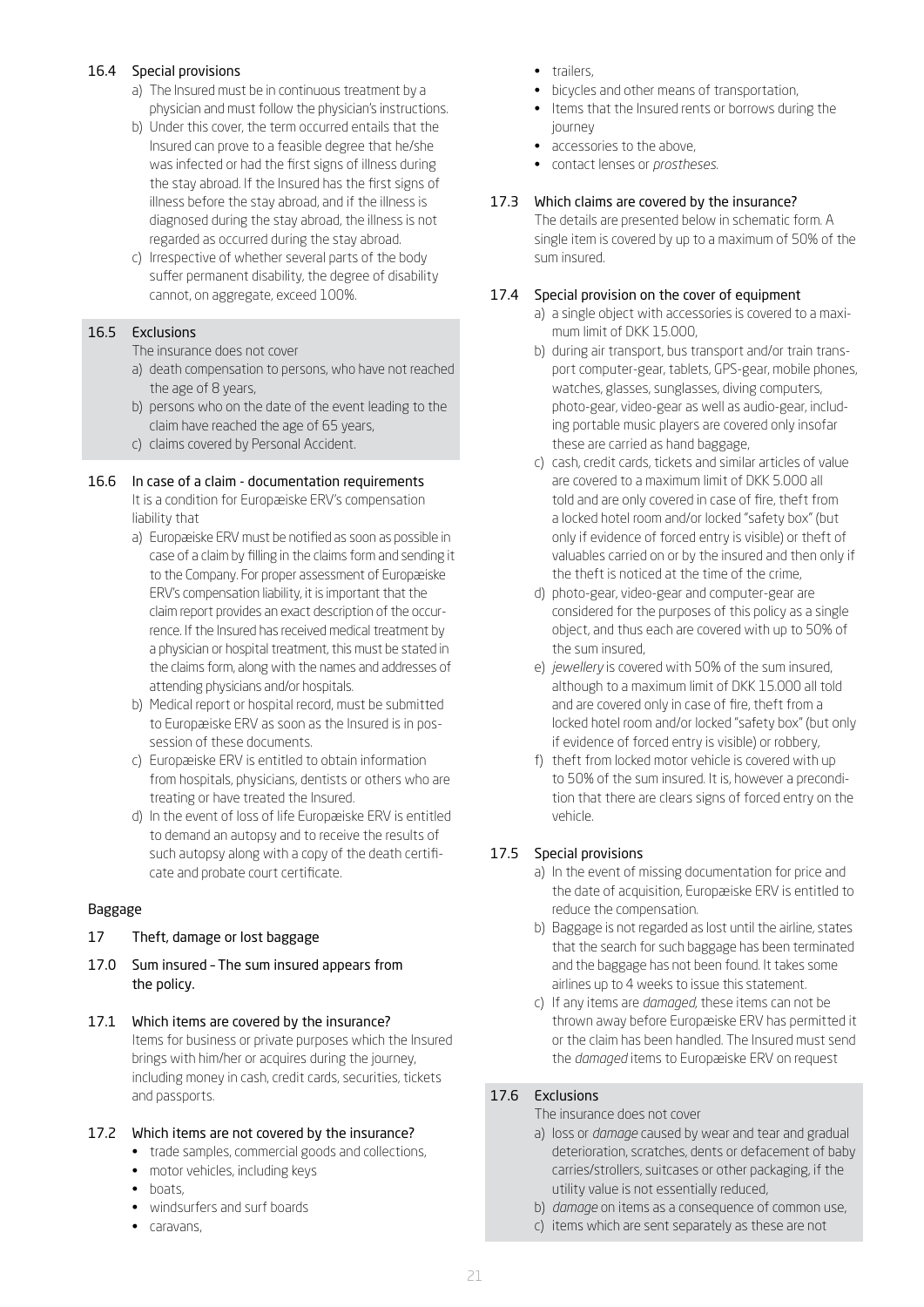covered during transportation or before they are collected by the Insured,

- d) forgotten, lost or misplaced items,
- e) theft of items which have been left without effective surveillance. The insured items can not be left behind by the Insured, not even for a shorter period of time, if they are not locked within a house, motor vehicle, caravan, baggage box or something similar,
- f) theft of items which are kept in motor vehicles during parking during the night,
- g) theft, when there are no signs of forced entry,
- h) items when the Insured does not produce documentation and where it is usual and customary for the Insured to be able to produce documentation for his/ her loss,
- i) *damage* on, misplacement of or lost baggage during transport, which is reported without original P.I.R (Property Irregularity Report) which is issued by the air craft carrier or the luggage handling company at the *destination* (can be collected for 7 days after the return),
- j) indirect loss, including loss in connection with the abuse of credit cards and bank cards,
- k) software and supplementary covers for electronic items,
- l) recoding of locks,
- m) change of locks.

# 17.7 How is the compensation calculated?

- a) Objects which can be documented (receipt, guarantee certificate etc.) to be less than two years old are replaced with the value of a similar new object.
- b) Objects which can be documented (receipt, guarantee certificate etc.) to be more than two years old are replaced with the cost to reacquire the object less depreciation to age, use, fashion, reduced usability or other circumstances.

The deductions for items of decrease in value are calculated as follows:

- 0 -2 years No deduction
- 2-3 years 20 % deduction
- 3-4 years 30% deduction
- 4-5 years 40 % deduction
- 5- years 50% deduction

 Depreciation on PCs, laptops and tablets/smartphones is calculated thus: 0-1 years – no deduction 2-3 years – 33% deduction 3-4 years – 66% deduction 3 – years – 100% deduction

- d) Europæiske ERV can choose to have the *damaged* item repaired or to pay an amount corresponding to the repair costs. If the items can not be repaired, they must be sent to Europæiske ERV on request. After the payment of compensation, the items belong to Europæiske ERV.
- e) Europæiske ERV is entitled, but not under any obligation, to redeliver. If redelivery is not desired, the Insured will receive a compensation equivalent to Europæiske ERV's expenses towards redelivery.
- f) If an insured item consists of 2 or more parts, the

compensation will only be granted for the lost or *damaged* part.

g) Film recordings, tape recording, video recordings, other digital recordings, manuscripts, drawings and the like are only compensated with the value of the raw material.

# 17.8 In case of the claim - documentation requirements

It is a condition for Europæiske ERV's compensation liability that

- a) The nearest police authority is duly notified in case of theft of items of a value exceeding DKK 1,500 and that the original receipt for the notification is sent to Europæiske ERV,
- b) the Insured reports the claim to the local police as soon as possible after returning home if, for an exceptional reason, the police cannot be notified at the location of the theft or robbery, e.g. on account of immediately imminent departure. The original receipt for the notification must be sent to Europæiske ERV.
- c) *damage* to or loss of checked-in baggage or cases of baggage which has been misplaced must be reported to the airline or other carrier. The receipt for the notification must be sent to Europæiske ERV in the form of the original P.I.R. (Property Irregularity Report) or report for any other carrier, with the itinerary, tickets and luggage tags,
- d) the Insured sends to Europæiske ERV original invoices and receipts, guarantee certificates or comparable original documentation as documentation for the age and value of the effects. Furthermore, the Insured shall specify the items for which compensation is claimed, stating the nature of the item, make, type, age, purchase price and trade price immediately prior to the loss or *damage*,
- e) the Insured sends in a claims form.

# <span id="page-21-0"></span>18 Delayed baggage

# 18.0 Sum insured - DKK 5,000

# 18.1 Which claims are covered by the insurance?

The insurance covers in cases where checked-in baggage is delayed in relation to the expected arrival at the *destination*.

# 18.2 Which expenses are covered by the insurance?

The insurance covers usual and customary expenses towards compensating purchases

- a) with up to DKK 3,000 during travels outside the *country of residence*,
- b) with up to further DKK 2,000 in cases where checked-in baggage is more than 48 hours delayed during travels outside the *country of residence*,
- c) with up to DKK 1,000 in cases where checked-in baggage is delayed more than 24 hours in relation to expected arrival to the *destination* in the *country of residence* if the Insured is commencing a new journey abroad within 96 hours after the expected arrival to the *country of residence*. It is a condition that the new journey abroad is booked before the delay occurred,
- d) with up to DKK 3,000 during journeys in Denmark/ the *country of residence* if this geographical area is stated on the policy,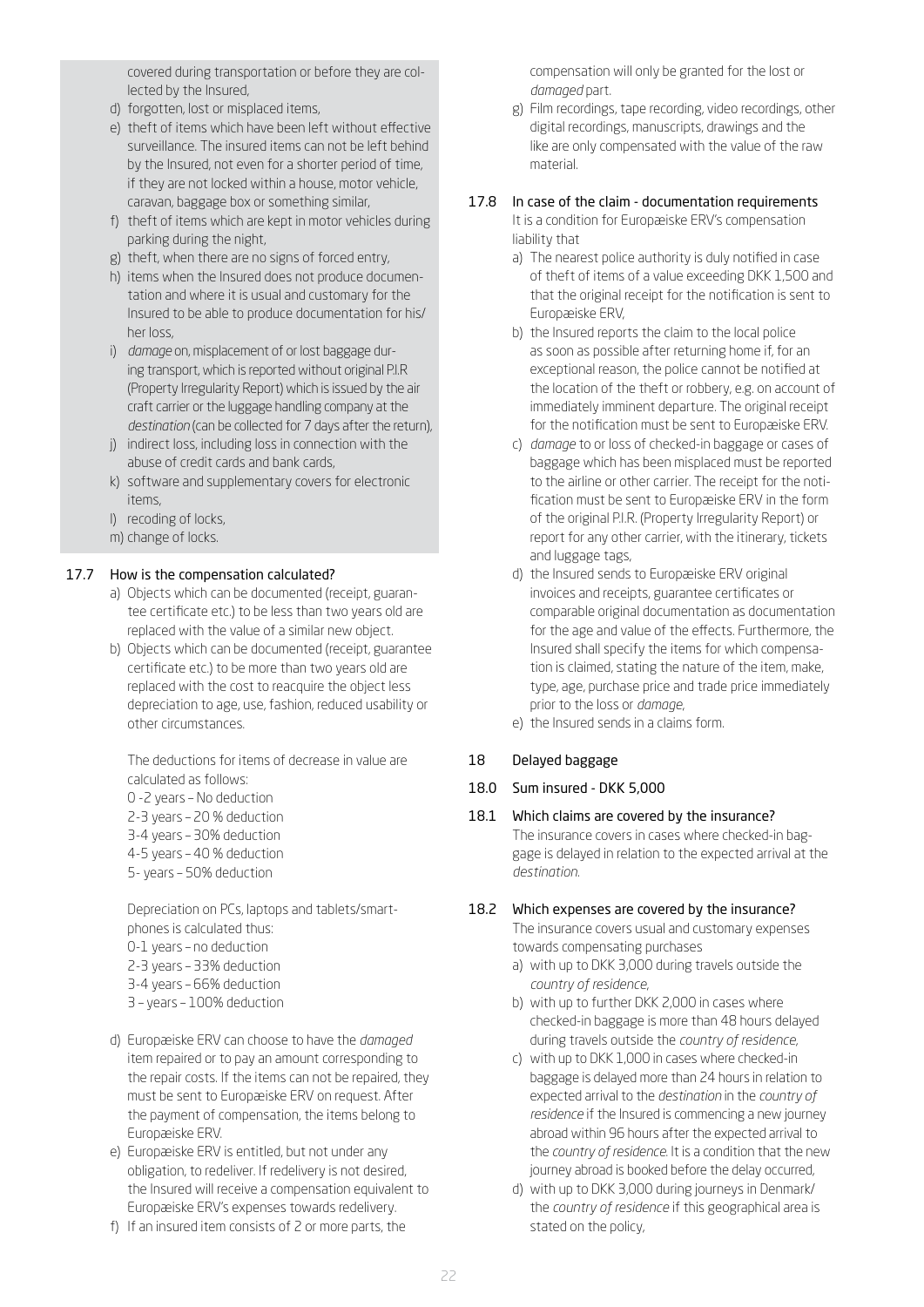e) with up to further DKK 2,000 during journeys in Denmark/the *country of residence* where checked-in baggage is more than 48 hours delayed if this geographical area is stated on the policy.

# 18.3 Exclusions

- The insurance does not cover
- a) compensating purchases conducted after the baggage has reached the Insured at the *destination*,
- b) compensating purchases conducted after the Insured has arrived to the *country of residence* (except section 18.2.c),
- c) expenses towards transport.

# 18.4 In case of a claim - documentation requirements

It is a condition for Europæiske ERV's compensation liability that the following items are provided in original

- a) P.I.R (Property Irregularity Report) issued by either the airline carrier or the handling company at the airport at the *destination*,
- b) ticket (s) or itinerary and
- c) receipts documenting the purchases.

# <span id="page-22-0"></span>19 Baggage service

19.0 Sum insured - Unlimited

# 19.1 Which claims are covered by the policy?

The insurance covers claim events where checked-in baggage has been delayed in relation to its expected arrival at the *destination* outside the *country of residence*. Baggage service is an offer of assistance, but in no way a guarantee of obtaining the lost baggage.

# 19.2 What does the insurance cover?

The insurance covers

- a) advice and guidance by Europæiske ERV,
- b) that Europæiske ERV takes over contact to the airline or handling company with a view to tracing the baggage, and deliver it to the insured as soon as possible,
- c) that Europæiske ERV shall keep the insured informed of the matter

# 19.3 In case of a claim - documentation requirements

It is a condition for Europæiske ERV's assistance that the insured states the number of the P.I.R. (Property Irregularity Report), which is issued by the air carrier at the airport at the *destination*, flight number, time of arrival in the airport in question, telephone numbers to airline or handling company and a telephone number to the insured.

# Personal liability and legal aid

- <span id="page-22-1"></span>20 Personal liability
- 20.0 Sum insured Personal injury DKK 10,000,000 Damage to property DKK 5,000,000
- 20.1 Which claims are covered by the insurance? The insurance covers if the Insured under law in force in the country where the accident occurred becomes liable to pay for personal injuries or *damage* to property under ordinary rules on compensation liability outside contrac-

## tual relationships.

As a general guideline it should be noted that under Danish law a person normally incurs legal liability when, through error or neglect, he/she is the cause of the loss or *damage*.

# 20.2 Which expenses are covered by the insurance?

The insurance covers

- a) reasonable and customary expenses towards determining the issue of compensation liability and the scope of compensation. The expenses are paid after approval from and in consultation with Europæiske ERV,
- b) the amount the insured becomes liable to pay. The expenses are paid after approval from and in consultation with Europæiske ERV,
- c) *damage* to rented domicile/hotel and contents, however with a deductible of DKK 2,000 per claim event.

# 20.3 Limitation

The policy covers bodily injury up to a limit of DKK 12 million and *damage* to property up to a limit of DKK 6 million even though liability is imposed upon several persons and even though the event is covered by one or more policies taken out with Europæiske ERV.

# 20.4 Special provision

The Insured cannot, with binding effect for Europæiske ERV, wholly or partially acknowledge compensation liability in respect of the loss, *damage* or injury caused.

# 20.5 Exclusions

The insurance does not cover

- a) claims arising out of or incidental to contracts (with the exception of section 20.2.c),
- b) claims arising in connection with the Insured's occupation or work,
- c) loss, *damage* or injury arising as a consequence of the Insured having incurred by contract or by other means a liability more extensive than that generally obtaining in the ordinary rules governing non-contractual liability,
- d) for loss of or *damage* to items (with the exception of section 20.2.c) the insured owns, hires, stores, uses, uses for transportation, manufactures or processes and items the insured has taken possession of or otherwise are in the insured's care,
- e) loss, *damage* or injury caused by domesticated animals,
- f) claims arising as a consequence of the Insured having transmitted disease to another person via infection or otherwise,
- g) liability for *damage* caused while using motor vehicles, caravans, trailers or aircraft,
- h) liability for *damage* caused while using marine craft which are 3 m or more in length with sail or motor or marine craft less than 3 m in length whose engine power exceeds 3 HP,
- i) fines or similar demands imposed on the Insured,
- j) *random accidents*,
- k) *damage*s caused by firearms.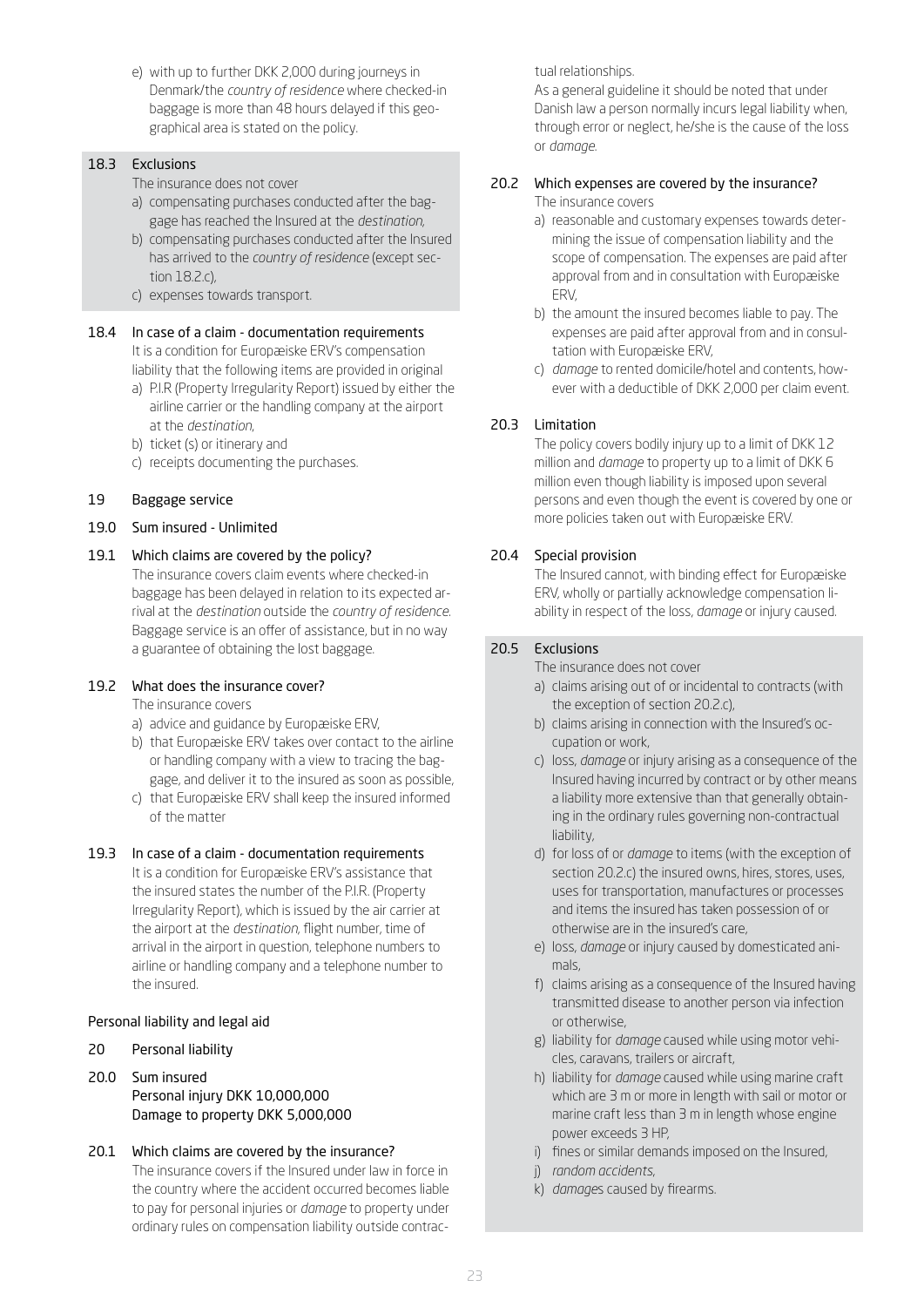#### 20.6 In case of a claim - documentation requirements

It is a condition for the compensation liability that the Insured

- a) gives Europæiske ERV all pieces of information that can elucidate the matter, including the original police report or receipt for such reporting to the police, exact description of the place of accident, name and address of all persons involved, information about other insurance that could cover the *damage* done and witness statements,
- b) sends in specified specification of the *damage*,
- c) sends in a claims form.

## <span id="page-23-0"></span>21 Excess in connection with motor vehicle hire

## 21.0 Sum insured - DKK 10,000

The sum insured is per policy per travel period.

## 21.1 Which claims are covered by the insurance?

The insurance provides cover in connection with *damage* to hired private cars, motorbikes, scooters or mopeds during travel outside the *country of residence*.

## 21.2 Which expenses are covered by the insurance?

The insurance covers expenses towards any excess payable pursuant to the vehicle Insurance taken out for the motor vehicle.

## 21.3 Exclusions

The insurance does not cover

- a) if no vehicle insurance has been taken out for the car, motorbike, scooter or moped,
- b) if, under the laws of the country in which the vehicle was hired, the Insured was not authorized to drive the vehicle.

# 21.4 In case of a claim - documentation requirements

It is a condition for Europæiske ERV's compensation liability that the Insured

- a) provides Europæiske ERV with all the information needed to shed light on the case,
- b) submits documents, including a police report or other proof that the incident has been reported, original receipts and a loss assessment from the car hire firm's insurers etc.,
- c) sends in a claims form.

# <span id="page-23-1"></span>22 Global legal aid

22.0 Sum insured – The sum insured appears from the policy.

# 22.1 Which claims are covered by the insurance?

The insurance covers in connection with *causes of action* occurring during the journey.

# 22.2 Which expenses are covered by the insurance?

The insurance covers usual and customary expenses towards

a) legal assistance,

b) in connection with charges/indictments for a criminal offence. The expenses are covered up to and including the decision of the matter at an inferior court – however, a maximum of DKK 25,000. If the Insured is found guilty of the offence by the court of first instance, the legal expenses are considered an interest-free loan repayable to Europæiske ERV on demand,

c) travelling and accommodation if the Insured is summoned as a witness or to a hearing at a court abroad.

# 22.3 Excess

An excess/deductible applies to any claim under this cover. The excess shall amount to 10% of the aggregate costs, and minimum DKK 2,500.

# 22.4 Special provision

Any choice of a foreign lawyer must be accepted by Europæiske ERV.

Before the expenses towards an elected lawyer can be covered, Europæiske ERV must receive a statement from the lawyer, assessing the cause of action and *litigation risk*.

## 22.5 Exclusions

The insurance does not provide cover for legal causes

- a) in connection with legal proceedings or arbitration cases between the insured or Policy holder and the travel agency, travel operator, or travel provider,
- b) in connection with actual indemnity, fines or *damage*like demands,
- c) in connection with litigation concerning contractual, business or employment circumstances,
- d) in connection with litigation concerning liability for or due to the use of motor vehicles or vessels/craft at all,
- e) in connection with litigation concerning narcotics,
- f) in connection with litigation concerning firearms,
- g) in connection with litigation concerning the insured's participation in criminal actions,
- h) between the insured and the Policy holder,
- i) in connection with issues concerning family law or law of inheritance,
- j) between the insured and Europæiske ERV.

# 22.6 In case of a claim - documentation requirements

It is a condition for Europæiske ERV's compensation liability that

- a) Europæiske ERV receives all relevant information and documentation that may shed light on the case, including an account of the case in writing including statement from the counterpart, the claim (may also include the claim of the counterpart), a written statement explaining the case with an exact account of the allegations supporting the claim and a statement of which steps in the process which have been taken or will be taken and which require imbursement,
- b) the Insured sends in a claims form.

# <span id="page-23-2"></span>23 Bond/bail

23.0 Sum insured – The sum insured appears from the policy.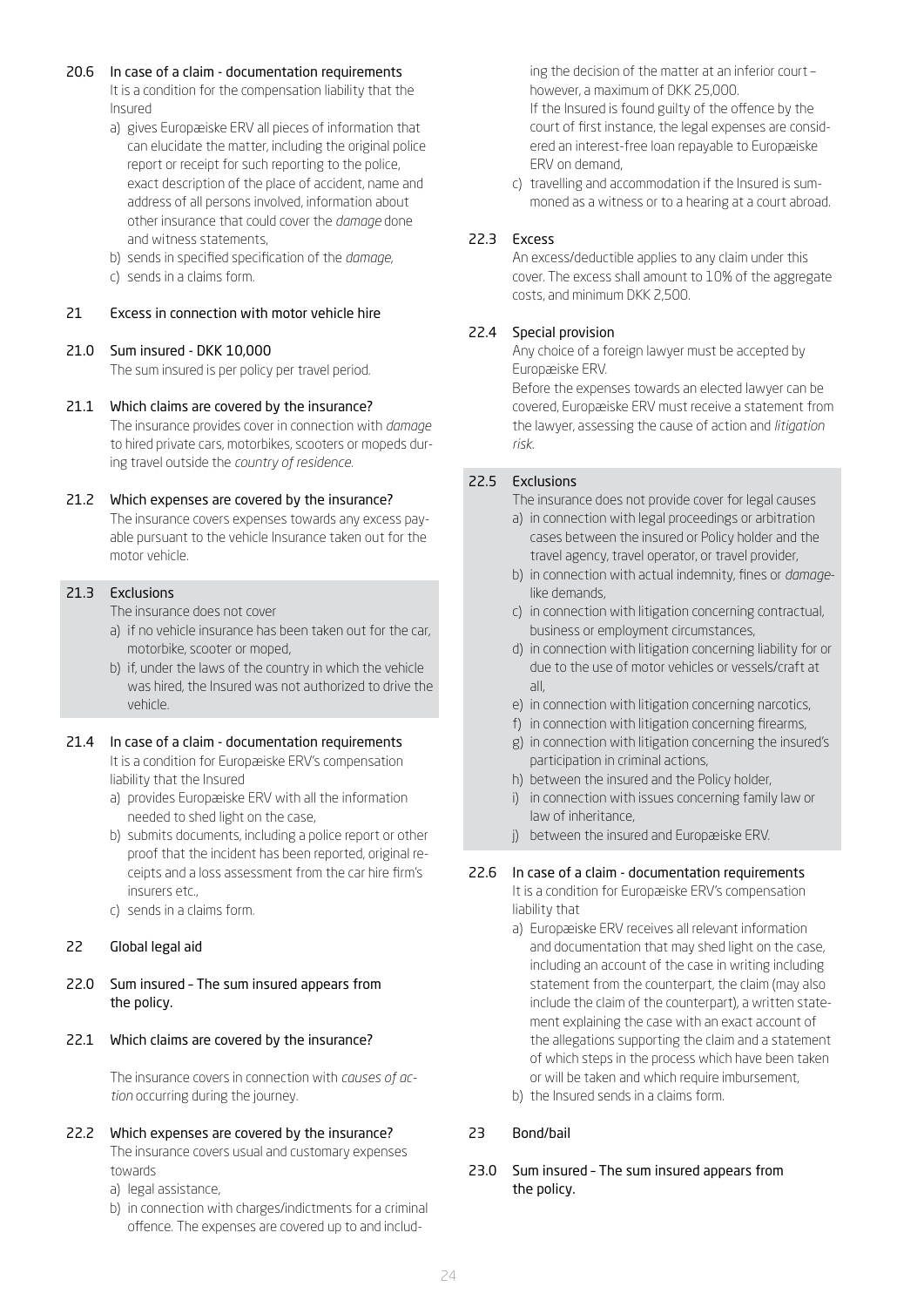23.1 Which claims are covered by the insurance? The insurance covers if the Insured is detained by public authorities.

#### 23.2 Which expenses are covered by the insurance? The Insurance covers

- a) bond/bail. For the purposes of this policy the term "issuing of bond/bail" shall be taken to mean payment which can permanently or temporarily secure the release of the Insured or his/her possessions from detention/seizure effected by public authorities. The bond/bail is provided as an interest-free loan which shall be repaid to Europæiske ERV immediately upon release of the amount deposited as bond/bail,
- b) travelling expenses for a person chosen by the Insured, max. economy class, to the Insured and return journey to his/her residence if the Insured is detained by public authorities for more than 48 hours.

# 23.3 Special provision

If a privately owned car is used, documented expenses towards fuel, ferry tickets, bridge taxes and road taxes are covered if these expenses do not exceed the expenses Europæiske ERV would have had in connection with a similar transport/journey.

# 23.4 Exclusion

The policy does not cover

- a) legal problems between the insured or the Policy holder and the travel agency, travel operator, or travel provider,
- b) legal problems in connection with contractual, business or employment circumstances,
- c) legal problems in connection with family law or law of inheritance,
- d) legal problems between the insured and Europæiske ERV
- e) cases which did not arise during the journey,
- f) litigation concerning liability for or due to the use of motor vehicles or vessels/craft at all,
- g) actual indemnity, fines or *damage*-like demands.

# 23.5 In case of a claim - documentation requirements

It is a condition for Europæiske ERV's compensation liability that the Insured

- a) provides Europæiske ERV with all the information relevant to the case,
- b) sends in a claims form,
- c) provides the relevant documents, including an account of the case in writing.

#### Curtailment and replacement employee

#### <span id="page-24-0"></span>24 Curtailment: Domestic Reasons

- 24.0 Sum insured Unlimited
- 24.1 Which claims are covered by the policy? The insurance provides cover if the Insured
	- a) is curtailed to his/her *country of residence* due the death or sudden life-threatening acute aggravation of an existing illness or *acute illness*/injury requiring hospitalisation of the insured's spouse, children, *stepchildren*, *foster children*, cohabitant living at the same

address as the insured, children-in-law, grandchildren, parents, *stepparents*, *foster parents*, grandparents, parents-in-law, siblings, *stepsiblings*, *foster siblings*, sisters-in-law and brothers-in-law,

b) is informed of essential and acute events in the Insured's domestic circumstances in the *country of residence*, such as fire, burglary or flooding in the Insured's home, and subject to the condition that the immediate presence of the Insured is required and that such events could not have been foreseen/ expected at the time of the Insured's departure from the *country of residence*.

## 24.2 Which expenses are covered by the insurance?

The insurance covers reasonable and necessary *extra expenses* towards

- a) transportation to the *country of residence* with the same means of transportation as the Insured chose on the initial journey, although maximum scheduled flight,
- b) return journey to the insured's location at the time of the curtailment with the same means of transportation as the Insured chose on the initial journey, maximum scheduled flight, and subsequent return journey to the *country of residence*. The return journey must be made not later than 14 days after such curtailment.

# 24.3 Special provisions

- a) It is a condition that the criteria under section 24.1. are met at the time of the *journey home*.
- b) If a privately owned car is used, documented expenses towards fuel, ferry tickets, bridge taxes and road taxes are covered if these expenses do not exceed the expenses Europæiske ERV would have had in connection with a similar transport/journey.

# 24.4 Exclusions

The insurance does not cover

- a) if in accordance with the original itinerary the Insured arrives in the *country of residence* less than 12 hours from the planned time of arrival,
- b) in cases in which the person who is the cause of the curtailment has participated in the same journey as the Insured and has been repatriated,
- c) expenses towards *journey home* arranged by the Insured, if these expenses would not have been relevant if Europæiske ERV had arranged the transport.

# 24.5 In case of a claim - documentation requirements

It is a condition for Europæiske ERV's compensation liability that

- a) in the event of the hospitalisation or death of one of the Insured's *next of kin*, the Insured shall procure a medical certificate or death certificate from the attending physician or hospital who/which has attended the Insured's relative in the *country of residence*,
- b) in the event of burglary, fire or the like, which requires the presence of the Insured, the Insured must procure a police report and must document that his/her presence was required,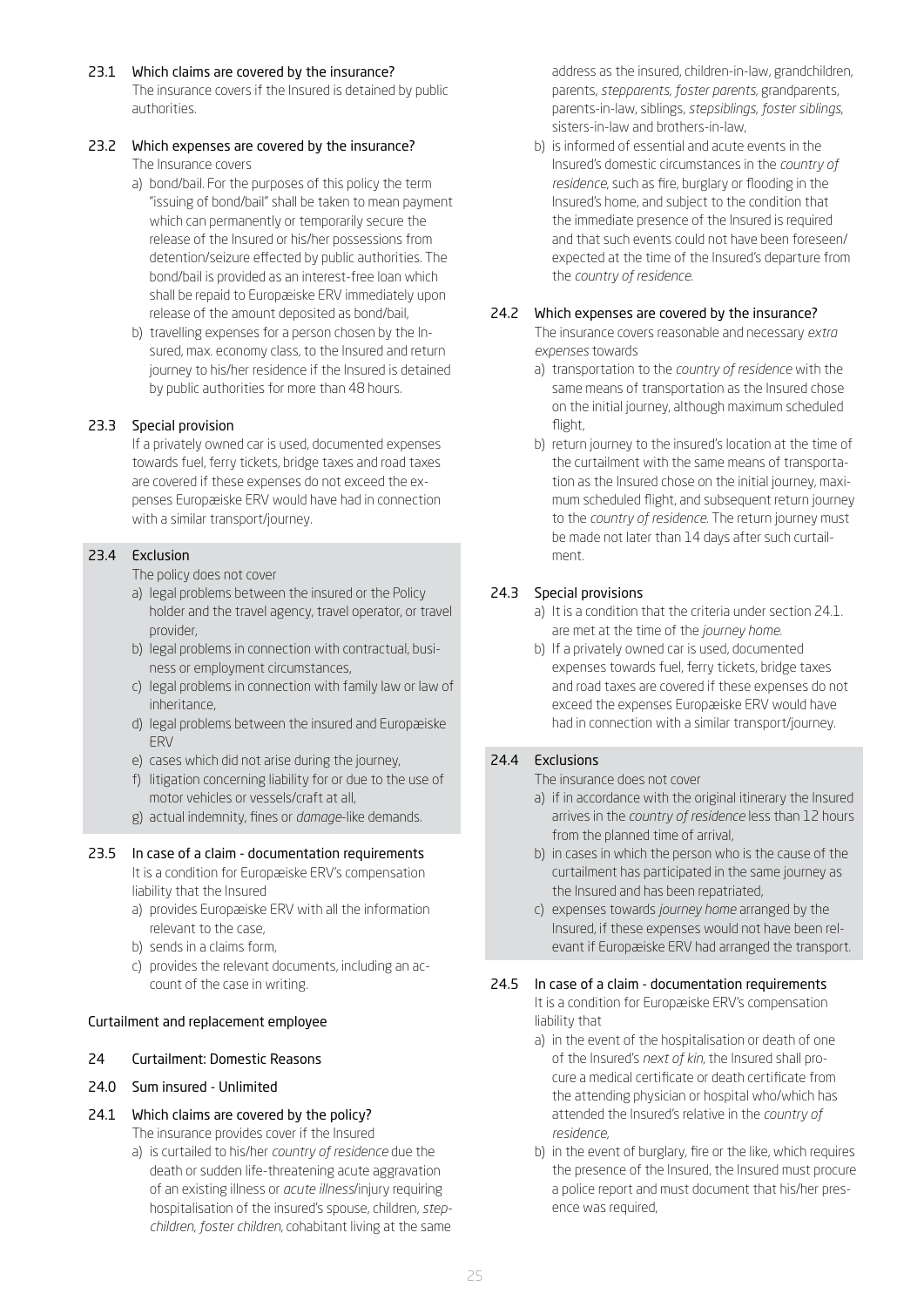c) the Insured sends a claims form to Europæiske ERV, along with original documentation for expenses for which compensation is claimed.

# <span id="page-25-0"></span>25 Curtailment: Business reasons

## 25.0 Sum insured - Unlimited

# 25.1 Which claims are covered by the policy?

The insurance provides cover if the insured

- a) is curtailed to the *country of residence* due to death, an acute, life-threatening aggravation of an existing illness or *acute illness*/injury requiring hospitalisation of the insured's *close colleagues* in the *country of residence*,
- b) is informed of essential and acute events in the Insured's business/work circumstances in the *country of residence*, such as fire or a work stop in breach of the collective agreement in the Insured's firm or fraudulent acts perpetrated by an employee of the firm, and subject to the condition that the immediate presence of the Insured is required for economic reasons and that such events could not have been foreseen/expected at the time of the Insured's departure from the *country of residence*.

# 25.2 Which expenses are covered by the insurance?

The insurance covers reasonable and necessary *extra expenses* towards

- a) transportation to the *country of residence* with the same means of transportation as the Insured chose on the initial journey, although maximum scheduled flight,
- b) return journey to the insured's location at the time of the curtailment with the same means of transportation as the Insured chose on the initial journey, maximum scheduled flight, and subsequent return journey to the *country of residence*. The return journey must be made not later than 14 days after such curtailment.

# 25.3 Special provisions

- a) It is a condition that the criteria under section 25.1 have been met at the time of return journey.
- b) If a privately owned car is used, documented expenses towards fuel, ferry tickets, bridge taxes and road taxes are covered if these expenses do not exceed the expenses Europæiske ERV would have had in connection with a similar transport/journey.

# 25.4 Exclusions

The insurance does not cover

- a) if in accordance with the original itinerary the Insured arrives in the *country of residence* less than 12 hours from the planned time of arrival,
- b) in cases in which the person who is the cause of the curtailment has participated in the same journey as the Insured and has been repatriated,
- c) if Europæiske ERV covers curtailment for Business reasons, pertaining to the same employee or event for another employee,
- d) expenses towards *journey home* arranged by the Insured, if these expenses would not have been relevant if Europæiske ERV had arranged the transport.

# 25.5 In case of a claim - documentation requirements

- a) In the event of the hospitalisation or death of one of the Insured's *close colleagues*, the Insured shall procure a medical certificate or death certificate from the attending physician or hospital who/which has attended the Insured's *close colleagues* in the *country of residence*.
- b) In the event of burglary, fire or the like, which requires the presence of the Insured, the Insured must procure a police report and must document that his/her presence was required.
- c) The Insured must send a claims form to Europæiske ERV, along with original documentation for expenses for which compensation is claimed.

# <span id="page-25-1"></span>26 Replacement employee

26.0 Sum insured - Unlimited

# 26.1 Which claims are covered by the policy?

- The insurance provides cover if the Insured
	- a) becomes unfit for work for at least 4 consecutive days as a consequence of serious *acute illness*/injury or demise. It is a condition that the event is covered by the cover Illness.
	- b) is curtailed in accordance with the cover Curtailment for domestic reasons or Curtailment for business reasons.

# 26.2 Which expenses are covered by the insurance?

The insurance covers reasonable and necessary *extra expenses* towards

- a) transportation of replacement person to the insured's location and subsequent return journey to the *country of residence* using the same form of transport, as the Insured chose on the initial journey, maximum economy class In claim events mentioned under section 26.1 a) the insurance furthermore covers reasonable *extra expenses* to
- b) the Insured's *journey home* to the *country of residence* using the same form of transport, as the Insured chose on the initial journey, maximum economy class. It is a condition that this will result in an arrival time at least 2 days prior to the scheduled arrival.

# 26.3 Special provisions

- a) If a privately owned car is used, documented expenses towards fuel, ferry tickets, bridge taxes and road taxes are covered if these expenses do not exceed the expenses Europæiske ERV would have had in connection with a similar transport/journey.
- b) It is a condition that the replacement employee is sent to take over or complete the work tasks of the Insured.

# 26.4 Exclusion

The insurance does not cover expenses towards a journey arranged by the Insured, if these expenses would not have been relevant if Europæiske ERV had arranged the transport.

26.5 In case of a claim - documentation requirements It is a condition for Europæiske ERV's compensation liability that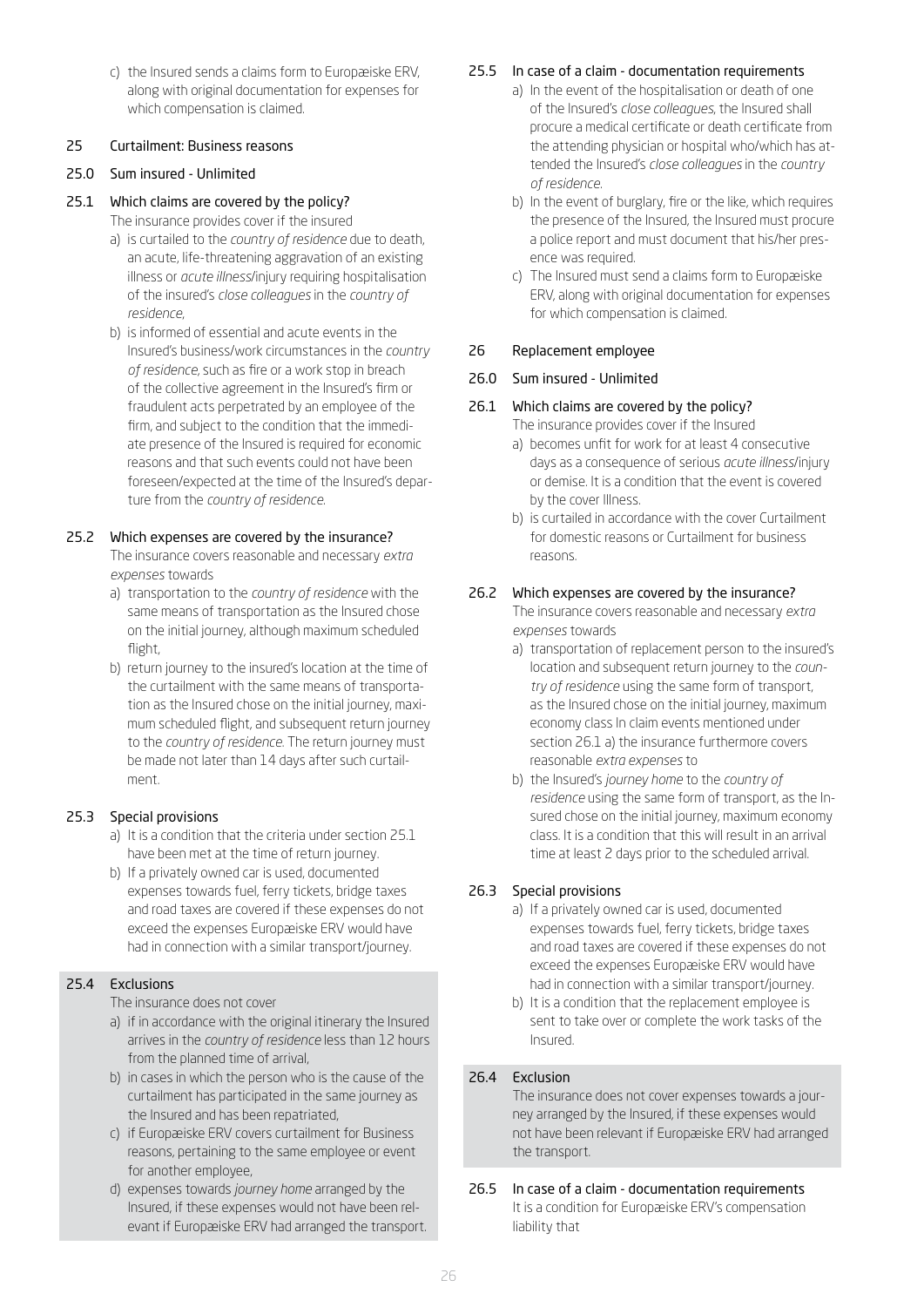- a) the Insured shall procure a medical certificate from the attending physician or hospital at the relevant location stating that the Insured cannot perform the work assigned on account of illness or injury. The medical certificate shall furthermore contain information on the diagnosis and the expected duration of the inability to work,
- b) sends a claims form to Europæiske ERV, along with original documentation for expenses for which compensation is claimed.

# <span id="page-26-0"></span>27 Missed departure, delayed flight and cancellation of flights

- 27.0 Sum insured Unlimited
- 27.1 Which claims are covered by the policy?

# 27.1.1 Missed departure

The insurance covers in cases where the Insured through no fault of his or her own and without being able to foresee it, arrives late for a public means of transport or for a means of transport organized by the tour operator and therefore subsequently has to catch up with his/her itinerary.

# 27.1.2 Delayed flights and cancellation of flights

The insurance covers when the Insured is delayed at least 4 hours at the airport, if the planned flight connection to which the Insured had booked a seat and confirmed the booking, is annulled, delayed or over-booked (only in case of forced over-booking).

#### 27.2 Which expenses are covered by the insurance?

#### 27.2.1 Missed departure

The insurance covers usual and customary

- a) *extra expenses* towards transport in order to be able to resume the *fixed itinerary* at maximum the same class as the original outward journey,
- b) *extra expenses* towards accommodation in a hotel approved by Europæiske ERV with up to DKK 1,000 per day,
- c) expenses towards meals and local transport with up to DKK 250 per day,
- d) purchase of toiletries and clothing with up to DKK 500 per claim event if the accommodation in a hotel is necessary and the baggage can not be delivered.

# 27.2.2 Delayed flights and cancellation of flights

The insurance covers usual and customary

- a) *extra expenses* towards accommodation in a hotel approved by Europæiske ERV with up to DKK 1,000 per day,
- b) expenses towards meals and local transport with up to DKK 250 per day,
- c) purchase of toiletries and clothing with up to DKK 500 per claim event if the accommodation in a hotel is necessary and the baggage can not be delivered.

# 27.3 Special provisions

a) In case of missed departure it is a condition for reimbursement that the ticket (s) is/are booked and paid no later than 24 hours before departure,

b) In case of delayed flight or cancellation of flights it is a condition for Europæiske ERV's compensation liability that the *extra expenses* are not paid by the transport company or any other party.

## 27.4 Exclusions

The insurance does not cover in cases where the official minimum transfer time, i.e. the minimum connecting time stated by the airlines in their timetables (Minimum Connecting Time) has not been observed.

## 27.5 Claims procedure - documentation

It is a condition for Europæiske ERV's compensation liability that the Insured submits

- a) original, unused plane ticket(s),
- b) itinerary,
- c) original documentation for relevant expenses,
- d) original document from the airline stating the delay/ the cancellation,
- e) a claims form.

# <span id="page-26-1"></span>28 Cancellation

## 28.0 Sum insured – The sum insured appears from the policy.

# 28.1 Which claims are covered by the policy?

The insurance covers when the Insured can not commence the journey or can not go through with the purpose of the journey for the following reasons:

- a) death or *acute illness* or injury involving either the Insured or the Insured's spouse, cohabite(e) registered at the same address as the Insured, children and parents,
- b) death or *acute illness* or injury among the Insured's *close colleagues* which requires hospitalization,
- c) illegal strike at the Insured's own company within 2 weeks before departure,
- d) fire, flooding, burglary, storm *damage* in/at the Insured's private residence or firm within 2 weeks before departure if the Insured's presence is required,
- e) fraudulent behavior at the Insured's own firm or the firm where the Insured is employed within 2 weeks before departure if the Insured's presence is required,
- f) The Insured is for medical reasons unable to be vaccinated when a certain vaccination is medically and legally required after the booking of the journey,
- g) The Insured is unable to be vaccinated due to pregnancy and requirements towards the health of the embryo. It is a condition that the Insured was not pregnant when the journey was booked,
- h) *the Danish Ministry of Foreign Affairs* advises against all travels to the *destination*.

#### 28.2 Which expenses are covered by the insurance?

The insurance covers pre-paid expenses towards transport, accommodation; conferences, courses and car hire which can not be reimbursed elsewhere.

# 28.3 Exclusion

The policy does not cover

a) in case the disease, injury or the cause of death, which is the reason for the cancellation, has shown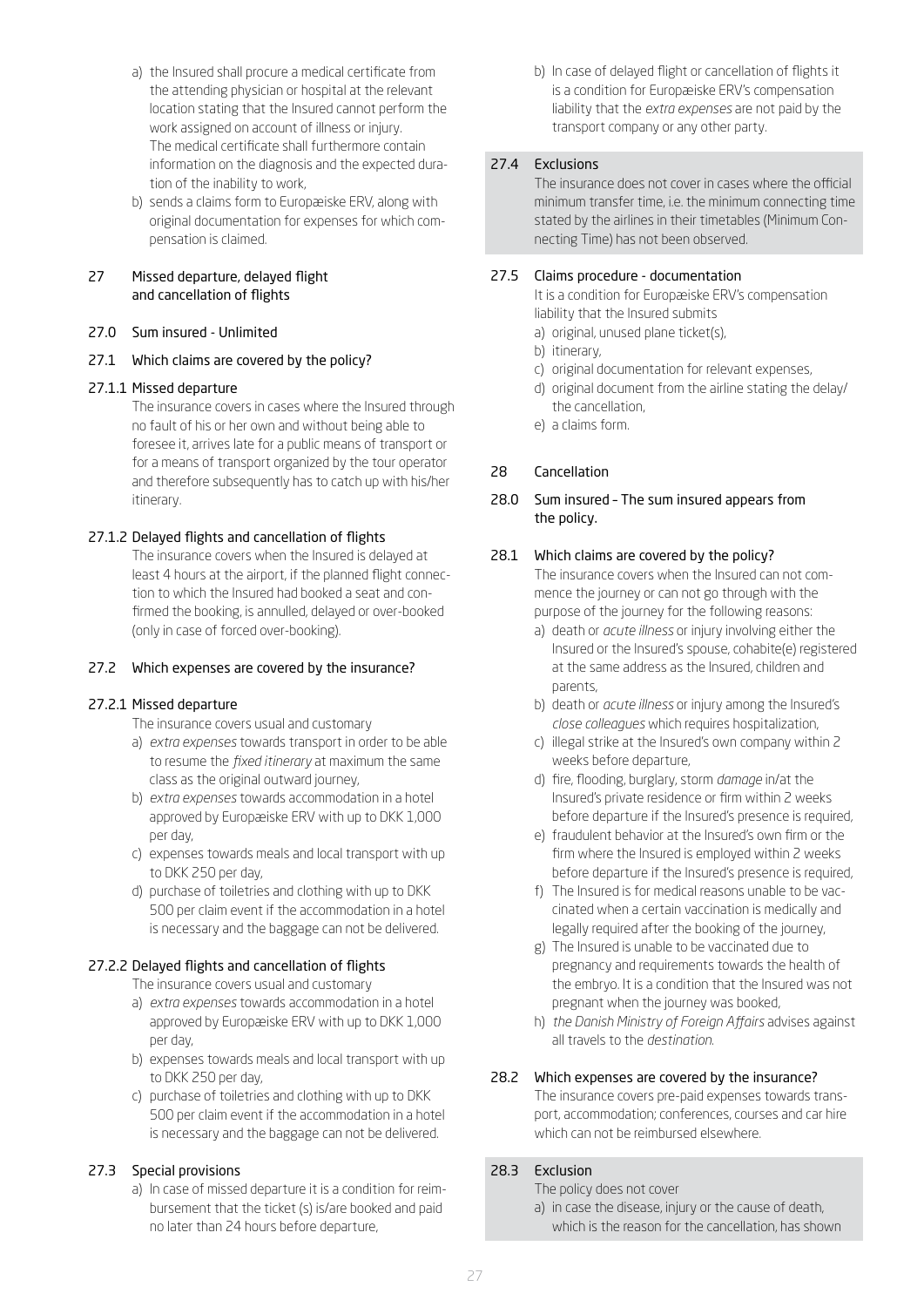symptoms or was present at the time when the travel was booked, and if the need for treatment could be expected with some degree of probability before beginning the travel,

- b) in case the insured has failed to seek medical attention, has rejected or abandoned treatment for the disease, even though the insured should know or presume that the disease needed treatment or had deteriorated significantly,
- c) in case the cancelled travel is a partial element of the whole travel,
- d) in case the cancellation is made due to a change of travel plans, second thoughts, altered conditions at the *destination*, *natural disaster*s, terrorism or similar
- e) in case the claim event has occurred before booking the travel,
- f) in case the claim is a direct or indirect result of intentional acts or gross negligence or omissions on the part of the insured, unless it can be proven that the claim is not connected with these.

## 28.4 In case of a claim - documentation requirements

It is a condition for Europæiske ERV's compensation liability that

- a) the Insured notifies Europæiske ERV and the travel operator immediately in case of a cancellation,
- b) the Insured no later than on the day of departure makes sure the health certificate on the claims report is filled out, stating a diagnosis from the treating physician. The Insured covers the expense towards the health certificate. On request, the Insured must provide Europæiske ERV's physician access to all relevant medical journals and information about previous illness,
- c) the Insured provides Europæiske ERV with all information and documentation, including of death certificate, police report, and the like
- d) the Insured sends in a claims form.

# <span id="page-27-0"></span>29 Security service

# 29.0 Sum insured - DKK 750,000

29.1 Which claims are covered by the policy? The policy covers in case the Insured is kidnapped or exposed to *hijacking* during a business trip.

# 29.2 What is covered by the insurance?

The insurance covers

# The Insured

- a) daily compensation with up to DKK 2,500 per day with an upper limit of DKK 250,000,
- b) psychological crisis handling after release with an upper limit of DKK 50,000,

# The Company

- c) counselling and negotiation by Europæiske ERV's cooperation partner up to a maximum of DKK 50,000,
- d) transport expenses for one substitute employee with a maximum of DKK 50,000,
- e) salary compensation for the Insured for the period of being held hostage with a supplement of one month to a maximum of DKK 250,000,

#### Spouse/cohabitant, children, siblings or parents

- f) continuous information from Europæiske ERV and psychological crisis handling with an upper limit of DKK 50,000,
- g) expenses for transport, accommodation, food and loss of earnings up to a maximum of DKK 50,000 to travel to the country/area where the Insured is. This cover only applies if the Insured has been detained for more than 48 hours.

#### 29.3 Exclusion

The policy does not cover ransom.

#### 29.4 In case of a claim - document requirements

- It is a condition for Europæiske ERV's compensation liability that
- a) Europæiske ERV is notified immediately upon ascertainment of *kidnapping* or *hijacking*,
- b) the Insured sends in a claims report with original documentation for the expenses.

# Chapter 4 General conditions

#### <span id="page-27-1"></span>30 General Exclusions:

The insurance does not cover any claim, insofar as the claim event is caused or occurs as a direct or indirect consequence of

- a) disease and illness which originate from before the policy has taken effect, or are consequences of such disease or illnesses,
- b) disease of the teeth which has not arisen acutely during the travel, and where *dental treatment* is not temporary, pain relieving and can await homecoming,
- c) venereal diseases, AIDS, AIDS-related diseases and diseases which are related to HIV-antibodies (HIV positive). However, diseases related to ADIS and HIV-antibodies (HIV-positive) are covered if it can be documented that they are the result of a bloodtransfusion received during the insurance-period whilst travelling. HIV-virus is also covered if it can be documented that the insured has sustained it as a result of an accident during travel. In the latter case the insured must inform Europæiske ERV abut this within 14 days and proved negative HIV-antibody test,
- d) any kind of fertility-treatment, including hormone therapy, insemination or other treatment relating to such,
- f) cosmetic surgery or treatment. However, cases where operation/treatment is a medical necessity and have been approved by Europæiske ERV are covered,
- g) obesity or diabetes operations,
- h) contraception including sterilization,
- i) treatment for sexual dysfunction,
- j) any kind of consumption or substance abuse of alcohol, narcotics and/or medication, unless it can be documented that the disease or injury is not linked to this,
- k) claims which have been caused by the insured during self-induced intoxication when said intoxication is a significant contributing cause of the claim,
- l) self-inflicted bodily injury, suicide or attempted suicide,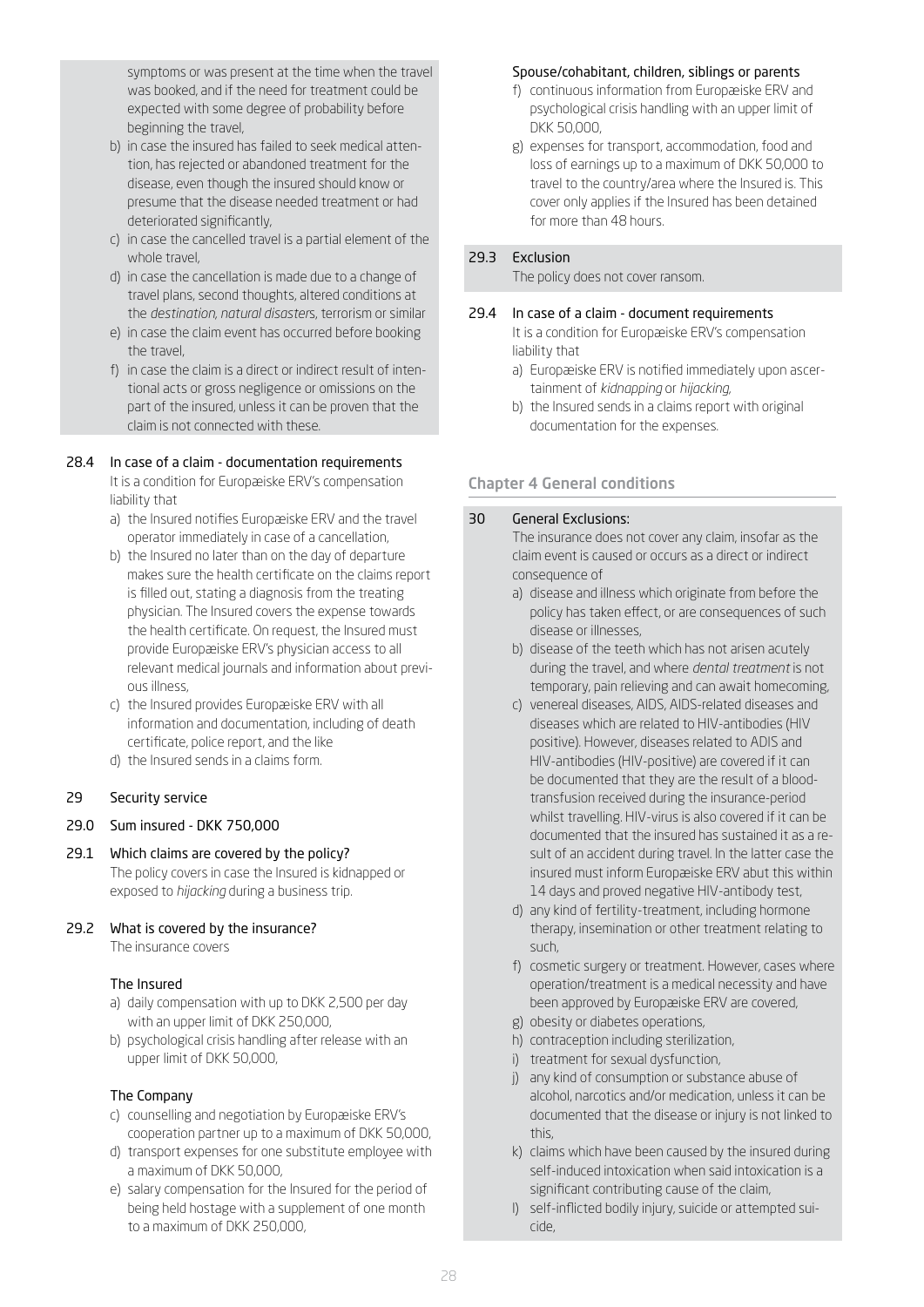m) injury caused by gross negligence and/or intent

- n) any kind of experimental treatment, treatment by naturopaths, homeopaths and with natural and homeopathic medicines, other forms of alternative treatment as well as care which is not part of the medical or surgical treatment,
- o) claims arising as a direct or indirect consequence of *active participation in war*, invasion, hostile attack, civil unrest (regardless of whether war has been declared or not), civil war, terrorist actions, rebellion/ insurgency, revolution, revolt, military or other seizure of power, military state of emergency/martial as well as military operations on land, by sea or air (regardless of whether war has been declared or not),
- p) claims occurring in countries or areas listed on Europæiske ERV's War and Risk List under *war zone,*
- q) atomic nuclei reactions or radioactive fallout, release of atomic energy or radioactive forces or radiation from radioactive fuel or waste as well as employees at nuclear facilities/power plants while carrying out their work assignment,
- r) treatment undertaken by the insured, the insured's spouse, parents or children, or a company belonging to one of the aforementioned,
- s) expenses due to illness in case of *epidemic*s taken under public care,
- t) the insured's rejection or lack of adherence to instructions given by Europæiske ERV's medical consultant or treating physician,
- u) the insured does not wish to accept medical transport or *repatriation* as per item 2.2.3,
- v) claims arising as a direct or indirect consequence of strike, lockout, arrest, seizure or other measure taken by the authorities,
- w) transport covered by the policy but not facilitated by Europæiske ERV. However, an amount equal to the expenses Europæiske ERV would have had in connection with a similar transport is covered,
- x) professional sport and training for such,
- y) motor racing and *extreme sport,*
- z) expeditions, mountain climbing and mountaineering,
- æ) claims incurred during air travel, unless the insured is travelling as a passenger in a nationally registered

#### <span id="page-28-0"></span>31 Premium payment

aircraft.

The first premium is due for payment no later than the date on which the policy comes into force and subsequent premiums on the specified due payment date. The premium will be collected via giro or via a bank. The policyholder bears the costs of premium collection.

Premium Tax to the State is calculated in accordance with the provisions in the Premium tax act and collected along with the premium.

The premium collection will be sent to the payment address specified by the policyholder. If the payment address is changed, Europæiske ERV must be notified immediately.

If the payment has not been paid, Europæiske ERV will send a reminder. The reminder will be sent not earlier

than 14 days following the date on which payment is due. This reminder contains information stating that the cover provided by the policy will lapse if the premium has not been paid at the latest 14 days following the date on which the reminder is sent.

In case of missing payment of premium and attendant reminder Europæiske ERV is entitled to charge reminder fee in accordance with the at any time applicable rules. Europæiske ERV reserves the right to regulate fees to the extent these do not cover Europæiske ERV's actual expenses.

In case of delayed payment of premium Europæiske ERV may suspend payment of all claims under the policy. This suspension cal last until such time as Europæiske ERV has received all premiums due including any would-be interest.

#### <span id="page-28-1"></span>32 Index-adjustment

Index-adjustment is made on the basis of the consumer price index published by Denmark's Central Bureau of Statistics for the month of June. The base point for adjustment is the consumer price index for September 2002.

Europæiske ERV is entitled to make index-adjustment based on another index insofar as this change is made effective for all insurances of the same kind.

If publication of the consumer price index is discontinued or if the basis on which it is compiled is altered, Europæiske ERV is entitled to stipulate new rules for future index-adjustment.

#### Premium

All premiums for the individual cover types are indexadjusted annually on the principal date of payment. Sum insured

The following total sums insured are index-adjusted:

- Accident (excluding *assault*)
- Life Insurance Permanent disability (illness) • Baggage

Personal Accident can be taken out with or without index-adjustment.

#### <span id="page-28-2"></span>33 Duration and cancellation of the insurance

- a) This policy is taken out for 1-year periods and remains in force until it is cancelled in writing or amended with at least 1 months' notice prior to the expiry of an insurance period by the policyholder or by Europæiske ERV.
- b) In case of a changed legislation, a changed interpretation or regulation of legislation, which result in Europæiske ERV no longer being able to offer the insurance Europæiske ERV reserves the right to terminate the policy with 6 months' notice.
- c) The policy is automatically annulled in case the insured is no longer working with one of the companies mentioned in the agreement signed between the Policy holder and Europæiske ERV or on the policy. See also item 34 below
- d) In the wake of any reported claim both Europæiske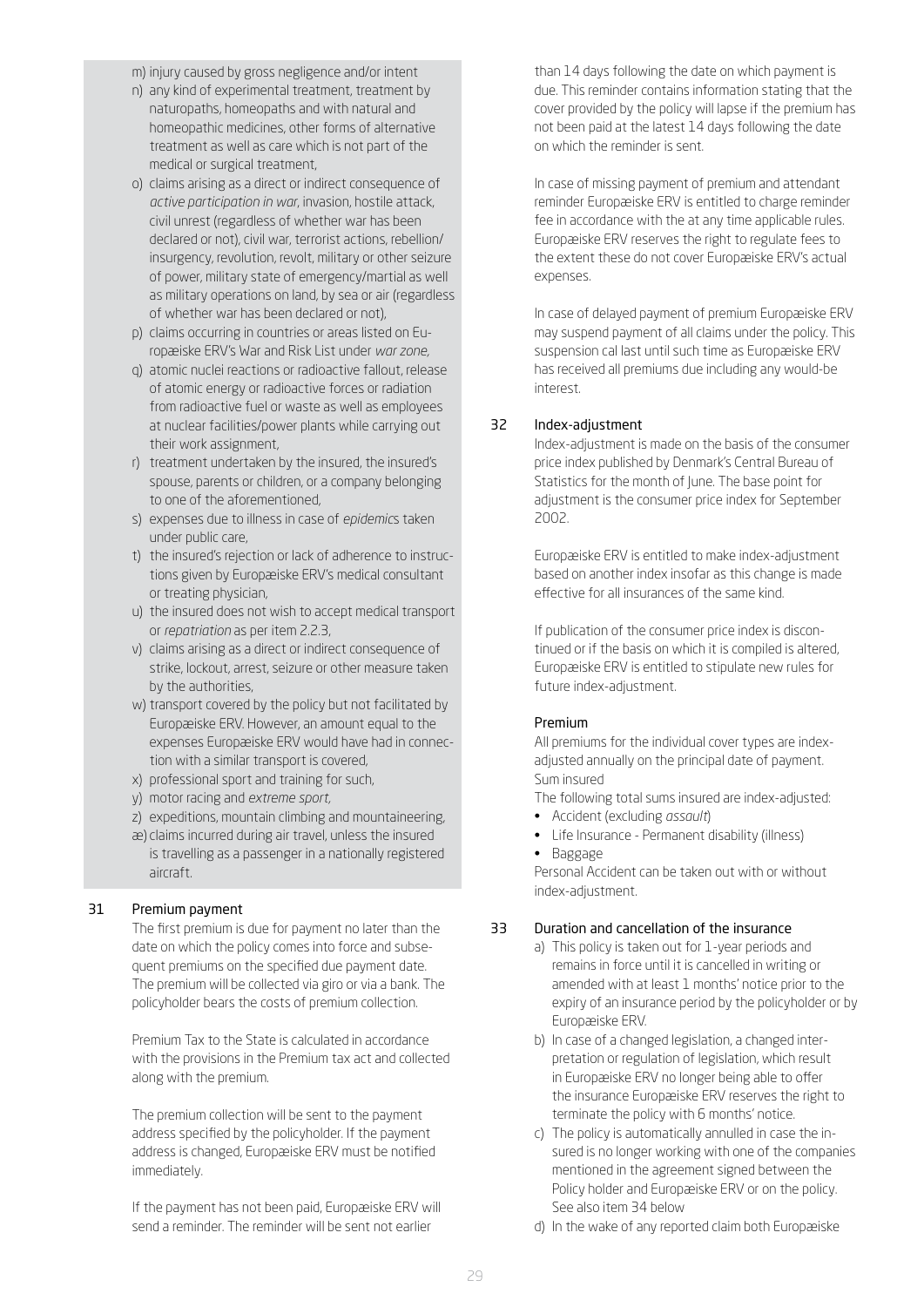ERV and the Policyholder may, from the time the claim is made and until 14 days after it has been paid or rejected, cancel the policy with 14 days' notice insofar as the insured is concerned.

#### <span id="page-29-0"></span>34 Change to premium and conditions

- a) Europæiske ERV can change the premium tariff and/ or the insurance conditions for the policy, in which case said would-be changes will take effect from the start of the upcoming insurance year.
- b) In case the policyholder does not approve a raised premium or a tightening of the insurance conditions, Europæiske ERV must be notified within 14 days from Europæiske ERV's notification about said raise or tightening, after which the insurance will terminate at the end of the running insurance year.

## <span id="page-29-1"></span>35 Deceitful and false information

Should the Policyholder or the insured have, at any point including but not limited to the time the insurance is first taken out, changed original documents, given false information or failed to disclose a fact which must be presumed to be of importance to Europæiske ERV, the policy is null and void and Europæiske ERV is free of any liability in so far as Europæiske ERV would not have accepted the policy had the information and facts been disclosed. In case Europæiske ERV would have accepted the policy, but on other conditions Europæiske ERV is liable to the extent to which Europæiske ERV would have committed in return for the premium agreed upon.

#### 36 Personal data processing and disclosure of information

Europæiske ERV values your privacy. We will only use your personal data for the purposes for which you give it to us. We will retain your data for the duration required by our operational purposes. Europæiske ERV will only disclose your personal data to other organizations where we have your permission to do so, or where we are required to do so by regulation. You also have the right to request, in writing and without cost, information from us about the information we have on you and how it is used. You can also notify Europæiske ERV in writing if you do not want your personal data to be processed for purposes that concern direct marketing.

You have the right to ask us to delete the personal data. Please note that in some cases when you make such a request of personal data, we may not be able to honour your request as this may result in us not being able to fulfil our legal obligations or if there is a minimum statutory period of time for which we have to keep your personal data. If this is the case then we will let you know our reasons.

# The address is:

# Europæiske ERV

Kundeambassaden Frederiksberg Allé 3 1790 København V. Denmark

Requests for correction of personal ID numbers can be

made to the same address.

In the event of a claim, Europæiske ERV is entitled to disclose the information received from the insured and/or policyholder to Europæiske ERV's international network, including our central control unit and service offices. Furthermore, Europæiske ERV can request to seek information on your state of health and treatment from the physicians and hospitals that have treated you. Europæiske ERV may request that you sign a so-called "medical release" giving Europæiske ERV the right to request medical information.

## <span id="page-29-2"></span>37 Complaints

In case of disputes arising from the insurance contract the Policy holder and/or the insured must write to:

Europæiske Rejseforsikring A/S Frederiksberg Allé 3, DK- 1790 København V, att.: Skadeafdelingen

#### Insurance Complaints Board

If the Insured are not satisfied with Europæiske ERV's settling of the claim or with other matters pertaining to the policy, and if repeated approaches to Europæiske ERV fail to produce a satisfactory result, complaints can be lodged with: The Insurance Complaints Board Insurance Complaints Board ("Ankenævnet for Forsikring")

Anker Heegaards Gade 2 DK-1572 Copenhagen V. Telephone: +45 33 15 89 00 (10 a.m. to 1 p.m.)

Complaints to the Board shall be submitted by filling in a special Complaints Form, which is available upon request from:

- Europæiske Rejseforsikring A/S
- Insurance Complaints Board ("Ankenævnet for Forsikring")
- Danish Insurance Information Service (Forsikringsoplysningen) Amaliegade 10 1256 København K. Telephone: Telephone: +45 33 13 75 00 (between 10.00 a.m. and 4. p.m.)

A small fee is charged, and is to be sent along with the complaints form.

- the fee is returned if the Insured succeeded partly or wholly in the claim,
- the complaint cannot be considered,
- the policyholder/Insured himself/herself withdraws the claim.

# <span id="page-29-3"></span>38 The insurance contract

The insurance cover is subject to the policy, the insurance conditions and the currently valid Danish Act on Insurance Contracts to the extent that the provisions of the Act have not been deviated from.

# 39 Other insurance

The insurance does not cover expenses that are covered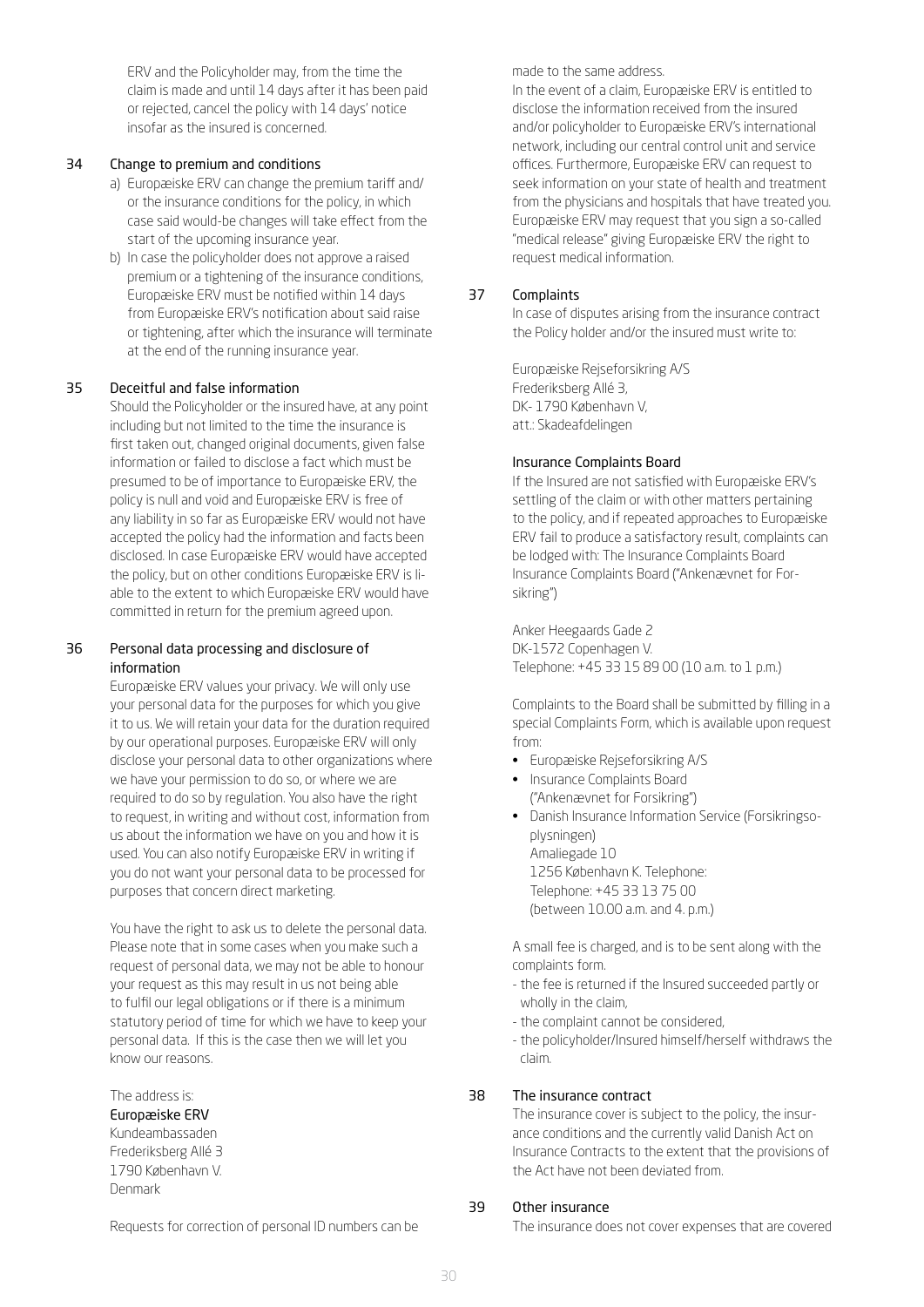by another insurance or credit cards.

Compensation under the terms of Life Insurance and Personal Disability and Personal Accident will, however, no be limited by the taking out of another policy. (This provision is applied when the claim is settled by a Danish court).

#### Public cover

Europæiske ERV is not obliged to cover expenses which are already covered in part or in whole by any scheme, programme or similar, funded by any government.

#### Duty of co-operation

The Policy holder and the insured are obliged to co-operate with Europæiske ERV and to notify Europæiske ERV immediately in case compensation can be demanded from other party, or in case other legal steps may be taken towards a third party.

Furthermore, the Policy holder and the insured shall keep Europæiske ERV fully informed and take the steps necessary to make demands regarding compensation from another party and attend to the interests of Europæiske ERV.

## <span id="page-30-0"></span>40 Transfer of rights

No one can pledge or assign his/her rights under this policy without the consent of Europæiske ERV.

#### 41 Rights of subrogation

In the event of payments in pursuance of the policy, Europæiske ERV shall be fully and completely subrogated to the rights of the Insured. (This provision is applied when the case is settled by applying Danish law).

#### <span id="page-30-1"></span>41A Rights of subrogation

Underwriter shall be fully and completely subrogated to the rights of the Insured against parties who may be liable to provide an indemnity or make a contribution with respect to any matter which is the subject of a claim under this certificate. Underwriter may at its own expense take over Insured's rights against third parties to the extent of its payments made. Insured shall co-operate with the underwriter and provide such information and documentation reasonably required by underwriter in order to collect and enforce its rights of subrogation. Underwriter may institute any proceedings at its own expense against such third parties in the name of the Insured. (This provision is applied when the case is settled by applying Danish law.)

#### <span id="page-30-2"></span>42 Legal venue and legislation to be applied

Actions brought against Europæiske Rejseforsikring A/S shall be tried in Copenhagen, Denmark, at the City Court ("Byretten") or at the Appeals Court, Eastern Division ("Østre Landsret"). Disputes related to this insurance must be settled under Danish law.

## <span id="page-30-3"></span>43 Definitions

For the purposes of this policy the following definitions shall be used in any interpretation of its wording:

• Active participation in war. Persons who are deployed by military authorities, including persons sent on peacekeeping assignments, will be regarded as active participants in war. Persons who are deployed for humanitarian purposes will not be regarded as active participants in war.

Act of terrorism. An act of terrorism is an act, including - but not limited - violence or threat of use of violence by one or several persons, who irrespective whether they act on their own initiative or in connection with one or several organisations and/ or authorities, committed with political, religious, ideological or ethnic purpose or objective, including with the intention of influencing a government and/ or spread fear among the general public or part of the general public.

 In order to characterise the act as an *act of terrorism* it is assumed that the act is suitable to influence a government and/or spread fear among the general public or parts thereof.

- Acute illness. Acute illness covered by the insurance is acute illness or justified suspicion of acute, serious illness.
- Assault. Demonstrable personal injuries inflicted by a intentional, criminal offence.
- Causes of action. A dispute concerning an actual incident, which is to be assessed by a lawyer in order to determine whether the case should be tried in a court of law.
- Chewing damage. Dental damage, including damage to *prostheses* that occurs when eating or chewing.
- Coma/comatose. Continuous unconsciousness lasting more than a week.
- Computer equipment. Laptop, external hard disc, USB, memory card, printer, scanner, external DVD/CD drives, multimedia equipment and projectors.
- Close colleague. The insured's closest superior (the person to whom the insured refers) and the persons who refer direct to the insured.
- Country of residence is the country in which the insured has his/her residence.
- **Destination.** The final destination for the journey in question.
- Damage. Damage occurring as a consequence of an external influence on the object which leads to a substantial deterioration of the functionality. It is a condition that both the cause and the effect of the damage has been sudden and has occurred at the same time.
- Extra expenses are expenses solely incurred by the insurance as a consequence of a claim for which compensation can be paid. If such expenses were to have been defrayed irrespective of the claim event, such expenses shall not be considered extra expenses.
- **Extreme sport.** Participation or practicing ski jump as well as ultra-light flying, hang gliding (kite or sailflying), parachuting, gliding, base-jumping, aerobatics or similar and kite-flying.
- Dental treatment. Treatment of dental disease or *damage* which is normally carried out by a dentist in Denmark.
- Epidemic. The for purposes of this policy epidemic shall be taken to mean many people that are infected with the same disease within a short time.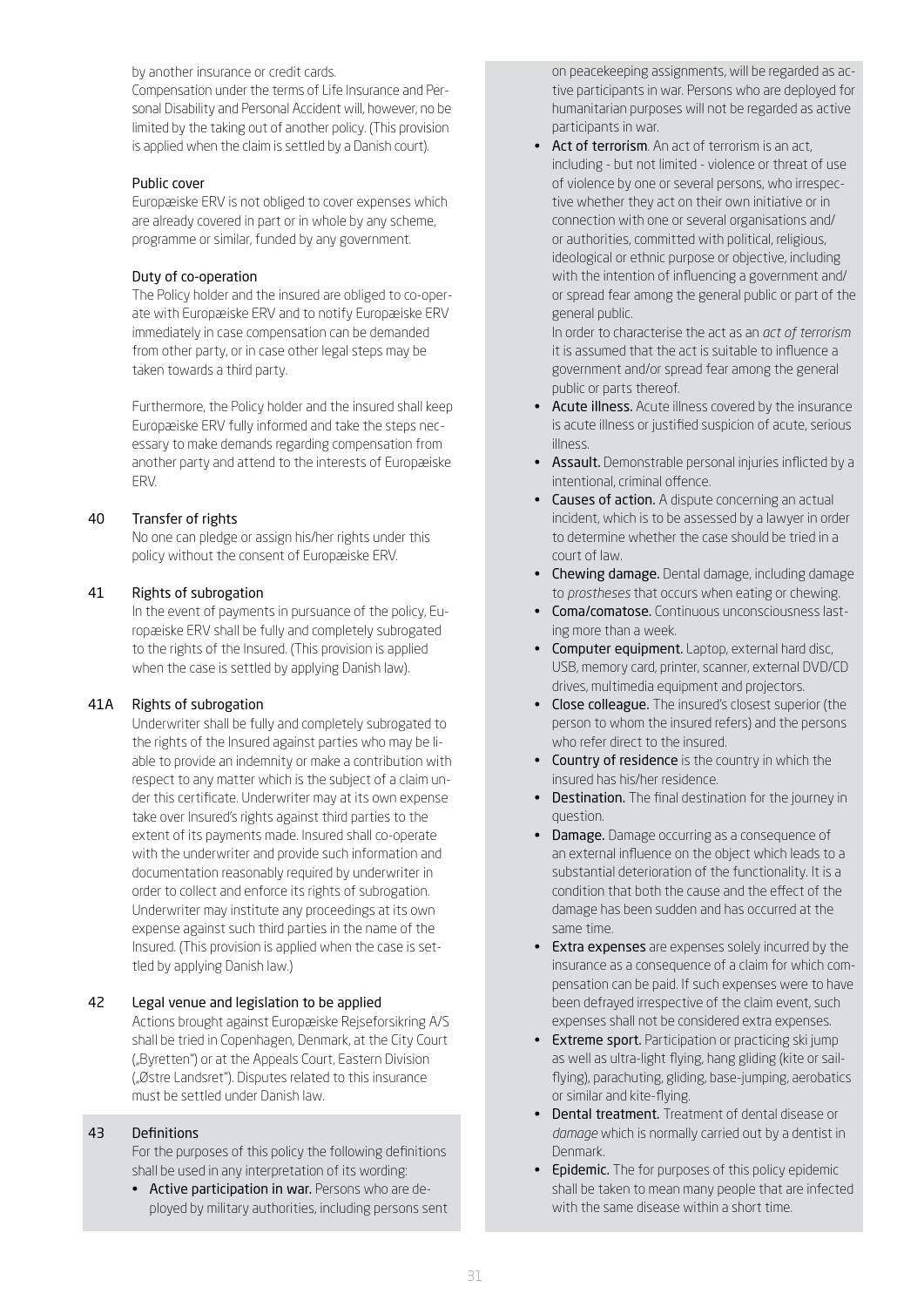- Evacuation. Transport of the Insured from a country or an area in connection with an occurred emergency situation to the closest safe area or country.
- Erroneous exchange. The swap of baggage because a person mistakes another person's baggage for his/ her own.
- Erroneous medical treatment. Treatment which is regarded as entitled to compensation according to relevant Danish legislation (Lov om klage og erstatningsadgang inden for Sundhedsvæsenet chapter 3 and 4.)
- Fixed itinerary. Itinerary that can be documented by means of a travel description from a tour operator, purchased plane tickets, railway tickets or bus tickets or booked accommodation.
- Foster children. A foster child must have its publicly registered address at the residence of the Insured and the Insured must be approved by local authorities as the guardian of the child.
- Foster parents. Persons who are not the biological parents or the *stepparents* of the Insured but who have been approved by local authorities as the guardians of the Insured.
- Foster siblings. Persons who are not the biological siblings or the *stepparents* of the Insured but persons whom the Insured lives with or has lived with at the residence of the parents, *stepparents* or foster parents of the Insured.
- Go-cart. Four-wheeled powered vehicle with a top speed of 80 km/h.
- Hands. Hand and wrist showing symptoms in the hand.
- Hijacking. When an insured person is held hostage in connection with his/her transportation in aircraft, trains, buses, cars or vessels.
- Implants. An implanted, artificial part in the human body.
- Jewellery are objects that include gold, silver, platinum, pearls and precious stones.
- Journey home. A journey back to the *country of residence* during which the Insured is able to travel as a healthy person on maximum the same class of transport as during the initial home journey.
- Kidnapping. When an insured person is held hostage, and a political demand or demand for ransom is made
- Litigation risk. The risk of losing a trial.
- Manual paid work. The following is a survey of the trades/occupations within which occupational employment in this policy is regarded as manual paid work. Persons who work in a supervisory capacity or at executive/managerial level, including senior executives, are not regarded as manual paid workers, irrespective of whether the work is performed in the trades/occupations or firms specified herein. Antenna fitters, asphalt workers, automobile mechanics (repair of motor vehicles), boiler cleaning, butchers, carpenters, chimney sweeps, crane drivers, divers, electricians, emergency/rescue services personnel, factory workers, ferriers, firemen (i.e. fire brigade), fitters of prefabricated kitchen units, the forestry sector, foundries, furniture makers, furniture removers, gas fitters, glaziers, gravel-pit workers, iron foundries, labourers (building and construction industry), limestone quarry work, masons (bricks, stones),

the merchant navy, oil refinery workers, pipe-layers (drainage, sewage, etc.), plumbers, road workers, roofers, scaffolding erectors, shipyard workers, smiths, stokers, smiths (light engineering), window cleaners, wood-working factory, workshops. In the event of litigation or arbitration, the original Danish version is the solely valid version of these insurance conditions.

- Motor race. When 2 or more persons compete against each other using motor powered vehicles (except *go-cart*s).
- Natural disaster. A disastrous situation which is not created by human beings and which releases natural forces including earthquakes, volcanoes, hurricanes, typhoons, tropical storms, storms, tornados, flooding, flood waves and tsunamis.
- Next of kin. The Insured's spouse or if there is no spouse the Insured's children. If there are no children, the sum insured will be paid to the Insured's concubinary/concubine who have been registered at the same address as the Insured for at least 2 years before his or her death.
- Night parking. When the car is left parked in a time period between 10 pm and 6 am.
- The Danish Ministry of Foreign Affairs This means the Danish Royal Ministry of Foreign Affairs.
- Ordinary travel luggage. The luggage which the Insured is allowed to and can bring on the journey according to the rules relevant for the specific journey that is to say hand luggage and checked-in luggage without excess weight.
- Photo equipment. Camera and complementary equipment.
- Professional sportsmen/women are sportsmen or sportswomen who are not covered by the following definition of an amateur sportsman/sportswoman: "An amateur sportsman/sportswoman is a sportsman/sportswoman who engages (i.e. trains, performs or competes) in his/her sport in his/her won interests without any contractual commitments to his/her club, without a personal or club sponsor, etc., and without receiving any remuneration apart from having their travel costs and accommodation paid. Sportswear and sports gear (equipment) etc. which the sportsman/sportswoman receives or has placed at his/her disposal and small prizes, including cash prizes, which the sportsman/sportswoman has an opportunity of winning in connection with performing in his/her sport, are not regarded as remuneration."
- Prostheses are artificial limbs,
- Psychiatric disorders shall be taken to mean psychoses, neuroses, temporary states of maladaptation and other ailments and problems, which in Denmark are normally treated by a psychiatrist.
- Psychotropic substances shall be taken to mean marijuana, cannabis, hash, hemp and the like.
- Psychological crisis treatment. A professional setup for psychological crisis treatment at the scene of the accident. The treatment is later finalised when the Insured returns to the *country of residence*.
- Random accidents. If the Insured has not caused the accident, it is a random accident. No-one can be held accountable for a random accident and the one who has suffered an injury in a random accident must pay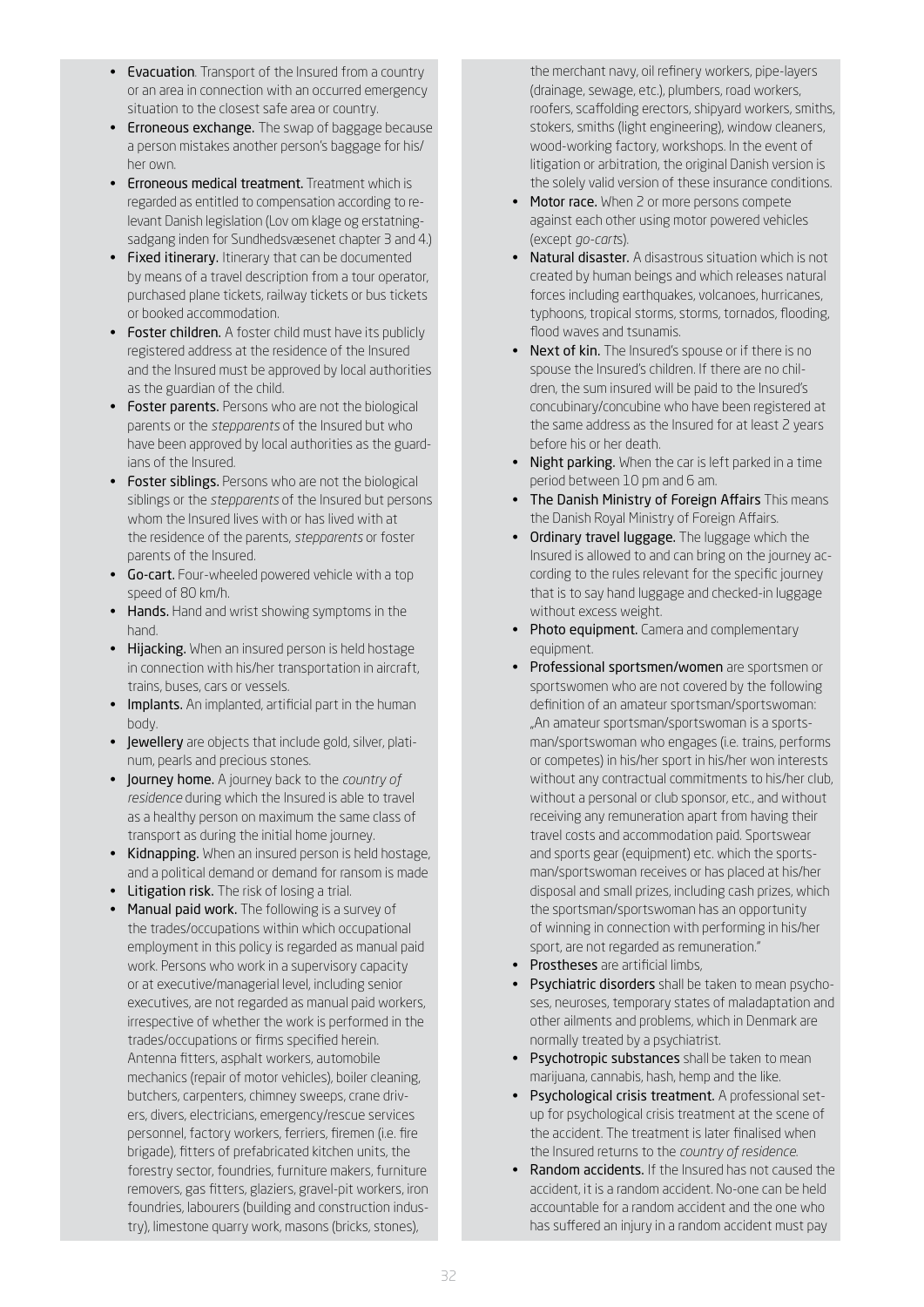his/her own expenses.

- Repatriation. Transport prescribed by a physician from the country where the illness/injury incurred to the *country of residence*. *Repatriation* is either conducted by air ambulance or ordinary charter flight, according to Europæiske ERV's assessment.
- Reason for litigation. A dispute regarding an actual case which must be evaluated by a lawyer in order to determine whether the case should be trialed in court.
- Theft noticed in flagranti. Obvious, visual case of theft, during which no threat about violence is issued and during which the theft is seen or felt by the Insured.
- Scientific expeditions are expeditions to areas where the local authorities require special permit to stay.
- Scuba diving. Diving using oxygen containers.
- Stepparents. Persons, who are not the insured's biological parents, but who are married or cohabits (same address registered by the National Registration Office) as husband and wife with one of the biological parents.
- Stepchildren. Children, who are not the insured's biological children, where the insured is married to or cohabits (same address registered by the National Registration Office) as husband and wife with a biological parent.
- Stepsiblings. Persons, who are not biological siblings, but with whom the insured lives or has lived as siblings of a family for minimum one year.
- Tropical disease. Diseases which primarily occur in tropical or sub-tropical areas due to the climatic conditions.
- Video equipment. Video camera and complementary equipment.
- War zone is the areas or countries which are defined by Europæiske ERV to be war zones. A list defining war zones can be found at www.vip-online.com and www.bti.dk.